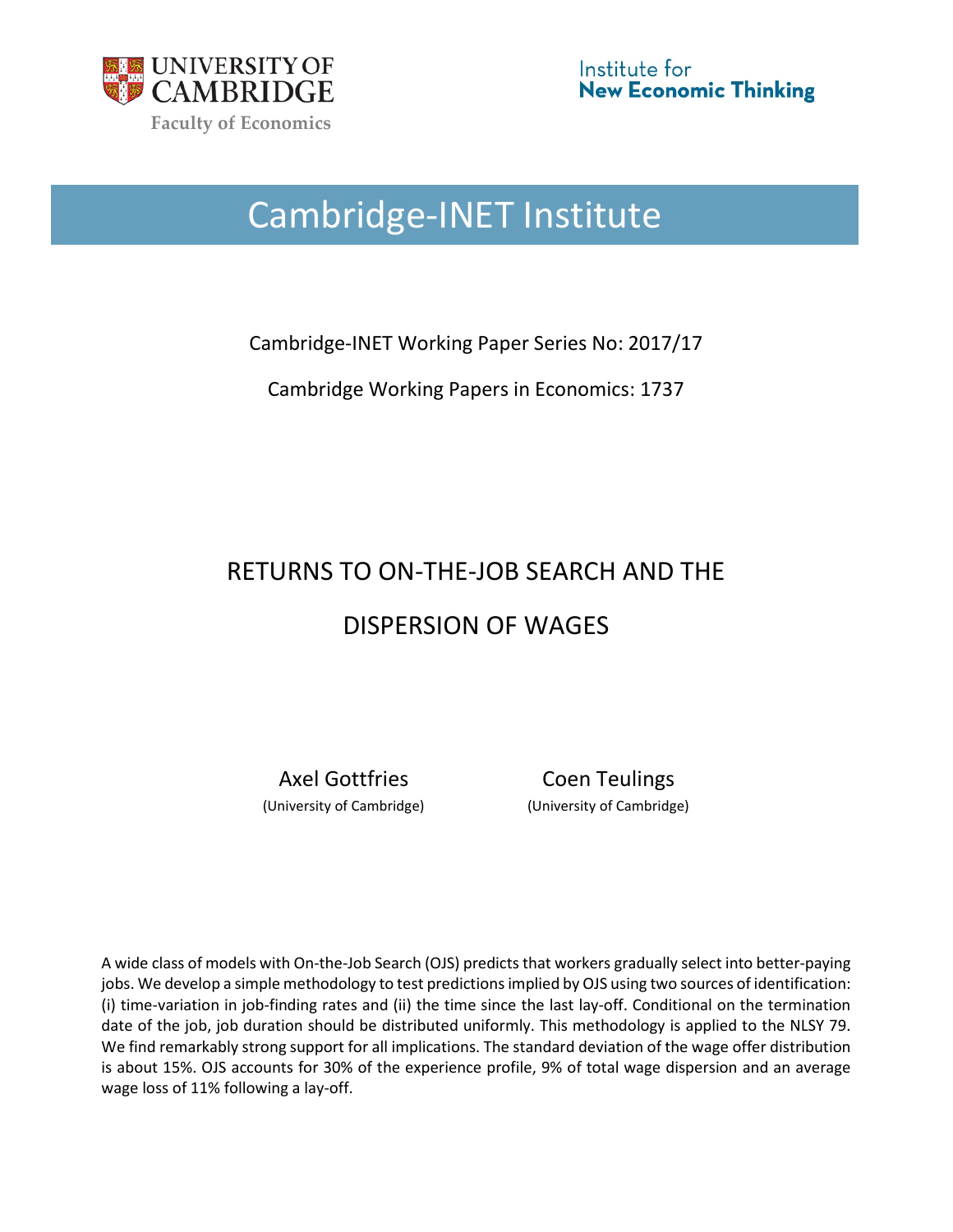## Returns to on-the-job search and the dispersion of wages<sup>∗</sup>

[Axel Gottfries](https://www.sites.google.com/site/axelgottfries/)† [Coen Teulings](http://www.coenteulings.com/)‡

August 22, 2017

#### Abstract

A wide class of models with On-the-Job Search (OJS) predicts that workers gradually select into better-paying jobs. We develop a simple methodology to test predictions implied by OJS using two sources of identification: (i) time-variation in job-finding rates and (ii) the time since the last lay-off. Conditional on the termination date of the job, job duration should be distributed uniformly. This methodology is applied to the NLSY 79. We find remarkably strong support for all implications. The standard deviation of the wage offer distribution is about 15%. OJS accounts for 30% of the experience profile, 9% of total wage dispersion and an average wage loss of 11% following a lay-off.

Keywords: On-the-job search, Wage dispersion, Job duration JEL Classification: J31, J63, J64

<sup>∗</sup>We would like to thank Jim Albrecht, Jake Bradley, Jan Eeckhout, Marcus Hagedorn, John Kennan, Philipp Kircher, Moritz Kuhn, Hannes Malmberg, Iourii Manovskii, Fabien Postel-Vinay, Robert Shimer and participants at the 12th Nordic Summer Institute in Labor Economics, NBER SI 2015, Dale Mortensen Centre Conference on Labor Market Models and Their Applications 2015, ESSLE (2015, 2016), SaM conferences in Amsterdam and Cambridge, NYU macro student lunch and Cambridge University. Gottfries thanks the Economic and Social Research Council and the Tom Hedelius Foundation for financial support. Teulings thanks the Cambridge Inet Institute, Centre for Macroeconomics and the Cooperation for European Research in Economics (COEURE) for financial support.

<sup>†</sup>University of Cambridge, email: [axel.gottfries@gmail.com.](mailto:axel.gottfries@gmail.com)

<sup>‡</sup>University of Cambridge & University of Amsterdam, email: [cnt23@cam.ac.uk.](mailto:cnt23@cam.ac.uk)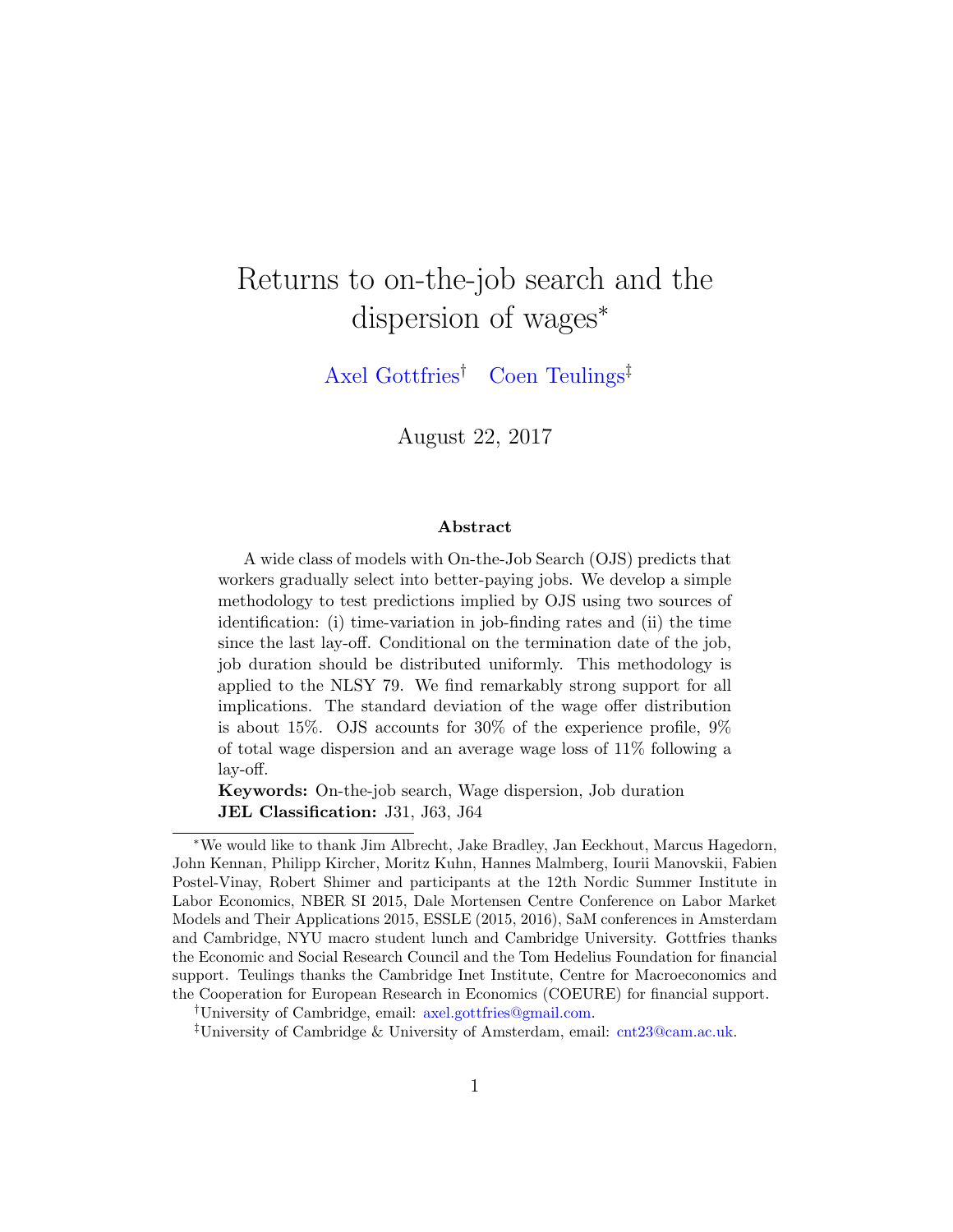## 1 Introduction

Labour market models with on-the-job search (OJS) as developed by [Bur](#page-36-0)[dett and Mortensen](#page-36-0) [\(1998\)](#page-36-0) and [Bontemps, Robin, and den Berg](#page-36-1) [\(2000\)](#page-36-1) have become the workhorse model for explaining job-to-job transitions and wage dynamics in macro economics. By and large, these models predict an increasing and concave wage-experience profile with workers moving up the job ladder up until the point of lay-off. Some related models deviate slightly from this set up, but yield largely similar implications.<sup>[1](#page-2-0)</sup>

Though this process clearly captures important features of real-life labour markets, no one has yet studied the extent to which this process adequately describes the finer details of the interrelation between job-to-job transitions and wage growth over the career of a worker. This paper fills that gap. We derive detailed predictions on both job-to-job transitions and wage growth which are then brought to the data. We find remarkably strong empirical support for this model. The returns to OJS are highly stable over the life cycle. The standard deviation of the wage offer distribution is about 15%. The return to OJS explain about 30% of the overall return to labour market experience. OJS accounts for 9% of the wage dispersion among male workers.[2](#page-2-1) The standard deviation of the offer distribution is one and a half times larger for higher educated workers. For the latter group, the dispersion is one and a half times larger in urban areas rather than in the countryside. Our estimates suggest that the loss in match quality after lay-off results in an average wage loss of about 11%, compare [Jacobson, LaLonde, and Sullivan](#page-37-0) [\(1993\)](#page-37-0) and [Davis and Wachter](#page-36-2) [\(2011\)](#page-36-2).

Our methodology builds on ideas developed by [Wolpin](#page-38-0) [\(1992\)](#page-38-0), [Barlevy](#page-36-3) [\(2008\)](#page-36-3) and [Hagedorn and Manovskii](#page-37-1) [\(2013\)](#page-37-1). [Wolpin](#page-38-0) [\(1992\)](#page-38-0) introduces the concept of an employment cycle. An employment cycle starts at the beginning of an unemployment spell, follows the worker when he moves to his first job and subsequently to ever better jobs. The employment cycle ends when the worker gets laid off and becomes unemployed again, which starts a new cycle. In a model with OJS and efficient transitions, this corresponds to a sequence of ever-better draws from the job-offer distribution. [Barlevy](#page-36-3)

<span id="page-2-0"></span><sup>1</sup>[Postel-Vinay and Robin](#page-38-1) [\(2002\)](#page-38-1) deviates on wage formation, but generates the same transition dynamics to ever "better" jobs. In [Burdett and Coles](#page-36-4) [\(2003\)](#page-36-4) workers do not necessarily transition to more productive jobs.

<span id="page-2-1"></span><sup>2</sup>For related decompositions, see [Manovskii and Hagedorn](#page-37-2) [\(2010\)](#page-37-2), [Tjaden and](#page-38-2) [Wellschmied](#page-38-2) [\(2014\)](#page-38-2) and [Bagger, Fontaine, Postel-Vinay, and Robin](#page-36-5) [\(2014\)](#page-36-5).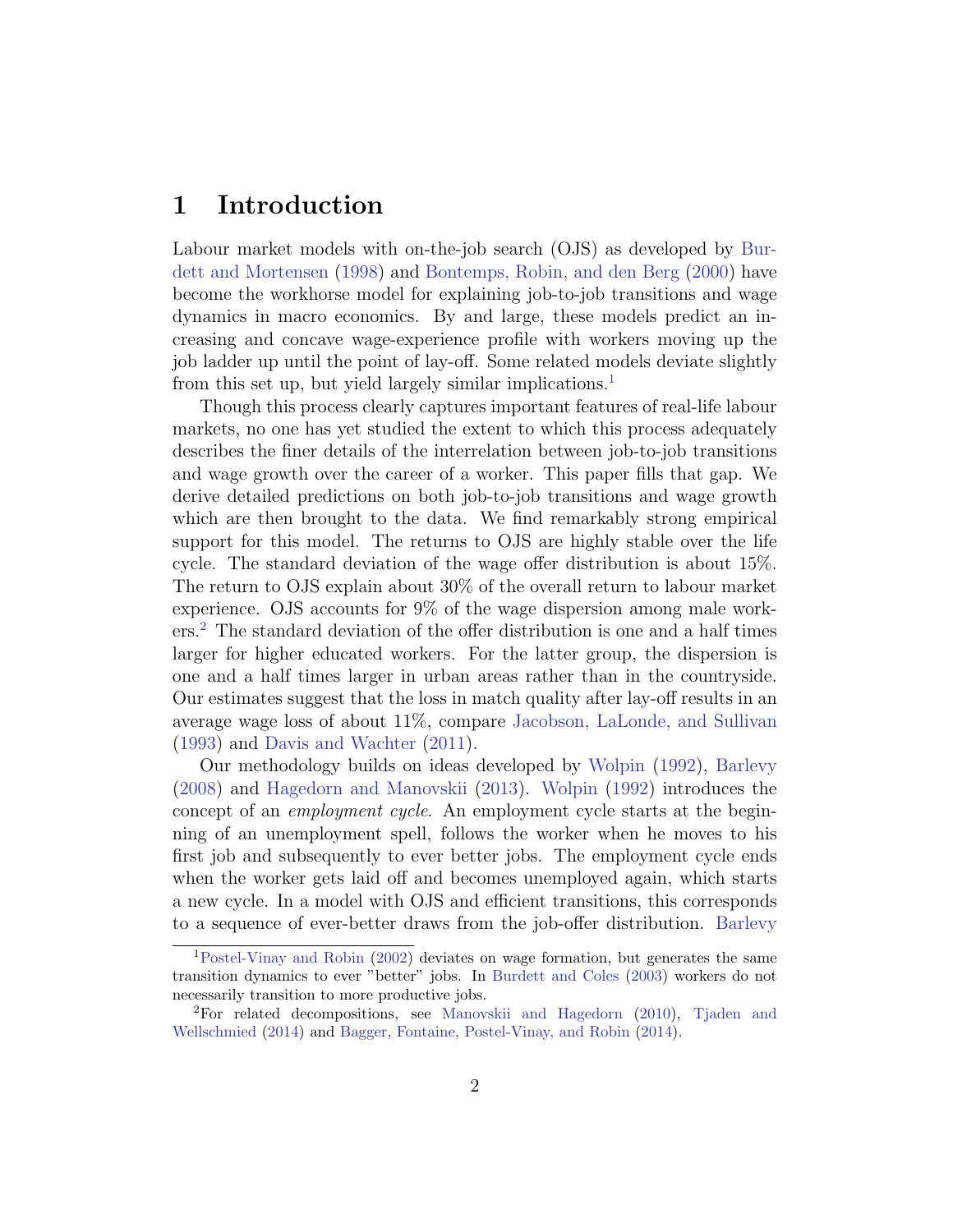[\(2008\)](#page-36-3) shows how results from record theory can be used to characterise the distribution of job offers. Our approach is different. We use the information embedded in the sequence of job-durations. Our methodology has the advantage that it applies independently of the cyclical behavior of lay-off rates.

[Hagedorn and Manovskii](#page-37-1) [\(2013\)](#page-37-1) use cyclical variation in the labour market tightness to control for the effect of match quality in wage regressions. Job offers arrive more frequently when labour market conditions are tight. Hence, workers move up the job ladder more quickly. However, they do not derive the exact process. As a consequence, their regression model is misspecified. We derive the exact relation between the time elapsed since the start of the current employment cycle until the end of the current job. The starting date of a job is shown not to provide any additional information above its termination date. Moreover, it matters whether a job ends by a quit rather than a layoff: jobs that end by a quit have lower expected quality, as this raises the likelihood of the arrival of a better job.[3](#page-3-0)

There are at least three reasons why wages tend to increase over the course of a worker's career: general experience, within-job tenure profiles (due to either job specific experience or a tenure specific retention bonus as in [Burdett](#page-36-4) [and Coles](#page-36-4) [\(2003\)](#page-36-4)), and the gains from selection by OJS. This paper combines two sources of variation to disentangle the return to OJS from the other two sources: (i) individual variation in the timing of lay-offs: a lay-off restarts the selection of ever better offers; (ii) business cycle variation in job-offer arrival rates. While the returns to experience accumulate proportionally to calendar time, job search accumulates proportionally to what we refer to as labour market time. In a tight labour market, the clock of labour market time runs faster than that of calendar time, thereby speeding up the selection process. The speed of labour market time is measured by the job-offer arrival rate for unemployed.

We show that the model predicts that the starting date of the current job is uniformly distributed over the length of the employment cycle up until the termination date of this job measuring all durations in labour market time. The intuition is simple. The current job is the maximum of all job offers received over the course of the employment cycle. Since we have no further information on which of these offers is the maximum, its arrival must be

<span id="page-3-0"></span><sup>3</sup>See [Fredriksson, Hensvik, and Nordstrom Skans](#page-37-3) [\(2015\)](#page-37-3), [Guvenen, Kuruscu, Tanaka,](#page-37-4) [and Wiczer](#page-37-4) [\(2015\)](#page-37-4) and [Postel-Vinay and Lise](#page-38-3) [\(2015\)](#page-38-3) for alternative approaches.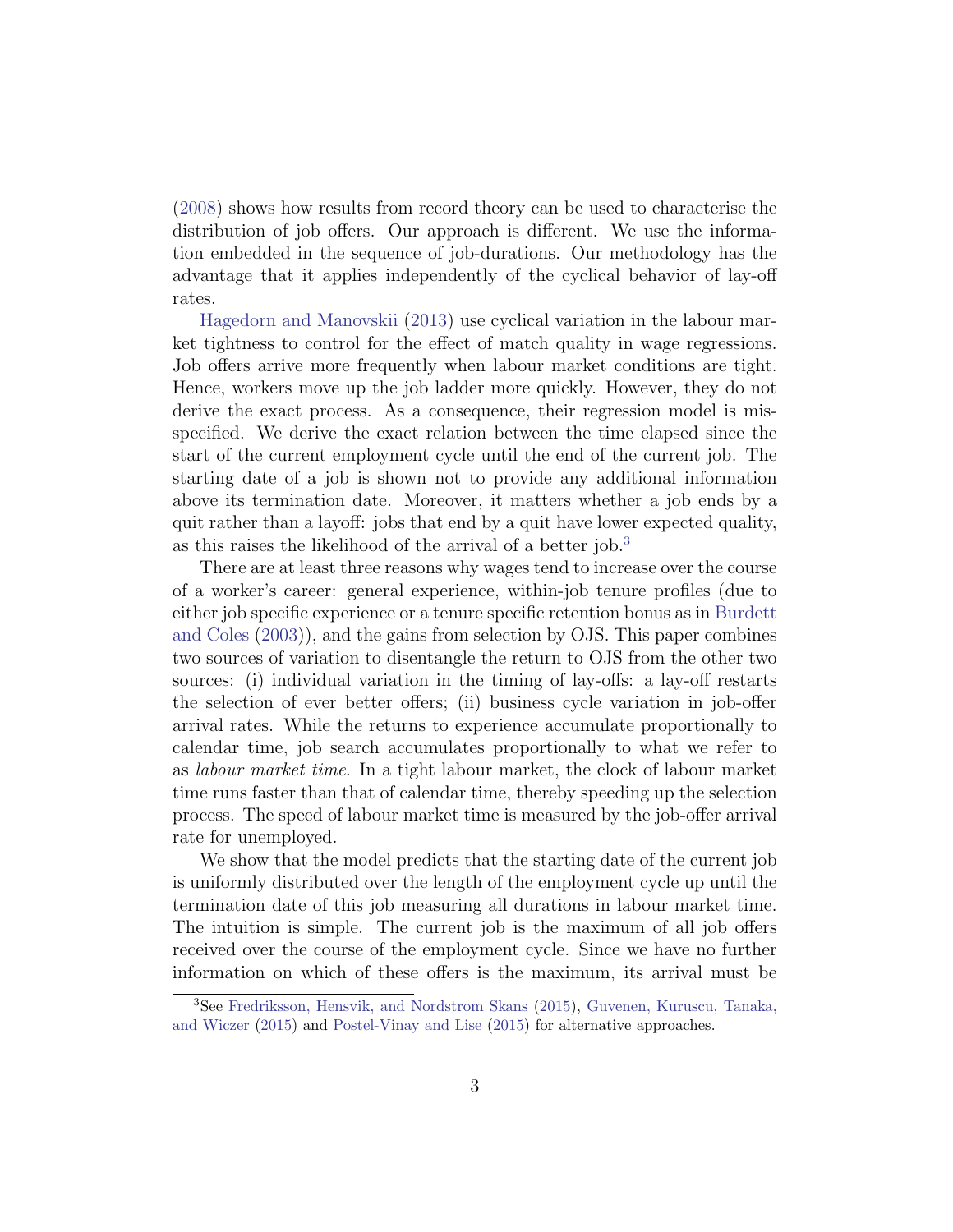uniformly distributed over the employment cycle. This implication allows us to test an important assumption. If job-specific experience were important, this result would not hold, as the likelihood of a job-to-job transition would decline over the employment cycle (since, by switching jobs, a worker spoils the returns of job-specific experience accumulated sofar). Surprisingly, our empirical result do not reject the null of a uniform distribution.

We show that there is a one-to-one correspondence between the expected wage of the current job as a function of the number of job offers and the shape of the offer distribution. The Gumbel distribution for log wages is not rejected against any alternative. This distribution has an unbounded upper support with a fat tail. This runs counter to models with assortative matching with an interior upper bound of the matching set (for example [Shimer and Smith](#page-38-4) [\(2000\)](#page-38-4) and [Gautier, Teulings, and Van Vuuren](#page-37-5) [\(2010\)](#page-37-5)), because in these models the offer distribution has finite upper support. Hence, sorting cannot be the only source of variation in the offer distribution.

The structure of the model of OJS in the spirit of [Burdett and Mortensen](#page-36-0) [\(1998\)](#page-36-0) and [Bontemps et al.](#page-36-1) [\(2000\)](#page-36-1) is very restrictive. This structure yields strong testable implications. We test these implications using data from the NLSY 79. We find remarkably strong support for all derived predictions. In particular i) log wages increase logarithmically by the time elapsed between the start of the current employment cycle and the moment that the current job will end. ii) this logarithmic shape is (almost) constant across all employment cycles over the life-cycle of the worker, suggesting that the offer distribution is constant over the career. iii) the two sources of variation, (a) the individual variation in the timing of lay-off shocks, and (b) cyclical variation in the job offer arrival rate, yield a similar shape of the offer distribution. iv) the model makes a specific prediction regarding the difference in expected log wages for jobs ending in a lay-off and in a quit; this prediction is supported by the data. v) the starting date of a job is irrelevant for the expected wage in that job. vi) the starting date of the current job is indeed uniformly distributed over the length of the current employment cycle. vii) the model implies that there is no within-job tenure profile in wages. Though we find some return to tenure, the estimates are small.<sup>[4](#page-4-0)</sup> Point iii) and iv) imply that the empirical distinction between quits and lay-offs in the data squares well

<span id="page-4-0"></span><sup>&</sup>lt;sup>4</sup>Many papers, e.g. [Dustmann and Meghir](#page-36-6) [\(2005\)](#page-36-6), directly estimate the tenure profile, treating the return to OJS as a residual item. This paper takes the opposite approach by providing direct estimates of the return to OJS and treating the return to tenure as the residual item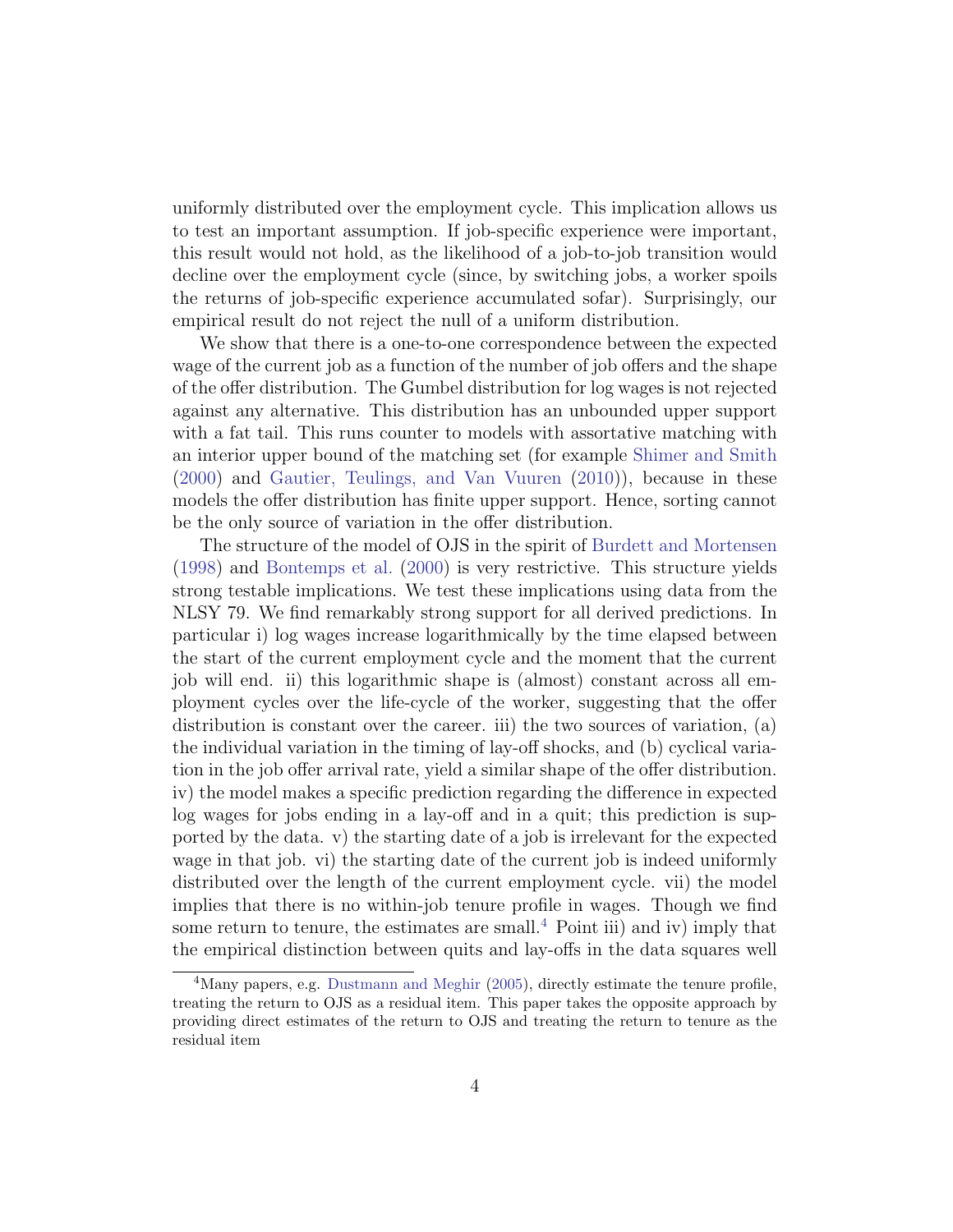with the difference between quits versus lay-offs in the theoretical model.

The applied theoretical framework implies that workers accept any job offer that pays more than their current job. This framework fits the theoretical models of [Burdett and Mortensen](#page-36-0) [\(1998\)](#page-36-0), [Bontemps et al.](#page-36-1) [\(2000\)](#page-36-1), [Pissarides](#page-37-6) [\(1994\)](#page-37-6) and [Shimer](#page-38-5) [\(2006\)](#page-38-5) well. It also fits well the model of sequential auctions by [Postel-Vinay and Robin](#page-38-1) [\(2002\)](#page-38-1). However, in that model, wages are not simply an increasing function of productivity and they may change over the duration of a job. Our framework can be applied to test this characteristic, as we do in a companion paper, see [Gottfries and Teulings](#page-37-7) [\(2017a\)](#page-37-7). Similarly, the current paper assumes that firms can adjust wages in ongoing jobs to changes in aggregate labour market conditions. Again, our framework can be extended to test this assumption, as we do in another companion paper, see [Gottfries and Teulings](#page-37-8) [\(2017b\)](#page-37-8).

The structure of this paper is as follows. Section [2](#page-5-0) develops the main theoretical concepts and derives the relation between wages and accumulated labour market experience. Section [3](#page-15-0) presents our empirical results and section [4](#page-34-0) concludes.

## <span id="page-5-0"></span>2 The theoretical argument

#### <span id="page-5-1"></span>2.1 Assumptions

At an arbitrary time  $t$ , during their labour market career, workers receive job offers at a rate  $\lambda_t$ . A job offer is characterized by a log wage w, which is drawn from a job offer distribution function  $F(w)$ ;  $F(\cdot)$  is assumed to be differentiable;  $F(w)$  will be referred to as the rank of a job offer. Without loss of generality, we limit the offer distribution to all jobs that are acceptable to unemployed job seekers. Lower job offers are irrelevant, as they will not be accepted by any job seeker. As the labour market history of workers accumulates, they receive ever more job-offers. We assume that there are no switching cost. Hence, workers will accept any offer that pays a higher wage than their current job. Hence, the wage in their current job is the maximum of all wage offers that they have received in their employment cycle. Hence, the expected wage is increasing in the accumulated labour market history. This selection process of ever better matches continues until the worker is laid off. We assume that this happens at a, time dependent, rate  $\delta_t$ . Then, the worker becomes unemployed and the selection process of job offers starts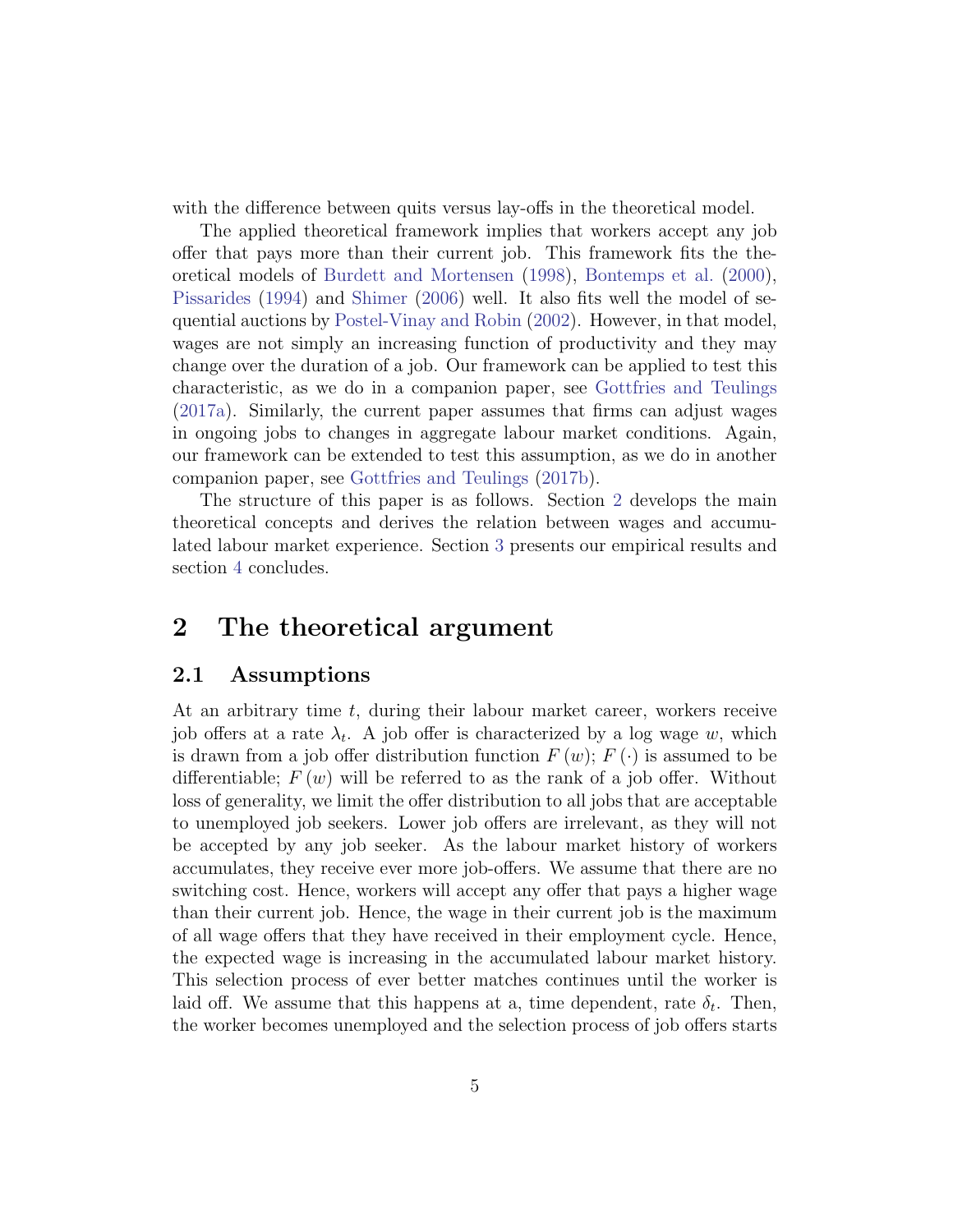all over again.

This set of assumptions is consistent with the models discussed in in [Burdett and Mortensen](#page-36-0) [\(1998\)](#page-36-0), [Bontemps et al.](#page-36-1) [\(2000\)](#page-36-1), [Pissarides](#page-37-6) [\(1994\)](#page-37-6) and [Shimer](#page-38-5) [\(2006\)](#page-38-5). In [Bontemps et al.](#page-36-1) [\(2000\)](#page-36-1) and [Pissarides](#page-37-6) [\(1994\)](#page-37-6), a job offer is characterized by its productivity. However, since wages are an increasing function of this productivity in both models, we can just as well characterize a job offer by its wage rather than by its productivity. These assumption are also consistent with the model of sequential auctions by [Postel-Vinay](#page-38-1) [and Robin](#page-38-1) [\(2002\)](#page-38-1), with one exception: workers do accept any job offer that is more productive than their current job, but wages are not an increasing function of productivity in that model. Firms can increase their wage offer at any time as to match outside offers that comes. Our methodology can be extended to allow for this type of wage setting, which we do in [Gottfries](#page-37-7) [and Teulings](#page-37-7) [\(2017a\)](#page-37-7). Our assumptions are not consistent with the model by [Burdett and Coles](#page-36-4) [\(2003\)](#page-36-4), where firms pay tenure profiles as to seduce workers not to quit. In that model, workers might reject a more productive offer, since they benefit from receiving a tenure premium in their current job, while they have to accumulate tenure from scratch in their new job.

We refer to the time elapsing between two consecutive lay-offs as an employment cycle (the first employment cycle starts at the beginning of a worker's career). Hence, a worker's current employment cycle has started either at the last lay-off or -for the first employment cycle- at the start of the labour career. We normalize our measure of calendar time  $t$  such that it takes the value 0 at the start of the first job of the current employment cycle. Hence, as long as a worker has not experienced a lay-off, t is equal to labour market experience as usually defined. Note that this definition of  $t$  does not include the unemployment spell at the beginning of the employment cycle.

It is useful to define:

$$
\Lambda_t \equiv \int_0^t \lambda_r dr,
$$
  

$$
\Delta_t \equiv \int_0^t \delta_r dr.
$$

We refer to  $\Lambda_t$  as the labour market time elapsed since the start of the first job of the current employment cycle, in contrast to  $t$ , which is the calendar time since the start of the first job. While the clock of calendar time runs at a constant rate, the clock of labour market time runs faster during a boom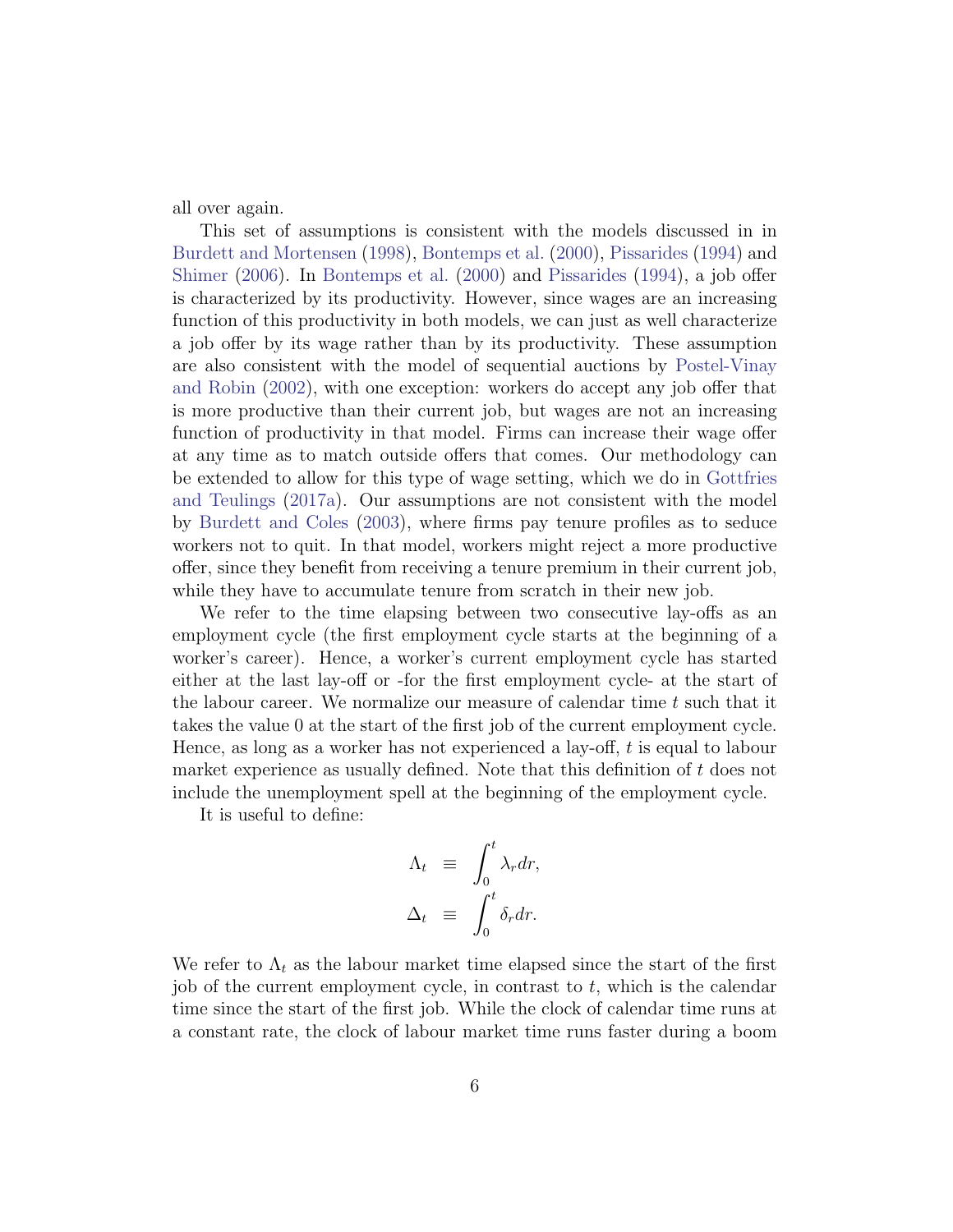(when  $\lambda_t$  is high) than during a bust (when  $\lambda_t$  is low). We define a and b as the start and end date of the current job respectively. Hence,  $\Lambda_a$  is the labour market time elapsed since the beginning of the employment cycle up until the date of the start of the current job, and  $\Lambda_b$  is the labour market time elapsed up until the date of job termination. We define  $w_a$  as the wage offer receive at the start of the current job at time  $a$ , which is therefore equal to the current wage. Finally, let  $n$  denote the number of job offers received during the current employment cycle, that is, in the time interval  $[0, b]$  (so: includeing the offer received at the start of the employment cycle at time 0 and at the end of the current job at time  $b$ , in case the current job ends by a quit rather than a lay-off).

We assume that the job-offer arrival rate for employed job seekers  $\lambda_t$ varies proportionally to the job-offer arrival rate for unemployed job seekers  $\lambda_{ut}$ :

$$
\lambda_t = \psi \lambda_{ut}.\tag{1}
$$

## 2.2 Job duration and job transition

This section derives the pattern of job duration and job-to-job transitions implied by the model. Since workers will always move to a better paying job, the only relevant statistic for the transition dynamics of workers is a job offer's rank in the offer distribution  $F(w)$ , where by construction, the rank F is normalized such that it is uniformly distributed on [0, 1]. The proposition below specifies the relation between the elapsed labour market times  $\Lambda_a$  and  $\Lambda_b$ , the number of job offers n, and the of the expected rank of the current job  $F$ .

#### <span id="page-7-2"></span><span id="page-7-1"></span>Proposition 1 Transition dynamics

- 1. The expected number of job offers n in the time interval  $[0, b]$  satisfies:  $E[n] = \Lambda_b + 1$  if the job ends in a lay-off;  $E[n] = \Lambda_b + 1 + O(\Lambda_b^{-1})$  if the jobs ends in a quit.
- <span id="page-7-3"></span>2. For each job other than the first job of an employment cycle,  $\Lambda_a/\Lambda_b$  is uniformly distributed on the unit interval  $[0, 1]$ ;
- <span id="page-7-0"></span>3. For jobs ending in a lay-off, the expected rank of the current job satisfies

$$
E[F] = 1 - \Lambda_b^{-1} + O\left(\Lambda_b^{-2}\right);
$$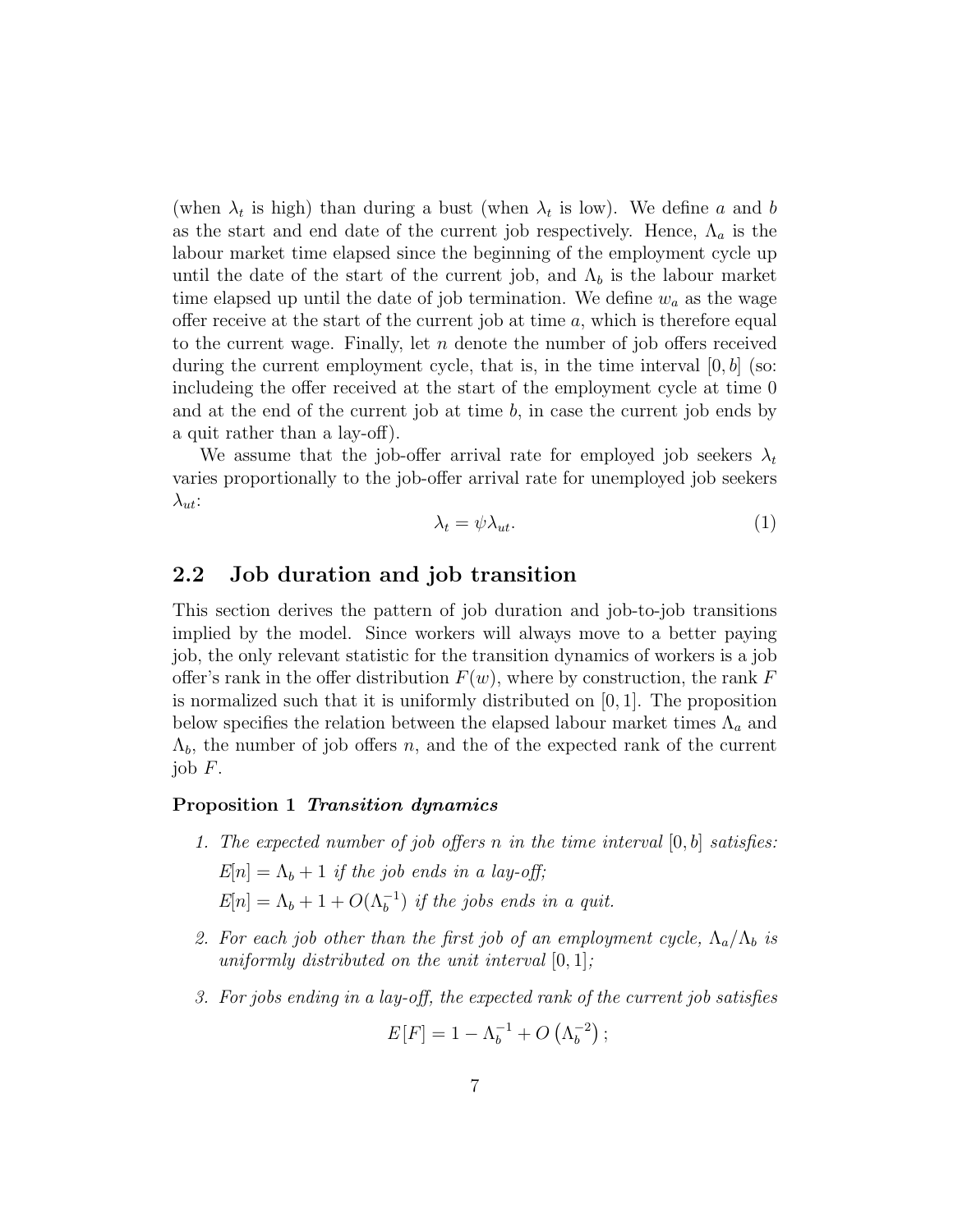<span id="page-8-0"></span>4. For jobs ending in a quit, the expected rank satisfies

$$
E[F] = 1 - 2\Lambda_b^{-1} + O\left(\Lambda_b^{-2}\right).
$$

The proof is presented in Appendix [A.](#page-39-0) However, all results can be understood intuitively. The first statement says that the number of job offers until the moment of separation from the current job at time b is equal to  $\Lambda_b + 1$ . The term  $\Lambda_b$  measures the expected number of job offers after the start of the first job of the employment cycle until the moment of separation from the current job, that is, the expected number of offers in the time interval  $(0, b)$ . This number follows a Poison distribution with arrival rate  $\Lambda_b = \int_0^b \lambda_t dt$ , that is, the arrival rate is equal to the integral over the time interval  $(0, b)$ of the arrival rate  $\lambda_t$  per unit of calendar time. Since the expectation of the Poison distribution is equal to the arrival rate, the expected number of offers during this time interval is equal to  $\Lambda_b$ . We should add one for the job offer that yielded the first job of the employment cycle, which allowed the worker to transition from unemployment to employment at  $t = 0$ . Since the unemployed accept any job offer, we know that a job seeker transitioning from unemployment to employment has received exactly one offer at  $t = 0$ . This relation is exact for lay-offs. As will be explained in relation to statement 4, the relation applies only up until a term of order  $\Lambda_b^{-1}$  for quits, as the fact that a better offer comes at time b provides information about the number of job offers received up until time b.

The second statement states that for all jobs except for the first job of an employment cycle, the time a of the start of the current job is uniformly distributed over the labour market time from the start of the first job of the cycle at time 0 until the end of the current job at time b. The intuition for this result is that, unless a worker is still in the first job of this employment cycle, the job that a worker holds at a particular time  $b$  is the maximum of all job offers the worker has received in the time interval  $(0, b)$ . Since job offers arrive proportional to labour market time and since conditional on the total number of offers received over this time interval, there is no prior information about which of these offers is the highest offer, the arrival is uniformly distributed over labour market time in this time interval.

The third and the fourth statements are about the expectation of the rank of the current job, conditional on the labour market time elapsed until the end of that job. This expectation depends on the reason for separation from the current job: either a lay-off or a quit. First, consider the case of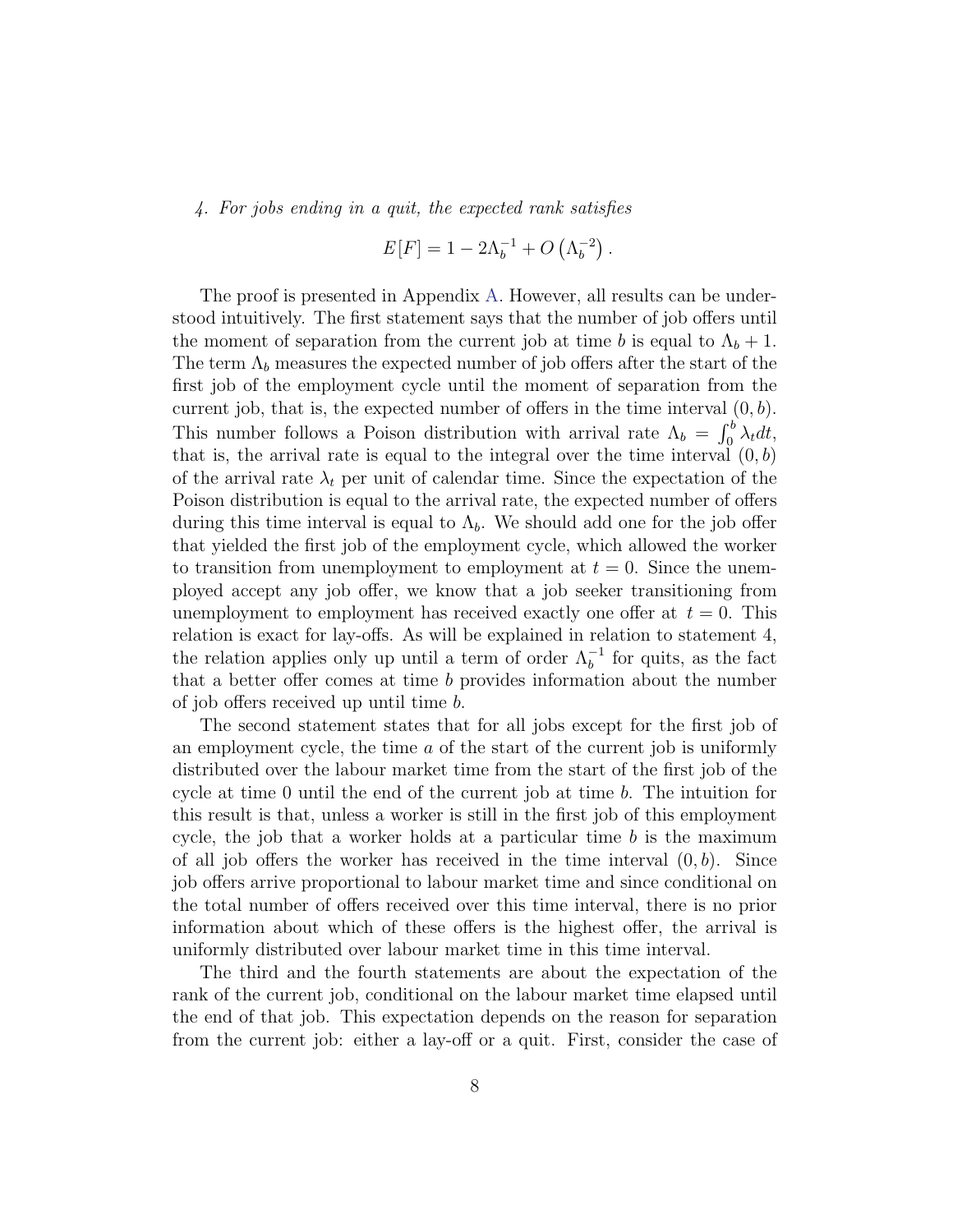separation by means of a lay-off (see statement [3\)](#page-7-0). Then, the rank of the current job is the max of  $\Lambda_b+1$  expected draws from the job-offer distribution (see statement [1\)](#page-7-1). The expected maximum of  $n + 1$  draws from the uniform distribution is  $1-(n+2)^{-1}$ ,<sup>[5](#page-9-0)</sup> which explains the result. The relation applies only up to a term of order  $\Lambda_b^{-1}$ , because we replace the actual number of job offers  $n+1$  by its expectation,  $\Lambda_b+1$ . By Jensen's inequality,  $E[(n+1)^{-1}] >$  $\mathbb{E}[n+1]^{-1}$ . The difference is of order  $\Lambda_b^{-2}$ . Note that the difference between  $(\Lambda_b + 2)^{-1}$  and  $\Lambda_b^{-1}$  is also of order  $\Lambda_b^{-2}$ ; hence, this difference is encompassed in the term  $O(\Lambda_h^{-2})$  $\begin{matrix} -2 \\ b \end{matrix}$ ).

Next, consider the case of separation from the current job by means of a quit (see statement [4\)](#page-8-0). An easy way to calculate the max is to consider the number of offers received up until time  $b$ , including the offer of the job to which the worker transitions at time b. The number of offers is  $n+2$ . In this case, the job that the worker holds up until time  $b$  is not the maximum offer, but the second highest, since the offer to which the worker transits at time b is higher (otherwise the worker would not have moved to that job). The expectation of the second to highest job offer after  $n+2$  offers is  $1-2(n+2)^{-1}$ . Again applying  $E[(n+2)^{-1}] = E[n+2]^{-1} + O(\Lambda_h^{-2})$  $\binom{-2}{b} = \Lambda_b^{-1} + O\left(\Lambda_b^{-2}\right)$  $_{b}^{-2}$ ) yields the result. Note that in both statements [3](#page-7-0) and [4,](#page-8-0)  $E[F] \rightarrow 1$  if  $\Lambda_b \rightarrow \infty$ : if the selection of ever-better offers is allowed to continue forever, the actual rank will converge to maximum rank,  $F = 1$ .

Proposition [1](#page-7-2) provides a framework for understanding the methodology to test the model discussed in Section [2.1.](#page-5-1) A particularly attractive feature of Proposition 1 is that none of its statements depend on the lay-off rate  $\delta_t$  and its integral over the time interval [0, t],  $\Delta_t$  and hence that we do not have to worry about the covariation of  $\lambda_t$  and  $\delta_t$ . The intuition for this result is that a lay-off only stops the selection process in the current employment cycle. It does not interfere with the selection process itself. Statement 3 implies that the expected rank of the current job  $E[F]$  depends on its termination date b, but does not depend on its starting date a. Hence, we can ignore the value of a in our analysis of the effect of OJS on log wages. [Hagedorn and Manovskii](#page-37-1) [\(2013\)](#page-37-1) use a concave (logarithmic) transformation of labour market tightness elapsed over the interval  $[0, a]$  and over the interval  $[a, b]$  (that is: they use  $\ln \Lambda_a$  and  $\ln (\Lambda_b - \Lambda_a)$  to control for match quality in their wage regression. These measures are not sufficient statistics for the expected match quality,

<span id="page-9-0"></span><sup>&</sup>lt;sup>5</sup>The expectation of the *i*-th order statistic for *n* draws of a uniform distribution is  $i/(n+1)$ .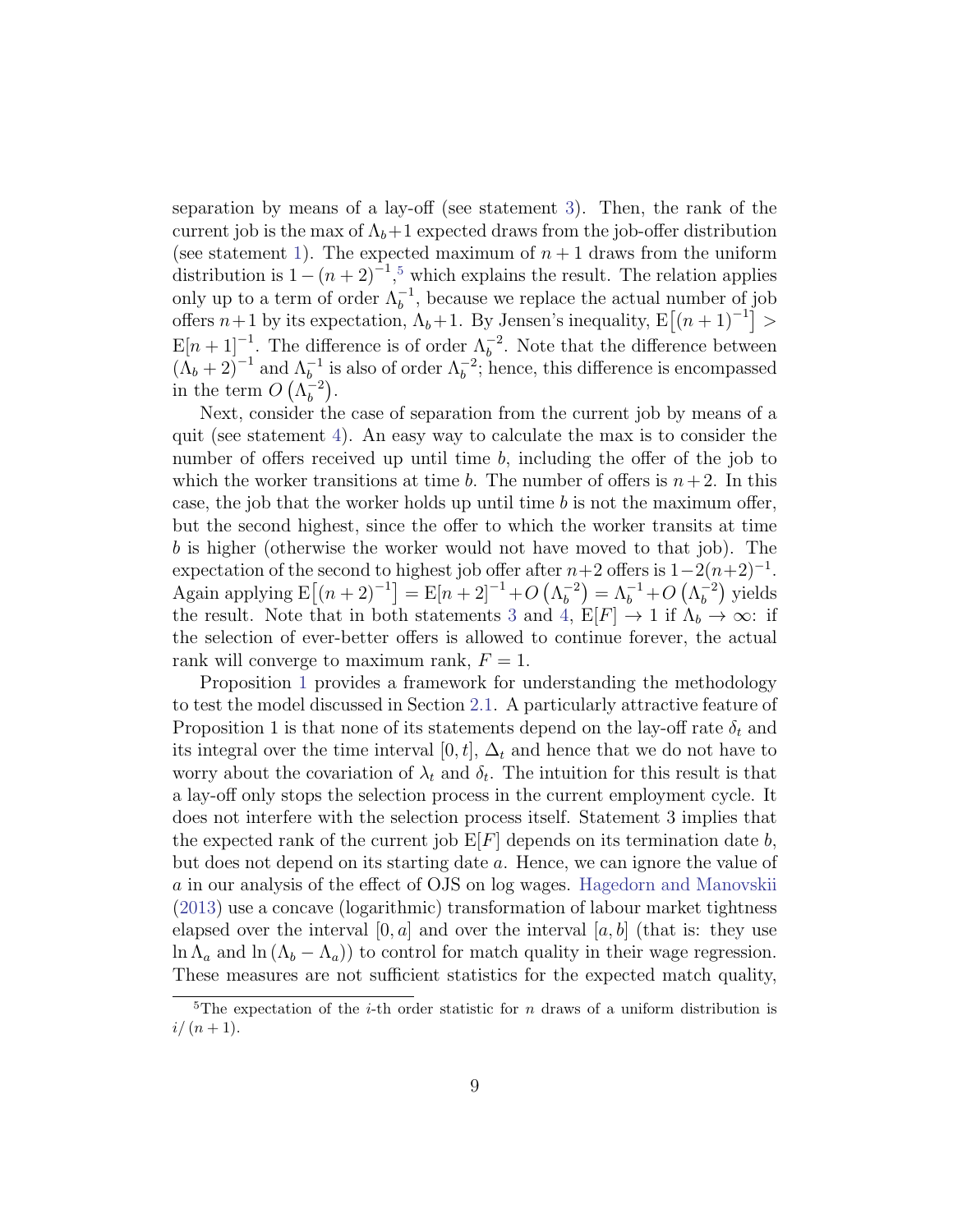since  $\ln \Lambda_b$  is not a linear combination of  $\ln \Lambda_a$  and  $\ln (\Lambda_b - \Lambda_a)$ .

Statement [3](#page-7-0) allows an analysis of the potential role of job specific-experience in the model. For the sake of the argument, let us assume that on-the-job experience has a linear impact on  $w_t$ :

$$
w_t = w_a + \beta_x (t - a).
$$

It is easy to see that the optimal strategy of the worker is no longer to quit at time b for any job for which  $w_b > w_a$ . Instead, the optimal strategy is to quit if  $w_b > w_a + \beta_x (b - a)$ . This statement can be generalized. Let S be the set of arrival times s of new job offers during the current employment cycle. Then, the job offer  $w_a$  currently held by the worker satisfies

$$
w_a = \arg\max_{s \in S} \left[ w_s + \beta_x \left( a - s \right) \right].
$$

The worker is prepared to move to a better job only if the gain in  $w_a$  offsets the loss in job-specific experience in the previous job. The selection process can still be described as the max over a number of draws from an offer distribution, but the offer distribution is non-stationary: it gradually deteriorates at a rate  $\beta_x$  per unit of calendar time. Hence, labour market time spent early in the career is more valuable for the selection process than time spent later as job offers at that stage are more attractive since they leave a longer time period to accumulate job-specific experience. This implies that workers will change jobs more often early in their career than is predicted by statement [2.](#page-7-3) If the distribution of  $\Lambda_a/\Lambda_b$  is skewed to the left, this shows that jobspecific experience plays a role. Hence, the distribution of  $\Lambda_a/\Lambda_b$  provides a test for the relevance of job-specific experience. The equations are more complicated for the case with, rather than without, job-specific experience. For the sake of transparency, we therefore focus the subsequent discussion on the case without job-specific experience. Extending the theory to the case with job-specific experience is straightforward, in principle.

#### 2.3 Measuring match quality

#### 2.3.1 Identifying the offer distribution

Thus far, we have made no assumptions regarding the shape of the offer distribution except for the differentiability of  $F(w)$ . This section discusses how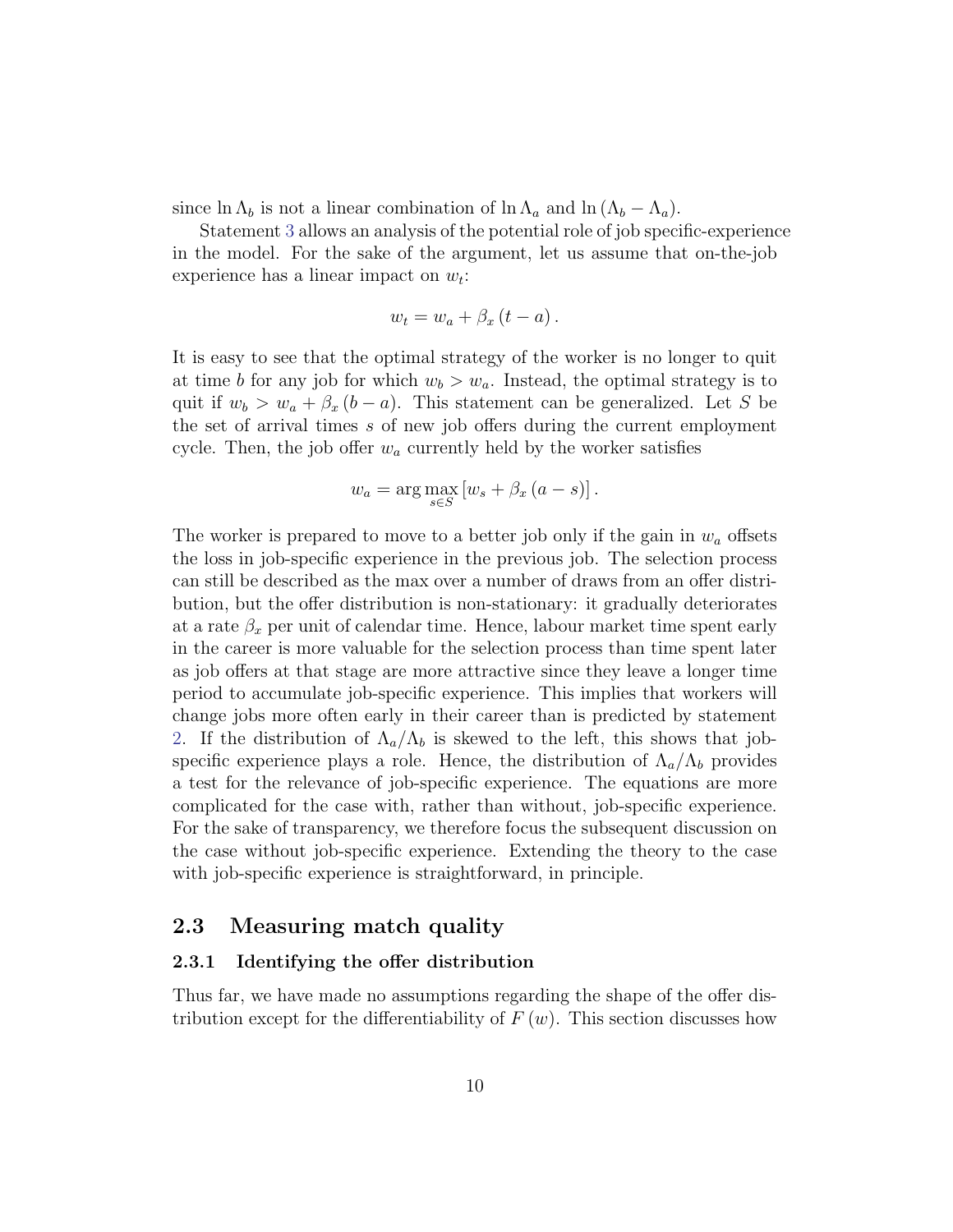information of the conditional expectations can be used to identify the dis-tribution. Proposition [2](#page-11-0) states that the function  $E[w_a|\Lambda_b]$ , Lay off identifies the distribution  $F(w)$ .

<span id="page-11-0"></span>**Proposition 2 Non-parametric identification** If the expected maximum from n iid draws from an distribution  $F(w)$  is finite for all n then the function  $E[w_a|\Lambda_b, Lay-off]$  non-parametrically identifies the distribution  $F(w)$ .

The proof is presented in Appendix [B.](#page-42-0)  $F(w)$  can be non-parametically identified from entry wages, or the steady state distribution of wages, if wages are perfectly measured (see [Bontemps et al.](#page-36-1) [\(2000\)](#page-36-1)). [Barlevy](#page-36-3) [\(2008\)](#page-36-3) shows that the sequence of wage changes at job moves (sequence of record changes: from the first to the second job, from the second to the third etc) characterises the distribution up to the location parameter. In practice only the first few wage changes can be precisely estimated as there are few employment cycles with more than 4 jobs. Our approach uses another source of information, namely variation in the length of the job duration measured in labour market time (the record time in [Barlevy](#page-36-3) [\(2008\)](#page-36-3)) to estimate the distribution more precisely. Though in theory the offer distribution is fully identified and though our method uses more information than [Barlevy](#page-36-3) [\(2008\)](#page-36-3), this information is still insufficient for a full identification of the distribution in practice. In the next section we show how we can nevertheless make strong statements about the class of distributions that is consistent with the observed pattern of job-to-job transitions and wage growth observed in the data.

#### 2.3.2 Measuring the expected match quality for high values of  $b$

For sufficiently large values of  $b$  we can make strong predictions regarding the shape of  $E[w_a|\Lambda_b]$ , Lay off] without knowing the exact distribution  $F(w)$ . A high value of b implies that the expected number of job offers received since the beginning of the employment cycle is large. In that case we can invoke Extreme Value Theory. The normalised maximum of a large number of draws from a from a broad class of distributions converges to the Generalized Extreme Value (GEV) distribution. Denote the maximum  $w_n$  of n i.i.d. draws from some distribution  $F(w)$  and let  $\mu_n$  and  $\sigma_n$  be some normalizing constants. If the distribution of  $\frac{w_n-\mu_n}{\sigma_n}$  converges to a stable distribution, then this distribution is the Generalized Extreme Value distribution. Intuitively, the constants  $\mu_n$  and  $\sigma_n$  ensure that the mean and variance respectively are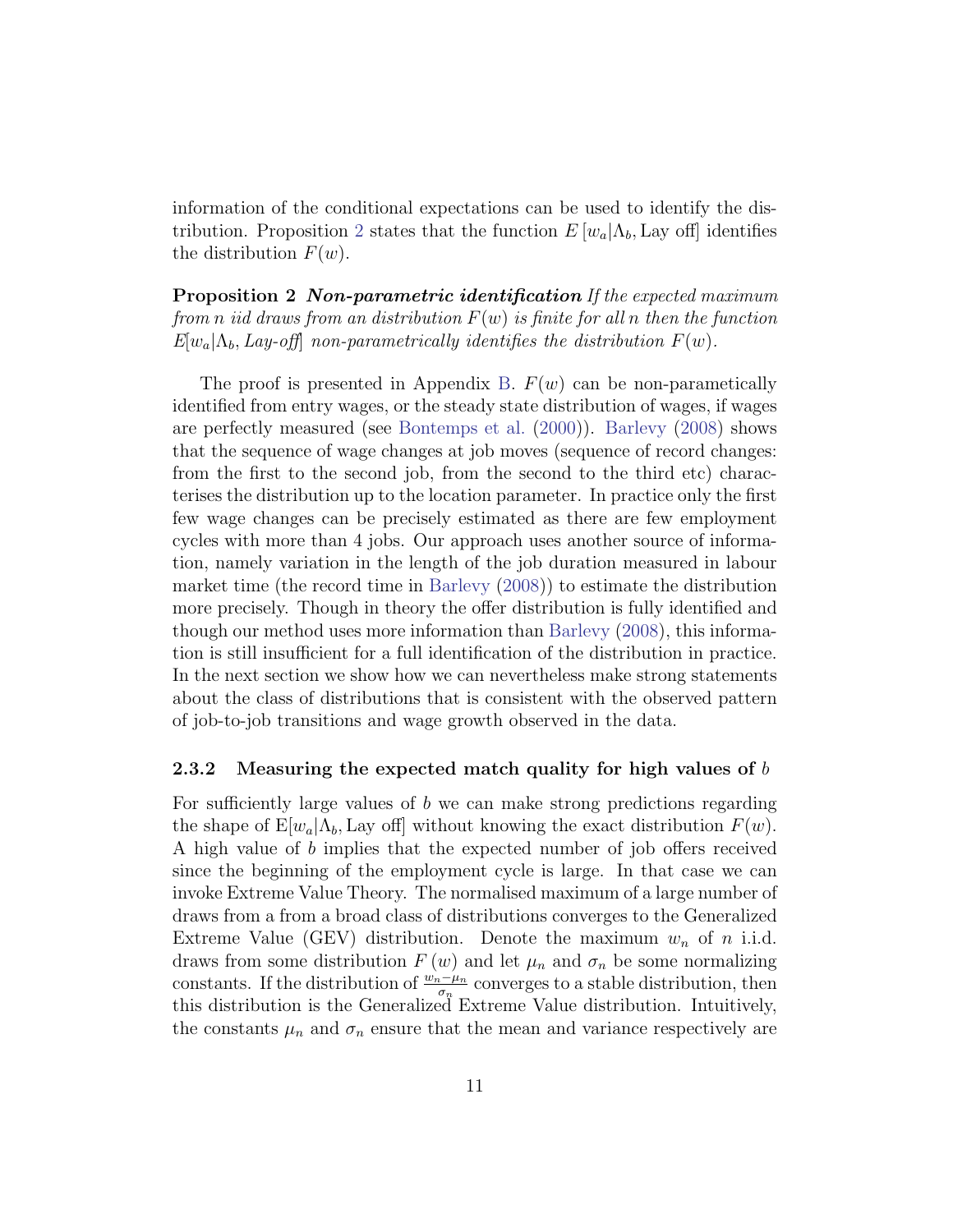well-behaved. Theorems 1.13 and 1.2.1 in [De Haan and Ferreira](#page-36-7) [\(2007\)](#page-36-7) prove the relevant results.

The GEV distribution has three parameters: (i)  $\xi$  the shape parameter, (ii) the scale parameter  $\sigma$  and (iii) the location parameter  $\mu$ . The cases  $\xi < 0$ ,  $\xi = 0$  and  $\xi > 0$  correspond to the Weibull, Gumbel and Frechet distribution, respectively. If the normalized maximum of a distribution converges to the GEV distribution with  $\xi < 1$  then the expectation of the normalised maximum converges to the expected value of the GEV distribution (see Theorem 5.3.1 in [De Haan and Ferreira](#page-36-7) [\(2007\)](#page-36-7)). Using the normalising constant  $\sigma_n$ and  $\mu_n$  we can find a measure of the expected match quality for large values of *n*. In particular since  $\frac{E[w_n]-\mu_n}{\sigma_n} \approx E[x]$ , where  $E[x]$  denotes the expectation of the extreme value distribution, the following expression is a measure of the expected match quality

$$
E\left[w_n\right] \approx \mu_n + \sigma_n E\left[x\right] \tag{2}
$$

The speed of convergence to the GEV distribution differs across distributions; it is  $n^{-1}$  for the exponential distribution, whereas it is much lower for the normal distribution, only at a rate  $(\ln n)^{-1}$ . The speed of convergence depends on the shape of the right tail of the distribution. For example, after just four job offers,  $Pr(F < 0.5) = 0.0625$  and  $E[F] = 0.80$ . The left tail of the distribution becomes irrelevant even for a low number of job offers and only the upper deciles of the distribution matter. If these deciles fit the Weibull, Gumbel or Frechet distribution well, then convergence will be fast.

If F is the GEV distribution then the relation is exact and the expected value takes a particularly simple form

<span id="page-12-0"></span>
$$
E[w_n] = \begin{cases} \mu + \gamma + \sigma \ln n & \text{if } \xi = 0\\ \mu + \sigma \xi^{-1} \left[ \left[ \Gamma(1 - \xi) \right] n^{\xi} - 1 \right] & \text{if } \xi < 1 \vee \xi \neq 0, \quad (3) \\ \infty & \text{if } \xi \geq 1 \end{cases}
$$
  

$$
Var[w_n] = \begin{cases} \frac{\pi^2}{6} \sigma^2 & \text{if } \xi = 0\\ \frac{\Gamma(1 - 2\xi) - \Gamma(1 - \xi)^2}{\xi^2} \sigma n^{2\xi} & \text{if } \xi < \frac{1}{2} \vee \xi \neq 0\\ \infty & \text{if } \xi \geq \frac{1}{2} \end{cases}
$$
 (4)

2

where  $\gamma = 0.577$  is Euler's constant. The variance decreases with n if  $\xi < 0$ , increases if  $\xi > 0$ , and remains constant if  $\xi = 0$ . Similarly, the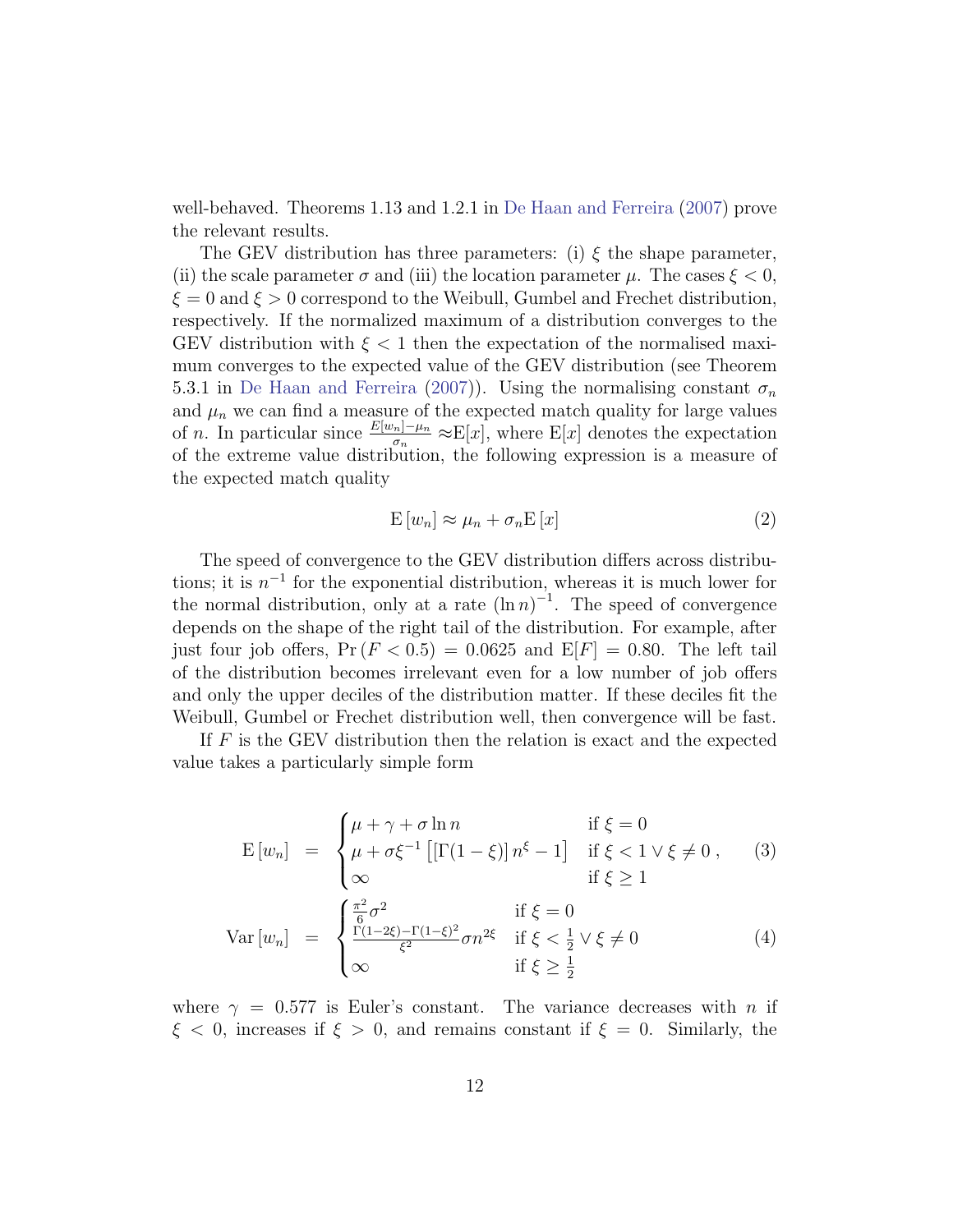expectation of  $w_n$  per unit increase in ln n decreases with n if  $\xi < 0$ , increases if  $\xi > 0$ , and remains constant if  $\xi = 0$ . Intuitively, it is relatively quickly to climb up a thin tailed distribution whereas it takes a long time if the distribution if fat tailed. When  $F(w)$  follows the Gumbel distribution,  $F(w) = \exp(-e^{-(w-\mu)/\sigma})$ , the transformation of  $F(w)$  to the GEV distribution  $G(x)$  is particularly simple since  $\mu_n = \mu + \sigma \ln n$  and  $\sigma_n = \sigma$ .

The formulas presented are for the case when the number of offers is fixed. In our case, this number is stochastic, following a Poisson distribution. We use the notation  $\cong$  whenever the approximation  $E[f(n)] \cong f(E[n])$  is used<sup>[6](#page-13-0)</sup>. Propositions [1](#page-7-2) and equation [3](#page-12-0) can be used for the derivation of expressions for  $E[w_a|b]$ , lay-off] and  $E[w_a|b]$ , quit]. When a job ends with a lay-off,  $w_a$  is the maximum of  $n+1$  offers and  $E[n|\Lambda_b] = \Lambda_b$ ; see Proposition [1.](#page-7-2) The expected value of  $w_a$  is the max of an expected number of offers equal to  $\Lambda_b$  satisfies

<span id="page-13-2"></span>
$$
E[w_a|b, \text{lay-off}] \cong \mu + \sigma \ln(\Lambda_b + 1)
$$
\n(5)

Figure [1](#page-14-0) plots the expected maximum for the case of a fixed number of offers of  $\Lambda_b + 1$  compared to the case where the number of offers follows a Poisson distribution. We plot the GEV distribution for values of  $\xi \in$ {−0.4, 0, 0.4} and the Normal distribution. The location and scale parameter for each distribution is chosen such that the underlying job-offer distribution  $F(w)$  has a zero expectation and a unit variance. The figure shows that the difference between a fixed number of offers and a Poisson distributed number is small relative to the effect of the shape of the offer distribution.

When a job ends by a quit, the distribution of  $w_a$  is the the second highest draw from  $n$  draws. The second highest draw is in turn given by the linear combination  $nE[w_a|n-1] - (n-1)E[w_a|n]$  of the highest draw. Using the approximation for the number of offers from Proposition [1,](#page-7-2) statement [4,](#page-8-0) and the approximation  $n \cong E[n]$  and the Gumbel distribution yields an appealing  $result<sup>7</sup>$  $result<sup>7</sup>$  $result<sup>7</sup>$ :

$$
E[w_a|b, \text{quit}] \cong \mu + \sigma \ln(\Lambda_b + 1) - \sigma + O(\Lambda_b^{-1}). \tag{6}
$$

<span id="page-13-0"></span><sup>6</sup>The exact formula applies the expectation

$$
E[w_a|b] = \sum_{0}^{\infty} Pr(n|b) E[w_a|n] = \mu + \sum_{0}^{\infty} (n!)^{-1} \Lambda_b^n e^{-\Lambda_b} \sigma \ln(n+1).
$$

The formula in the text uses the first-order expansion  $E[w_a|b] \cong E[w_a|E[n]]$ .

<span id="page-13-1"></span><sup>7</sup>Where we use that  $n \ln \left( \frac{n}{n-1} \right) \sigma = -\sigma + O(n^{-1}).$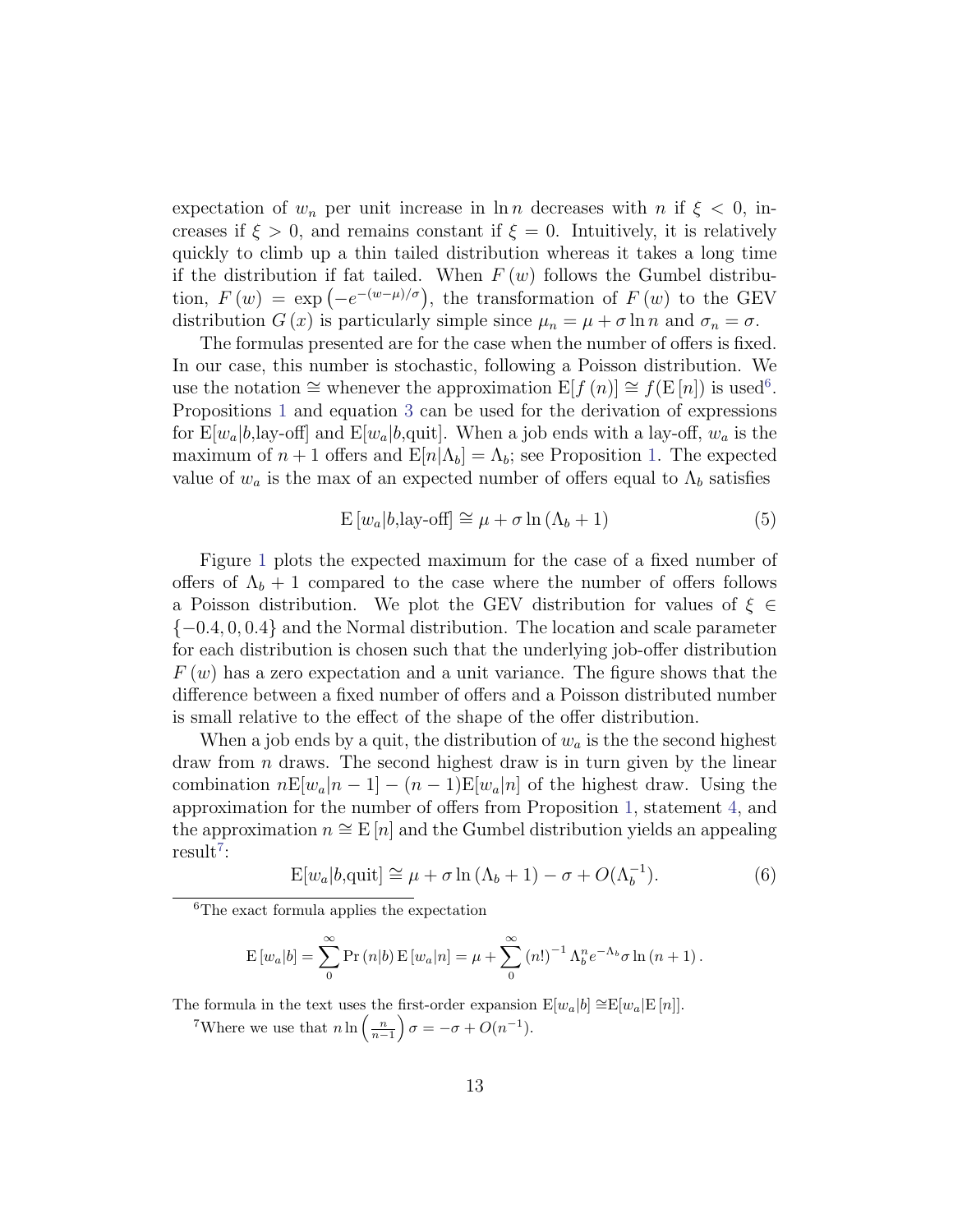

<span id="page-14-0"></span>

For large values of  $\Lambda_b$  the difference between quits and lay-offs is only a location shifter, where the size of the shift is equal to  $\sigma$ . Hence, we combine data on  $\Lambda_b$  for jobs ending in a quit or lay-off by including a dummy for jobs that end in quits. The coefficient for this dummy should be equal to  $\sigma$ .

#### 2.3.3 Measuring the expected match quality for any value of  $b$

As we discussed before, distributions such as the Normal distribution converge slowly to the GEV distribution. For such distributions using the approximations from extreme value theory provides little guidance for the values of  $\Lambda_b$  that are relevant in practice. An alternative approach is to fit a flexible function of  $\Lambda_b$  to the conditional expectation. We illustrate this approach for a range of distributions. For values of  $\Lambda_b + 1 \leq 30$ , the expectation is approximated well by a second-order polynomial in  $\ln(\Lambda_b + 1)$ . Figure [2](#page-15-1) plots the expected value for lay-offs and quits as a function of  $\Lambda_b$ for different distributions and the predicted values based on the regression using  $\beta_0 + \beta_1 \ln(\Lambda_b + 1) + \beta_2 \ln(\Lambda_b + 1)^2$ <sup>[8](#page-14-1)</sup> The approximation of the expected match quality fits the conditional expectation for the different distributions

<span id="page-14-1"></span><sup>&</sup>lt;sup>8</sup>We use  $3 \times 10^6$  random draws for each value of  $\Lambda_b$  to calculate the conditional expectations. The conditional expectation is then regressed on  $\beta_0 + \beta_1 \ln(\Lambda_b + 1) + \beta_2 \ln(\Lambda_b + 1)^2$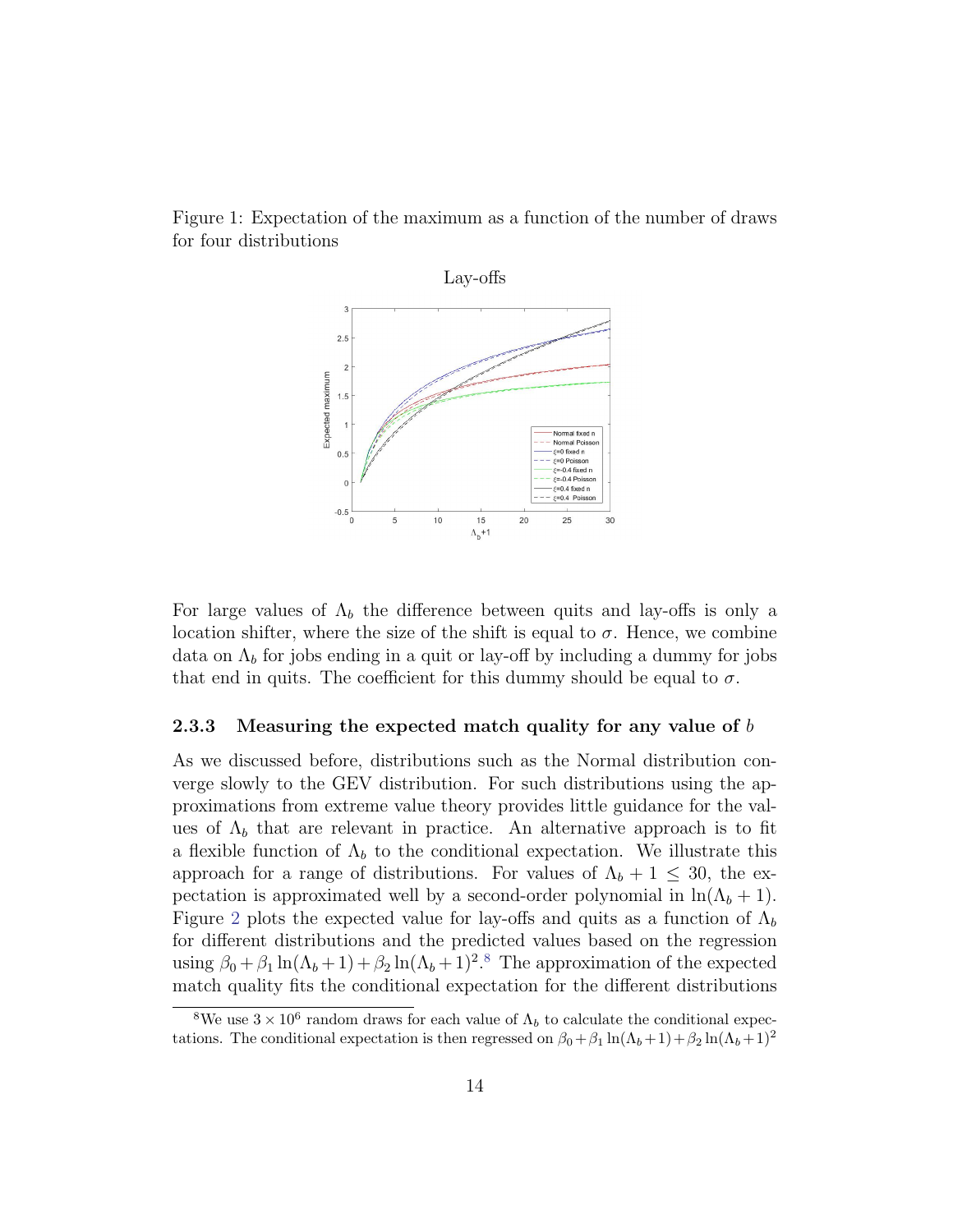very well. This is important, as it suggests a simple test for the null hypothesis whereby the data is generated from a particular distribution. Each distribution implies values for  $\beta_1$  and  $\beta_2$ , which can be derived numerically. We can then test the actual coefficients against any null hypothesis.

<span id="page-15-1"></span>



## <span id="page-15-0"></span>3 Empirical analysis

## 3.1 Data

We use the cross-sectional sample from NLSY79 over the years from 1979 to 2012. Since many women interrupt their working career for childbearing, a phenomenon that is not covered in our theoretical model, we focus on males. Similarly, since our model applies to primary jobs, the sample is restricted to the primary jobs for men over the age of 18 who are not enrolled in full-time education.<sup>[9](#page-15-2)</sup> We exclude job observations in cases when hours worked per week are less than 15 and when job spells lasted shorter than four weeks

<span id="page-15-2"></span><sup>9</sup>Enrollment is not recorded in some waves in 2008, 2010 and 2012 but at this point in the sample the respondents were in their 40s and few were enrolled in the previous waves.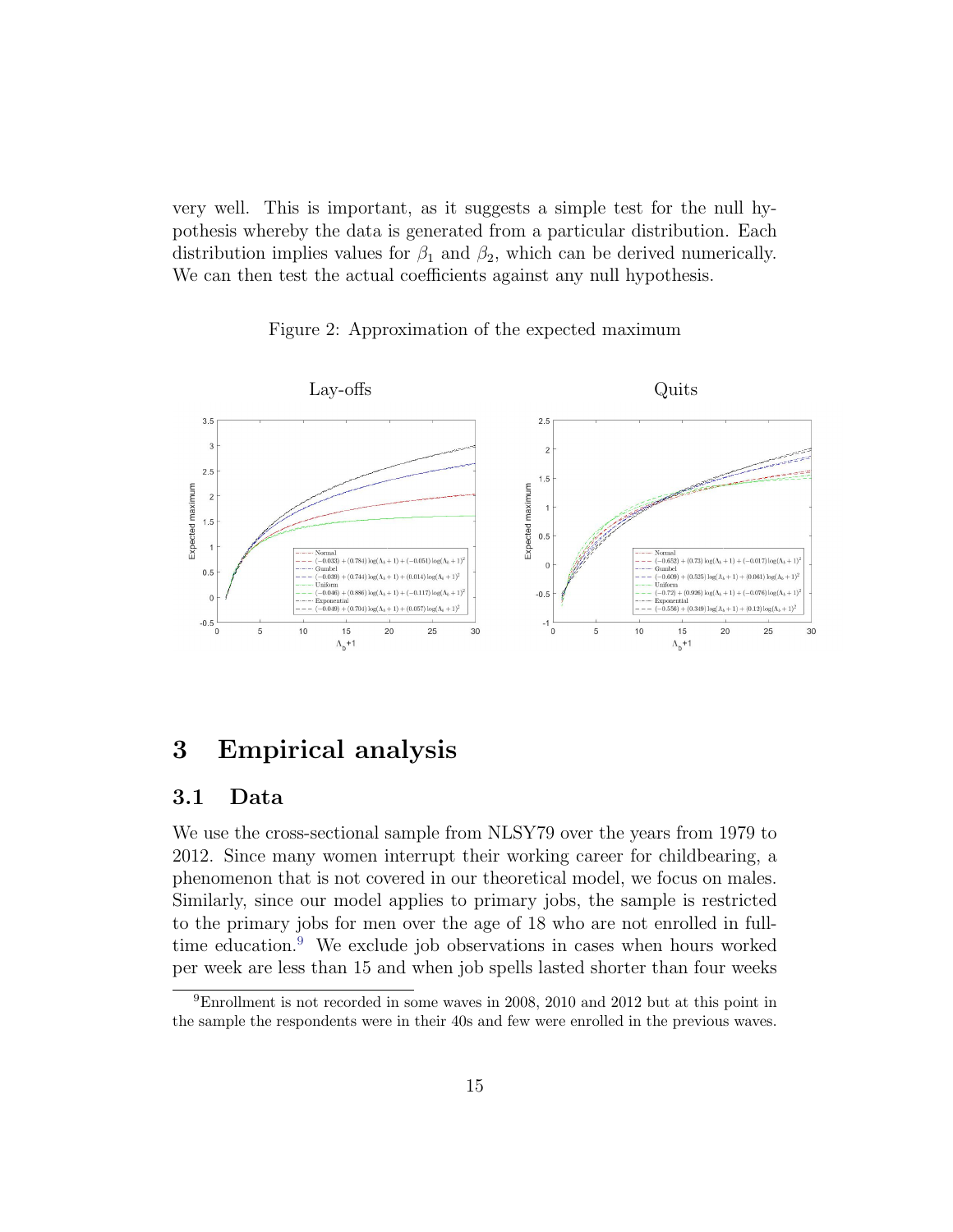or started before  $1979<sup>10</sup>$  $1979<sup>10</sup>$  $1979<sup>10</sup>$  When there are multiple jobs, the primary job is defined as the job with highest number of hours. $^{11}$  $^{11}$  $^{11}$  Jobs with inconsistencies in their start and end date are adjusted or removed.<sup>[12](#page-16-2)</sup> If schooling is not reported for a given month, we assign the maximum from the previous months; if it is less than previously reported, we use the max previously reported.[13](#page-16-3)

For the construction of the variable  $\Lambda_b$ , we have to categorise job terminations into either quits (belonging to the same employment cycle) or lay-offs (starting a new cycle). We follow [Barlevy](#page-36-3) [\(2008\)](#page-36-3), who define a separation as a quit when the new job starts within eight weeks of the termination of the previous job and the stated reason for separation was voluntary (where a non-response is treated as voluntary).<sup>[14](#page-16-4)</sup> If two jobs overlap, we consider the transition to be voluntary if the last job is the primary job, over the overlapping period. Jobs that begin as non-primary jobs and then become primary jobs are dropped, as are all jobs following in the employment cycle. This definition is used to determine whether or not two consecutive jobs belong to the same employment cycle.

Having defined employment cycles, we have to decide which jobs to include in our analysis of jobs. We exclude jobs which have not ended. Jobs end if the worker reports that he no longer works at the job, if the job becomes a secondary job or if the worker at an interview during the subsequent year

<span id="page-16-4"></span><span id="page-16-3"></span><sup>13</sup>We use the "adjusted" schooling variable.

<span id="page-16-0"></span><sup>&</sup>lt;sup>10</sup>If information on the number of hour's is not available for an observation in a job spell we assigned the average over that job spell.

<span id="page-16-1"></span><sup>&</sup>lt;sup>11</sup>If hours are the same, the average hours for that job spell, the length of the job spell and then the wage are used to determine which is the main job. 40 observations are dropped where the value, for all these variables, is the same as another observation for the individual.

<span id="page-16-2"></span><sup>12</sup>Observations missing information on the month or year when the job started or ended were removed from the data. If the day is unknown we set it to 15. If the day reported is greater than the number of days in the month (e.g. 31st of February), we set the day to the last day of the month. If at the interview the worker reported that the job ended after the interview date, we set the end date to the interview date. Jobs where the start date is reported as being after either the interview date or the end date are dropped.

<sup>14</sup>We deviate in our approach for cases where the worker stated "leaving to look for another job" . We consider a job change a quit only if the next job starts within two weeks. A worker might have had an outside offer but quit his job to look for an even better offer. Alternatively, the worker's requirements for the job might have changed (e.g. the worker has to move to another city). The first example should be classified as a quit (hence as a continuation of the current employment cycle), while the second ends the employment cycle.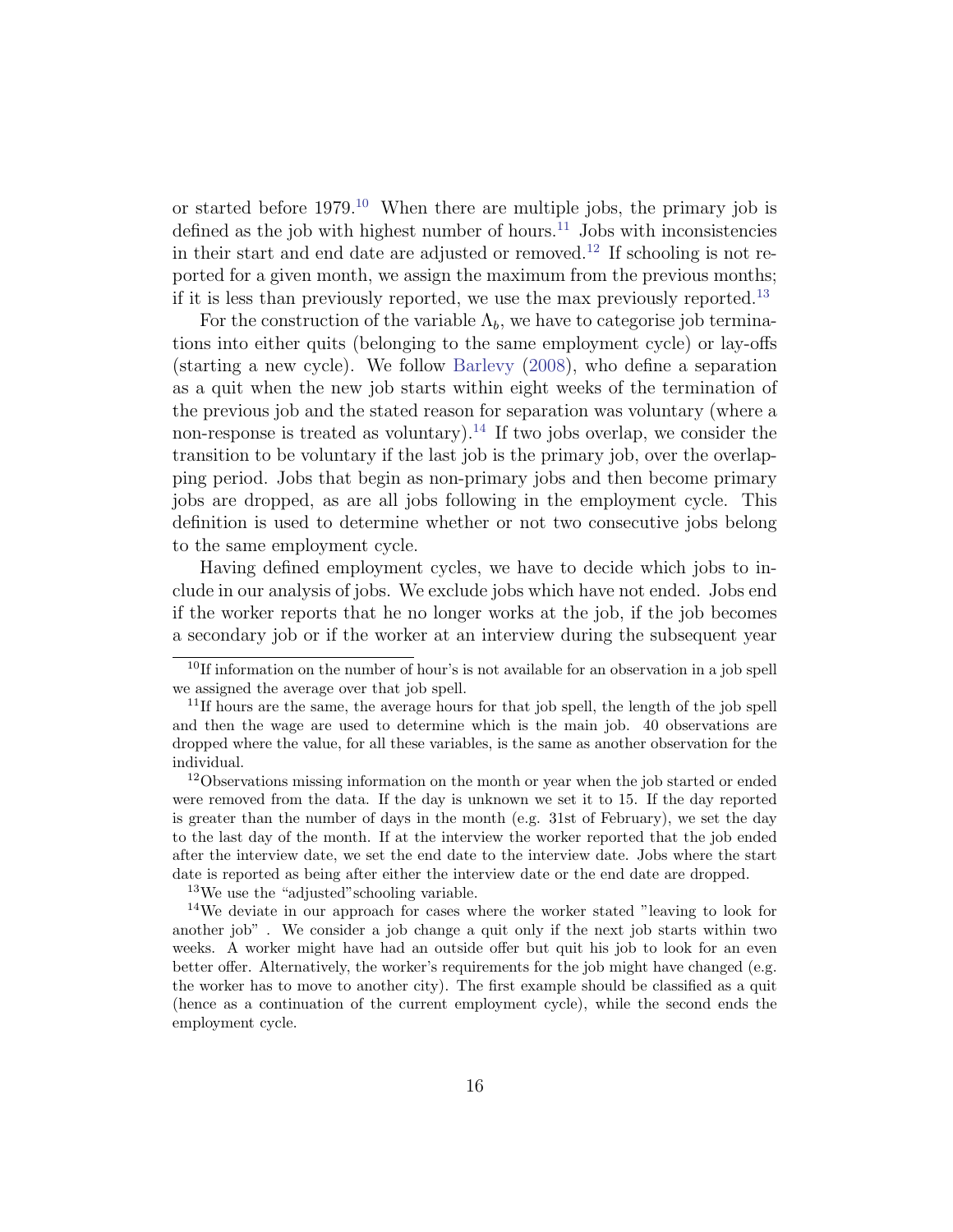does not mention working for the firm during the past year. Jobs where the worker reports being self-employed or working for a family business, or where the hourly wage is below \$1 or above \$500, or where some of the covariates are missing values are dropped from the analysis. Wages are deflated using seasonally adjusted national CPI (CPIAUCSL).

We calculate the transition rates using the monthly CPS data. We restrict our analysis to a sample of males age 25-54 in order to match our NLSY dataset and avoid moves involving voluntary participation decisions as opposed to job-offer arrivals.<sup>[15](#page-17-0)</sup> To calculate the job-finding rate of the unemployed, we calculate the fraction of the workers who are unemployed less than five weeks and are employed in the next month.<sup>[16](#page-17-1)</sup> In appendix  $C$ we discuss how we can estimate of  $\psi$  from the observed value of b in the first and subsequent jobs. The variable  $\Lambda_b$  is the created as the sum of the monthly job finding rate scaled by  $\psi$ . We use the non-seasonally-adjusted unemployment rate for men 25-54 created by BLS (LNU04000061). Table [1](#page-18-0) provides summary statistics for the variables of interest.

#### 3.2 The distribution of job tenure

We derive an estimate for  $\psi$  from the difference in the value of  $\Lambda_b$  for the first job in an employment cycle and for all subsequent jobs, the method is discussed in Appendix [C.](#page-42-1) From this we can derive estimates for the average value of  $\delta_t$  and  $\lambda_t$  over all t;  $\psi$  is equal to the ration of this calculated average value of  $\lambda_t$  and the observed average value of  $\lambda_{ut}$ . The latter is observed from the monthly transitions rates from unemployment to employment in the CPS monthly data. In table [2](#page-18-1) we show the value of  $\Lambda_b$  in the first and subsequent jobs together with the estimated average transition rates.

Statement [2](#page-7-3) of Proposition 1 implies that for all jobs except the first job of an employment cycle the labour market time at the moment of the start of a job should be uniformly distributed over the employment cycle up until the termination date of the job. This implies that  $\Lambda_a/\Lambda_b$  for all jobs other than the first job of an employment cycle should be distributed

<span id="page-17-0"></span><sup>15</sup>We match the monthly CPS using variables suggested by [Drew and Warren](#page-36-8) [\(2014\)](#page-36-8). In addition, we use race and age as extra controls.

<span id="page-17-1"></span><sup>&</sup>lt;sup>16</sup>Due to changes to the CPS classification, the monthly files cannot be matched for a small number of months (07/1985, 10/1985, 01/1994, 06/1995, 07/1995, 08/1995 and 09/1995). For these months we use the predicted values from a regression of the transition rate on a linear trend, a monthly fixed effect and the current unemployment rate.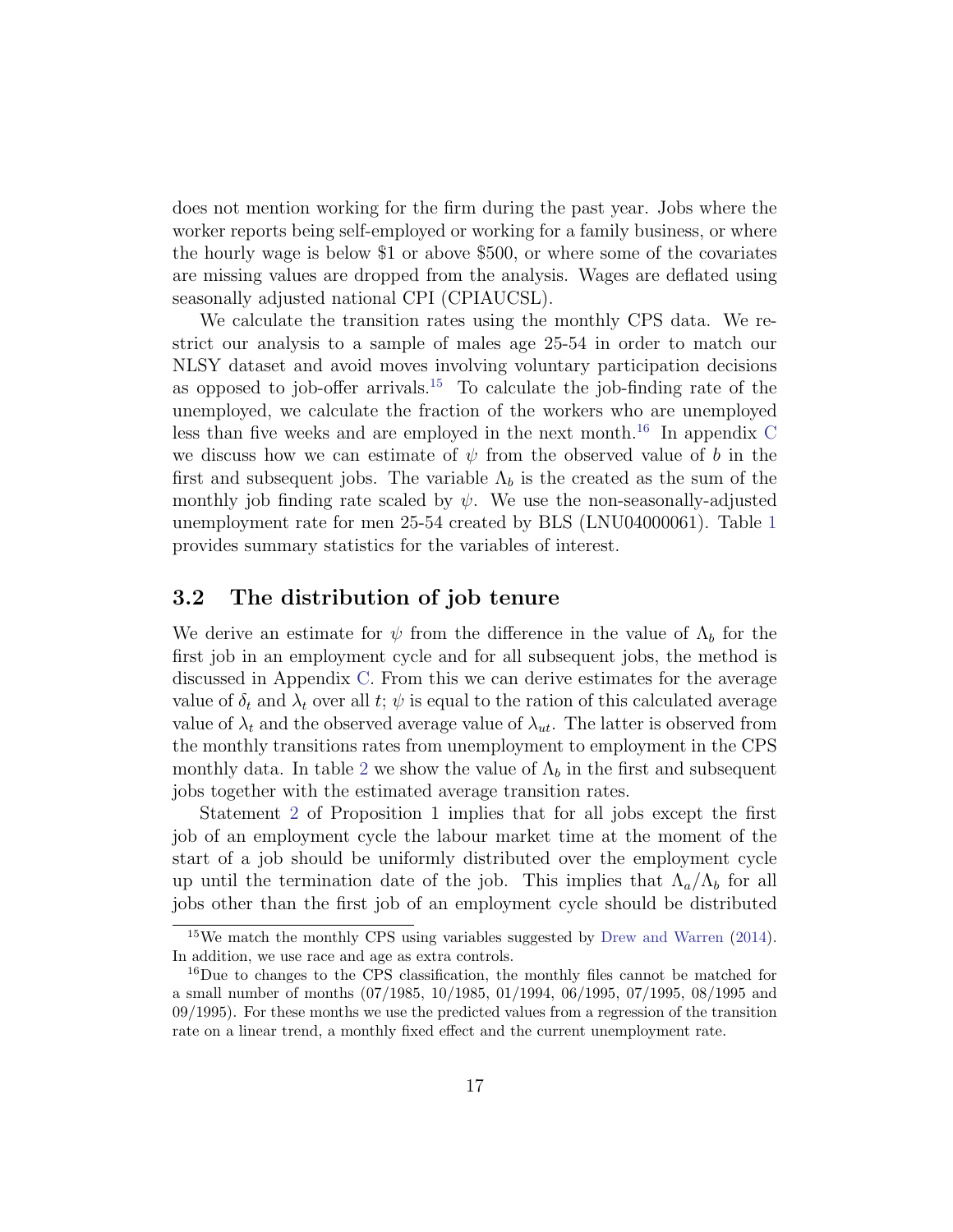|                       | First Job | Second Job | Subsequent Jobs | Total    |
|-----------------------|-----------|------------|-----------------|----------|
| Fraction urban        | 0.799     | 0.796      | 0.786           | 0.789    |
|                       | (0.418)   | (0.419)    | (0.430)         | (0.426)  |
|                       |           |            |                 |          |
| Fraction high Edu.    | 0.315     | 0.395      | 0.443           | 0.359    |
|                       | (0.465)   | (0.489)    | (0.497)         | (0.480)  |
|                       |           |            |                 |          |
| In real hourly wage   | $-2.840$  | $-2.653$   | $-2.531$        | $-2.681$ |
|                       | (0.540)   | (0.558)    | (0.584)         | (0.558)  |
|                       |           |            |                 |          |
| $\ln(\Lambda_b+1)$    | 0.709     | 1.300      | 1.797           | 1.345    |
|                       | (0.598)   | (0.690)    | (0.668)         | (0.879)  |
|                       |           |            |                 |          |
| $\ln(\Lambda_{Tb}+1)$ | 1.569     | 1.952      | 2.190           | 1.968    |
|                       | (0.837)   | (0.666)    | (0.582)         | (0.803)  |
| $\ln(\lambda b + 1)$  | 0.716     | 1.307      | 1.803           | 1.352    |
|                       |           |            |                 |          |
|                       | (0.596)   | (0.682)    | (0.660)         | (0.874)  |
| Individuals           | 2572      | 1470       | 607             | 2582     |
| Jobs                  | 12623     | 2254       | 991             | 15868    |
| Observations          |           |            |                 | 33386    |

<span id="page-18-0"></span>Table 1: Summary Statistics

Notes: For the columns First job, Second job and Subsequent jobs, only the first observation for each job is used. For the Total column, all observations are included. Standard deviations are in parentheses. High Edu. refers to more than 12 years of education.  $T_b$  refers to the sum of all previous employment cycles up until the end of the current job. Individuals refers to the number, in our sample, without missing values of individuals.

| $E[\Lambda_b 1^{st}$ job in emp.cycle = |     | 1.6,     |
|-----------------------------------------|-----|----------|
| $E[\Lambda_b]$ subsequent jobs          |     | 4.6.     |
|                                         |     | $= 0.40$ |
|                                         | $=$ | 0.08     |
| δ                                       |     | 0.02     |

<span id="page-18-1"></span>Table 2: Transition rates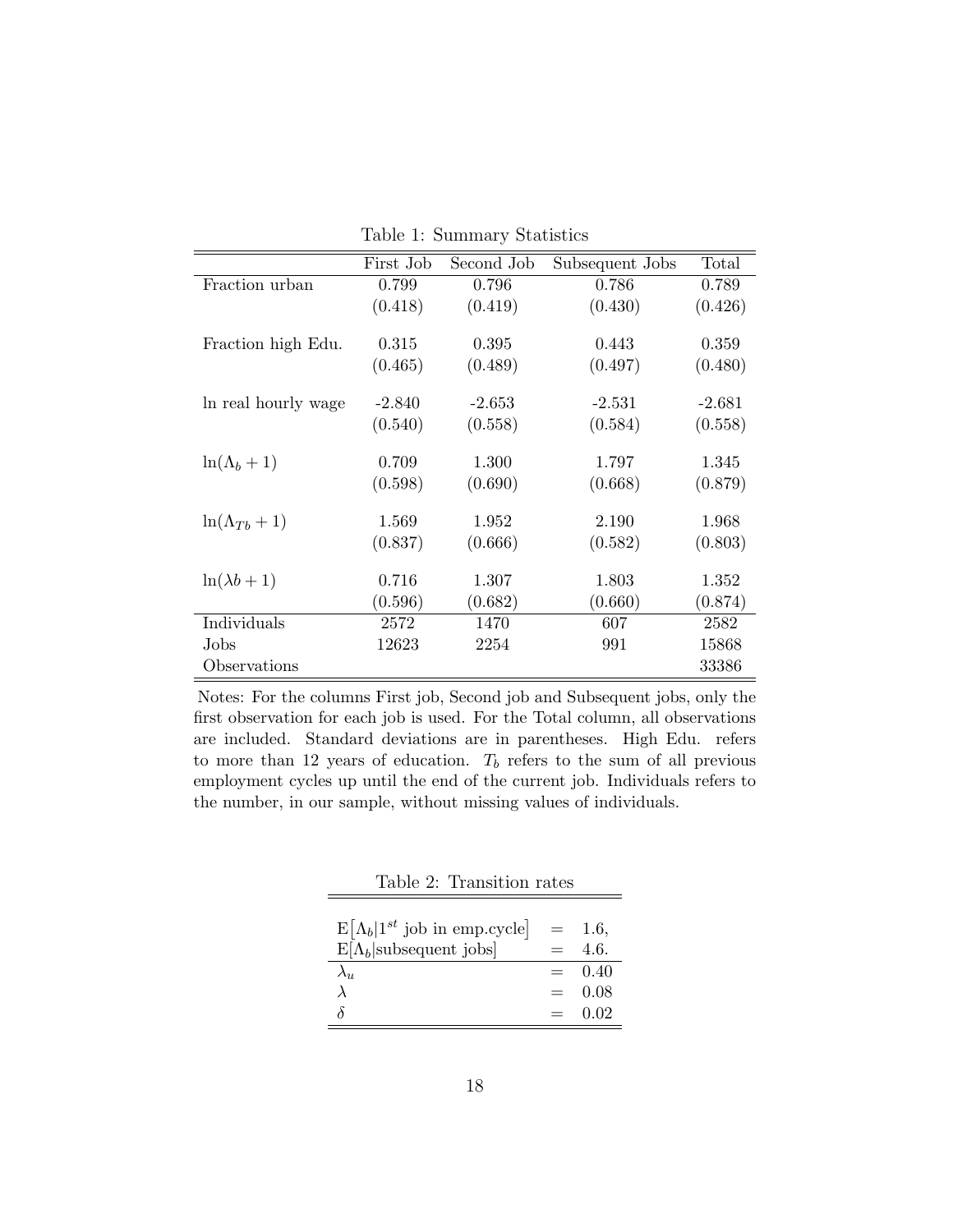uniformly. Figure [3](#page-19-0) presents the histogram of  $\Lambda_a/\Lambda_b$ , separately for low- and highly educated workers. The actual distributions fit the uniform distribution remarkably well. If job-specific human capital had played a major role, the distribution would have been downward sloping. There is no evidence of that, except for the last decile of the distribution, where the density function falls sharply. The latter can be explained by the fact that we ignore jobs lasting less than four weeks. For example, if the employment cycle at the termination date of the current job has lasted for two years,  $\Lambda_a/\Lambda_b$  can never be above  $23/24 = 0.958$ . To test this more formally, we run the test separately for  $b < 2$  years and  $b \ge 2$  years; see Figure [3.](#page-19-0) The sample for  $b \ge 2$  year exhibits a much smaller decline of the density function, and the decline starts at a higher point in the distribution. Performing a Kolmogorov-Smirnov test for the null hypothesis on all data we reject the null of a uniform distribution the 1% level. If we restrict the sample to  $\Lambda_a/\Lambda_b \in [0.05, 0.95]$  in order to deal with the censoring at the extremes of the distribution, we can not reject null hypothesis at the 10% level.



<span id="page-19-0"></span>Figure 3: Test of the arrival rate of the maximum

These results provide a strong and unexpected confirmation of the simple theoretical model of OJS that we apply. We had expected that job-specific human capital would play an important role, leading to a negative duration dependence in the job-to-job transition rate, even after controlling for the initial match quality  $w_a$ . Our results show the opposite.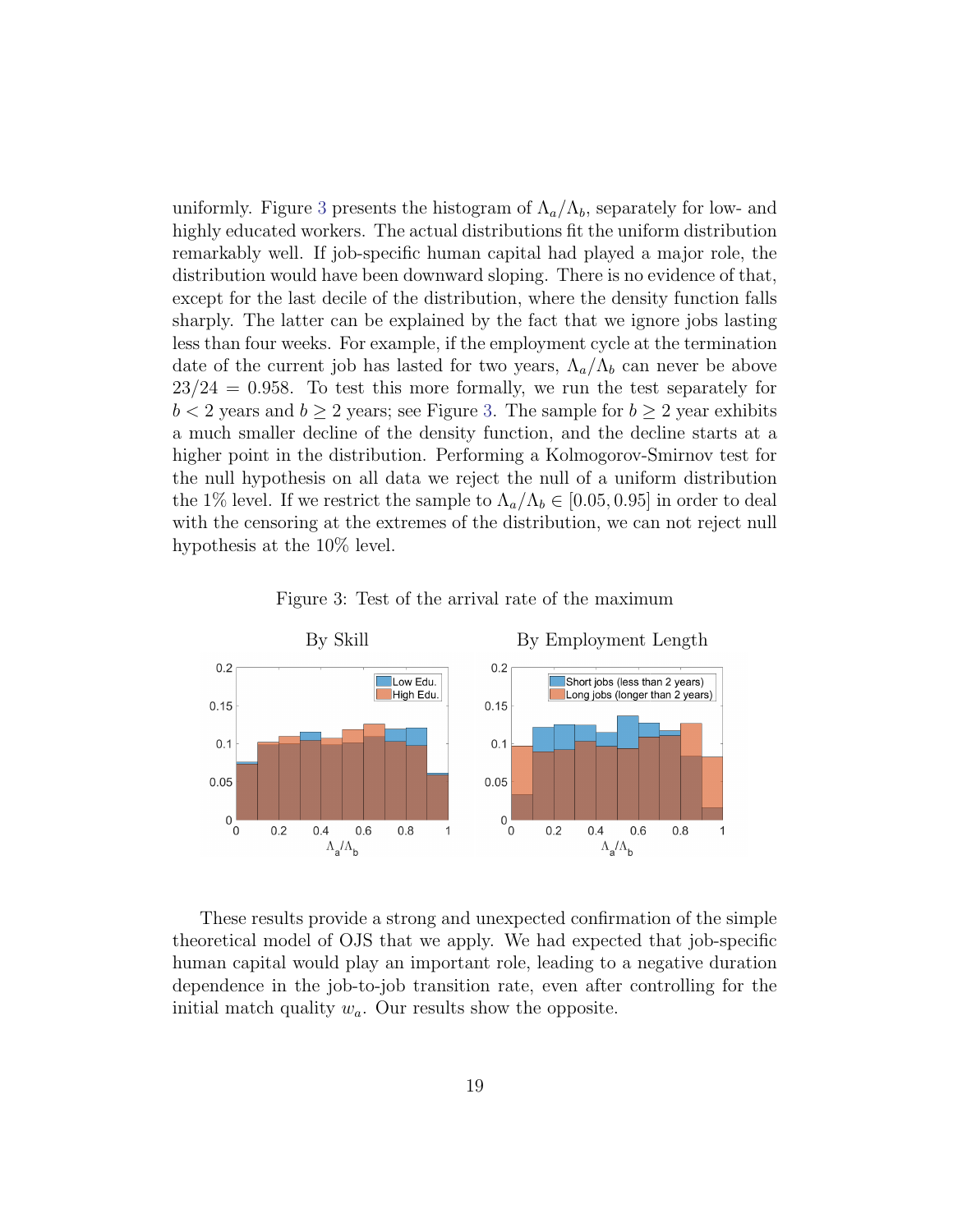#### 3.3 The shape of the offer distribution

The uniform distribution of  $\Lambda_a/\Lambda_b$  justifies the application of Proposition 3 for the analysis of the evolution of the match-specific component in log wages over the employment cycle. This section presents the tests of the model as well as an estimate for the shape of the offer distribution. Worker i's log wage at time t, denoted  $\bar{w}_{it}$ , satisfies

$$
\bar{w}_{it} = \beta_i + \beta' X_{it} + w_{ia} + \varepsilon_{it},\tag{7}
$$

where  $\beta_i$  is a worker fixed effect measuring unobserved general human capital,  $X_{it}$  is a vector measuring observed general human capital obtained by either education or work experience,  $a$  is the time at which the worker started in her current job,  $w_{ia}$  measures the component of wages that is specific to the current job, and  $\varepsilon_{it}$  is a random variable. The three components  $\beta_i + \beta' X_{it}$ ,  $w_{ia}$ and  $\varepsilon_{it}$  are mutually uncorrelated. For the moment, we abstract from jobspecific work experience. Taking expectations conditional on  $\Lambda_b$  we obtain the expression

<span id="page-20-0"></span>
$$
\bar{w}_{it} = \beta_i + \beta' X_{it} + \mathcal{E}[w_{ia} | \Lambda_b] + \nu_{ia} + \varepsilon_{it},\tag{8}
$$

where  $\nu_{ia} \equiv w_{ia} - E[w_{ia}|\Lambda_b]$ . We estimate the above equation where we include in the vector  $X_{it}$  tenure and experience up to a third order (with interactions) and quadratics in years of education and time (measured in months), as well as dummies for region, marriage, and urban versus rural location. We add the unemployment rate as a proxy for the effect of general labour market conditions on wages as well as a dummy for jobs that end in a quit in order to correct for the difference in expected job quality for jobs ending by a quit or a lay-off (see Proposition [1\)](#page-7-2). Standard errors are clustered at the job level.

Our model is inconsistent with a return to tenure, since it would imply that the match-specific term  $w_{ia}$  is non-constant over the duration of the job. If there would be a deterministic tenure profile in wages as in [Burdett and](#page-36-4) [Coles](#page-36-4) [\(2003\)](#page-36-4), then the optimal strategy of workers would no longer be to accept each job offering a higher value of  $w_{ia}$  than in the current job. The results on the distribution of  $\Lambda_a/\Lambda_b$  presented in the previous section suggest that job-specific returns are irrelevant. Nevertheless, we include this thirdorder polynomial to test this prediction. As discussed in the introduction of the paper, our framework can be extended to test for the presence of a stochastic return to tenure that which characterizes the sequential auction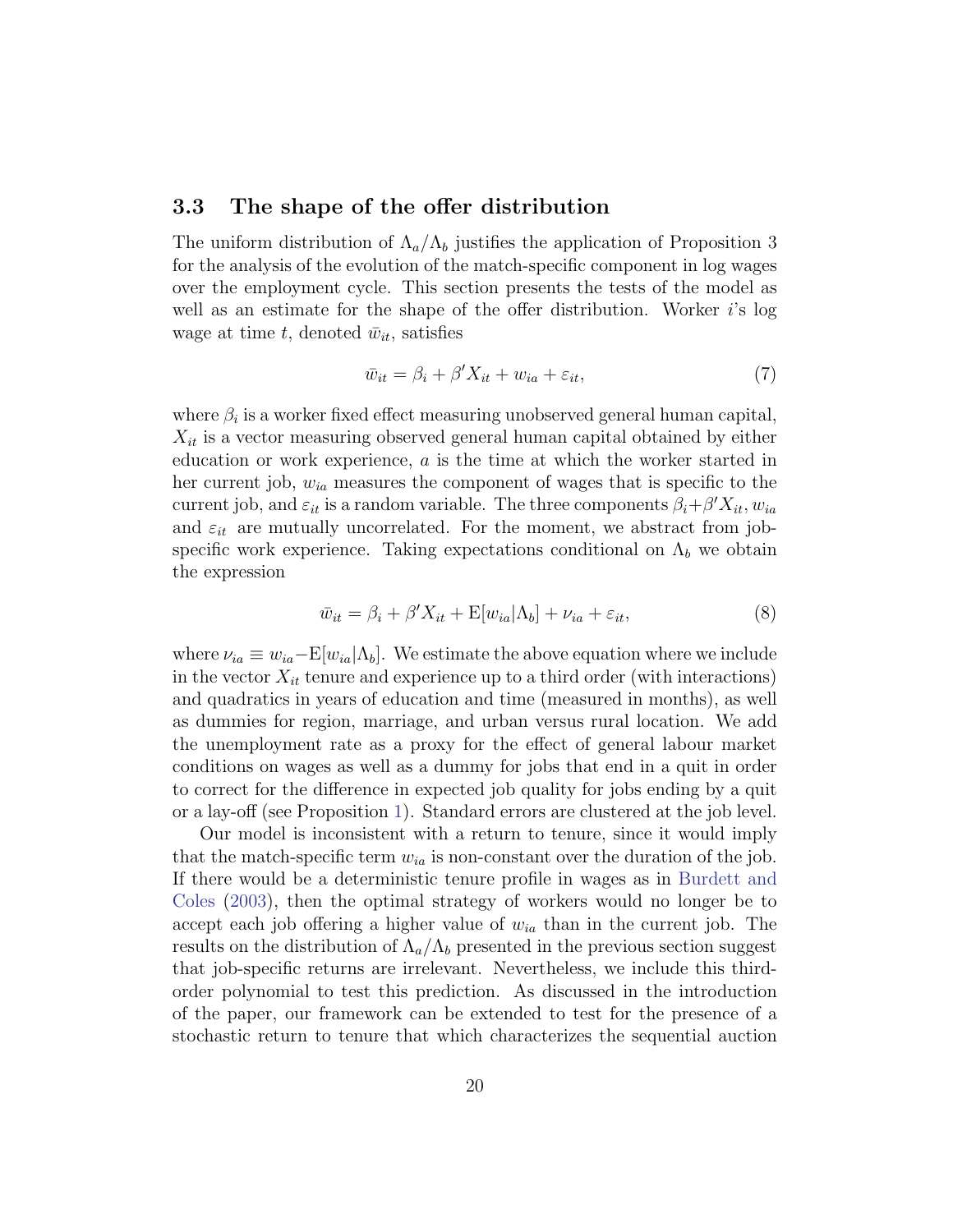<span id="page-21-0"></span>

|  |  | Table 3: Test for the measure of match quality |  |  |
|--|--|------------------------------------------------|--|--|
|--|--|------------------------------------------------|--|--|

|                            | All Data    | Low-Edu.    | High-Edu.   |
|----------------------------|-------------|-------------|-------------|
| $u_t$                      | $-0.011***$ | $-0.014***$ | $-0.008***$ |
|                            | (0.002)     | (0.002)     | (0.003)     |
| $\ln(\Lambda_b+1)$         | $0.116***$  | $0.106***$  | $0.123***$  |
|                            | (0.012)     | (0.015)     | (0.021)     |
| $\ln(\Lambda_b+1)1(First)$ | $-0.023*$   | $-0.024$    | $-0.005$    |
|                            | (0.012)     | (0.015)     | (0.021)     |
| $\ln(\Lambda_a)$           | 0.002       | $-0.012$    | $0.020*$    |
|                            | (0.007)     | (0.008)     | (0.011)     |
| First job                  | 0.016       | 0.023       | $-0.015$    |
|                            | (0.019)     | (0.023)     | (0.034)     |
| Observations               | 33386       | 20885       | 11722       |
| $R^2$                      | 0.645       | 0.565       | 0.675       |

\*  $p < 0.10$ , \*\*  $p < 0.05$ , \*\*\*  $p < 0.01$ 

model by [Postel-Vinay and Robin](#page-38-1) [\(2002\)](#page-38-1). We do this in a companion paper, see [Gottfries and Teulings](#page-37-7) [\(2017a\)](#page-37-7).

Conditional on  $\ln(\Lambda_b + 1)$  and if it is the first job the start date of the current job provides no further information. In table [3](#page-21-0) we test this prediction by including  $ln(\Lambda_a)$ , with value zero for first jobs. The coefficient on  $ln(\Lambda_a)$ is small and only significant at the 10% level.

Proposition [2](#page-11-0) shows that the function  $E[\Lambda_b, \text{Lay-off}]$  non-parametrically identifies the distribution. We create 20 bins based on the value of  $\ln(\Lambda_b +$ 1) such that each has equal number of observations. We create dummy variables for each bin and regress the log wage on the controls and the dummy variable. The coefficients, together with estimated standard deviations, for the different dummies from the regressions are presented in Figure [4.](#page-22-0) The results show that the conditional expectation is approximated well by a linear function in  $\ln(\Lambda_b + 1)$  as would be the case if the data were generated by the Gumbel distribution.

We perform a separate test for the Normal, Gumbel, Uniform and Exponential distribution. From Figure [2](#page-15-1) we take the coefficients from the poly-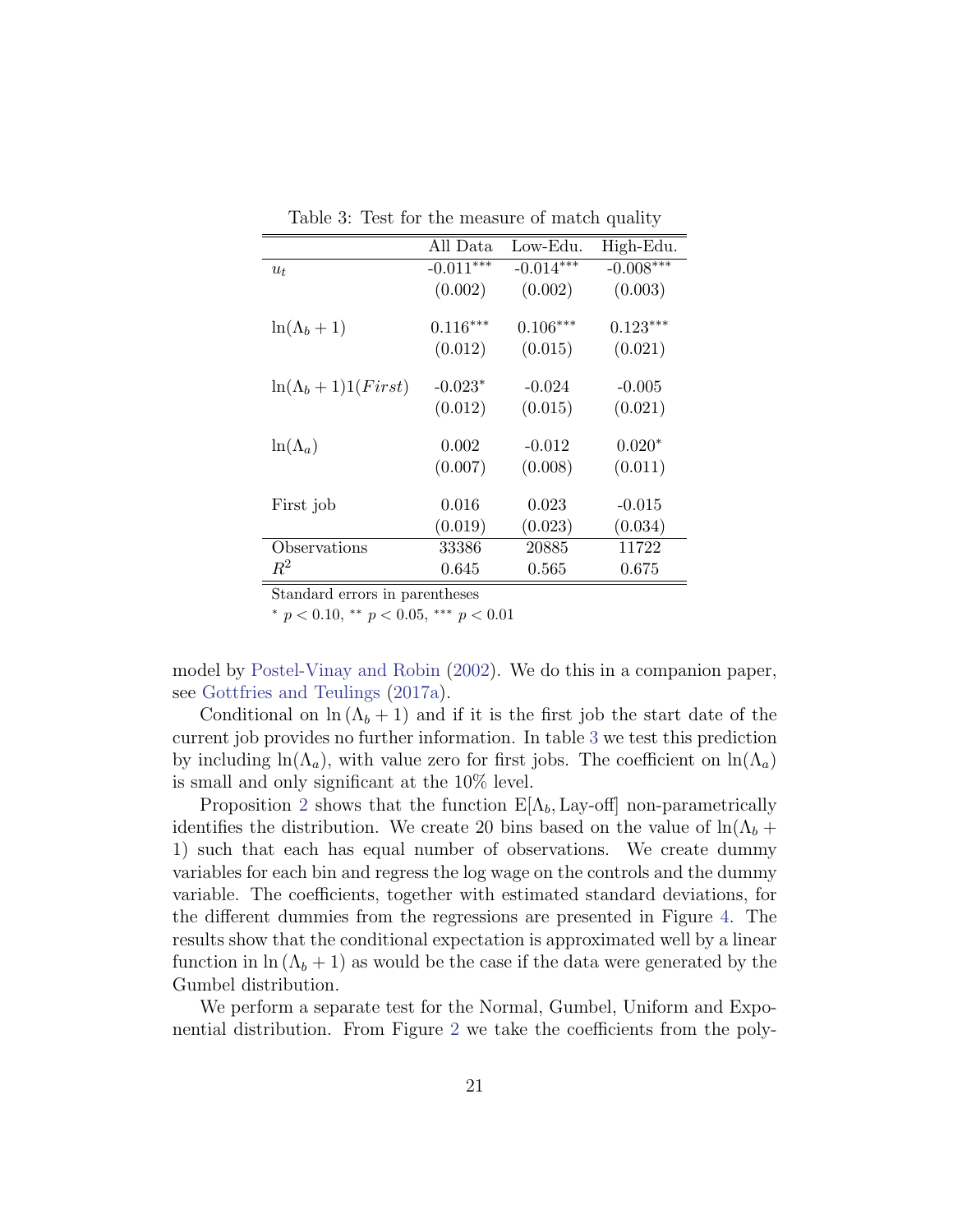

<span id="page-22-0"></span>Figure 4: Test for the shape of the distribution

nomial in  $\ln(\Lambda_b + 1)$  to create the conditional expectation of the distribution denoted  $E[w_a]$ Dist,  $\Lambda_b$ . We then run a regression using  $E[w_a]$ Dist,  $\Lambda_b$  and  $ln(\Lambda_b + 1)^2$  as explanatory variables. Under the null hypothesis, that the data came from a particular distribution, the coefficient of  $\ln(\Lambda_b + 1)^2$  should be zero. The results appear in table [4.](#page-23-0) The null-hypothesis of the offer distribution being uniformly distribution is clearly rejected whereas the other distributions are not rejected.

The rejection of the uniform distribution has an important theoretical implication. It rules out pure sorting models with assortative matching, where matching sets are convex in the type space and the best match is an interior maximum over this set (e.g. [Shimer and Smith](#page-38-4) [\(2000\)](#page-38-4) and [Gautier et al.](#page-37-5) [\(2010\)](#page-37-5)). An interior maximum implies that the upper support of the distribution should be finite. The estimation results are inconsistent with this prediction. Though there is empirical support for this type of sorting (see [Gautier and Teulings](#page-37-9) [\(2015\)](#page-37-9)), sorting cannot be the full story. In all subsequent regressions, we use the Gumbel distribution and hence logarithmic transformation of  $\Lambda_b + 1$ .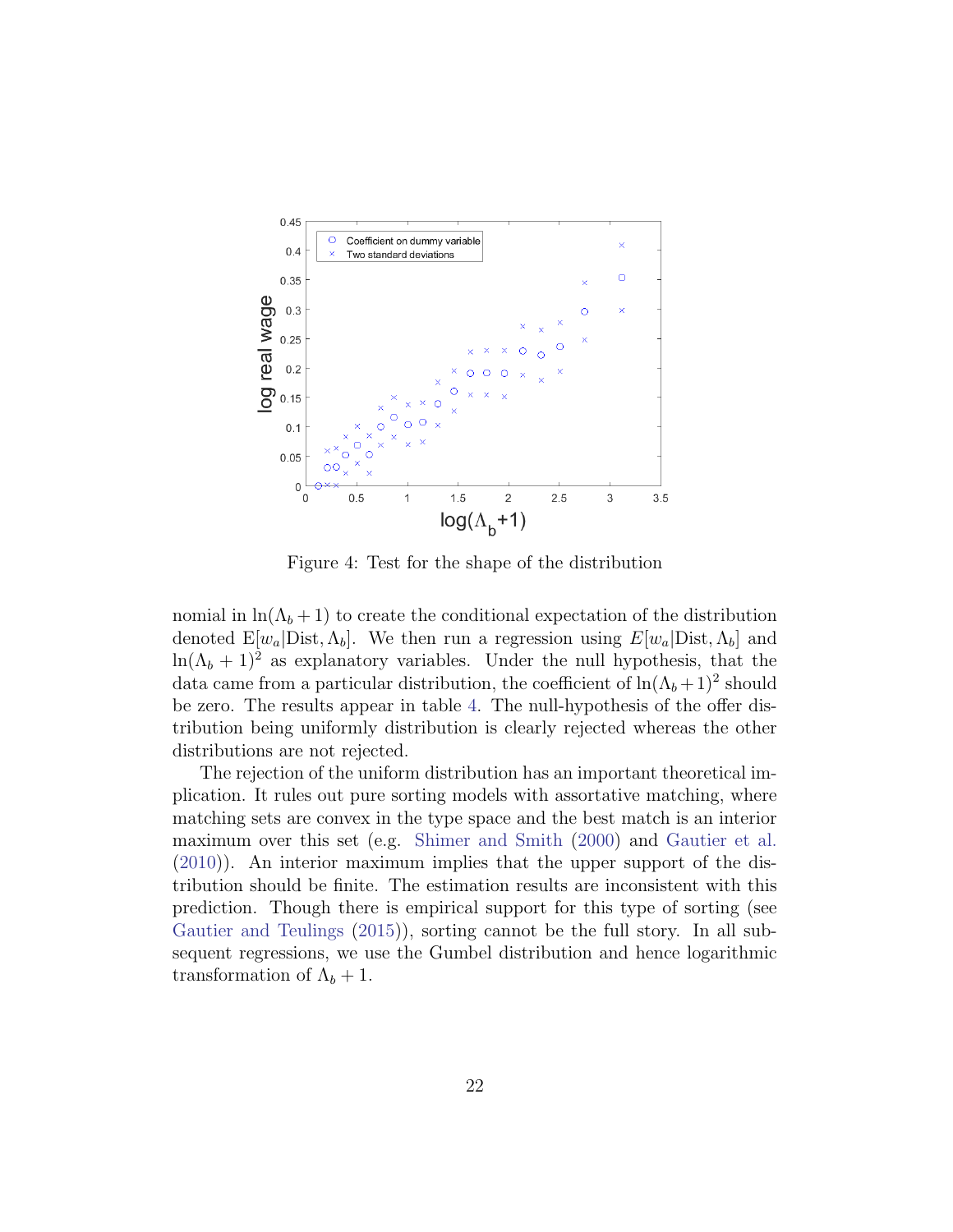<span id="page-23-0"></span>Table 4: Test for the distribution

|                        | Normal      | Normal      | Gumbel      | Gumbel      | Uniform     | Exponential |
|------------------------|-------------|-------------|-------------|-------------|-------------|-------------|
| $u_t$                  | $-0.012***$ | $-0.012***$ | $-0.012***$ | $-0.012***$ | $-0.012***$ | $-0.012***$ |
|                        | (0.002)     | (0.002)     | (0.002)     | (0.002)     | (0.002)     | (0.002)     |
| $E[w]Dist, \Lambda_b]$ | $0.160***$  | $0.141***$  | $0.135***$  | $0.138***$  | $0.117***$  | $0.117***$  |
|                        | (0.008)     | (0.019)     | (0.007)     | (0.021)     | (0.016)     | (0.022)     |
| $\ln(\Lambda_b+1)^2$   |             | 0.005       |             | $-0.001$    | $0.012***$  | 0.001       |
|                        |             | (0.004)     |             | (0.006)     | (0.003)     | (0.006)     |
| Observations           | 33386       | 33386       | 33386       | 33386       | 33386       | 33386       |
| $\,R^2$                | 0.645       | 0.645       | 0.644       | 0.644       | 0.645       | 0.644       |

 $*$  p < 0.10,  $*$  p < 0.05,  $**$  p < 0.01

Notes: Regressions of the logarithm of the real wage on the conditional expectation for different distributions.

#### 3.4 Further tests of the OJS model

This section presents some tests of the detailed implications of the model for the evolution of wages over the career of a worker, maintaining the assumption that job offers are generated by a Gumbel distribution. All regressions that we run for this purpose are done separately for low- and highly educated workers. Across all regressions, the effect of OJS tends to be one and half times bigger for high- rather than low-educated workers. For the sake of comparison with the literature, we report the value of the coefficient for the unemployment  $u_t$  for all regressions. This coefficient is remarkably stable across all specifications and all subgroups at a value of about −0.01: one percentage point increase in unemployment reduces real wages by one percent.

Our first test checks whether the coefficient  $\sigma$  for  $\ln(\Lambda_b + 1)$  is stable across subsequent employment cycles, as is predicted by the model. The table provides a test for the role of the two different sources of identification. In Table [13,](#page-44-0) this coefficient is allowed to be different for the different employment cycles, e.g. the first cycle of the career starting at labour market entry versus subsequent cycles after lay-offs. The results provide strong support for the prediction that  $\sigma$  is stable across employment cycles. Though the coefficient for  $\ln(\Lambda_b + 1)$  is somewhat lower for later cycles, the order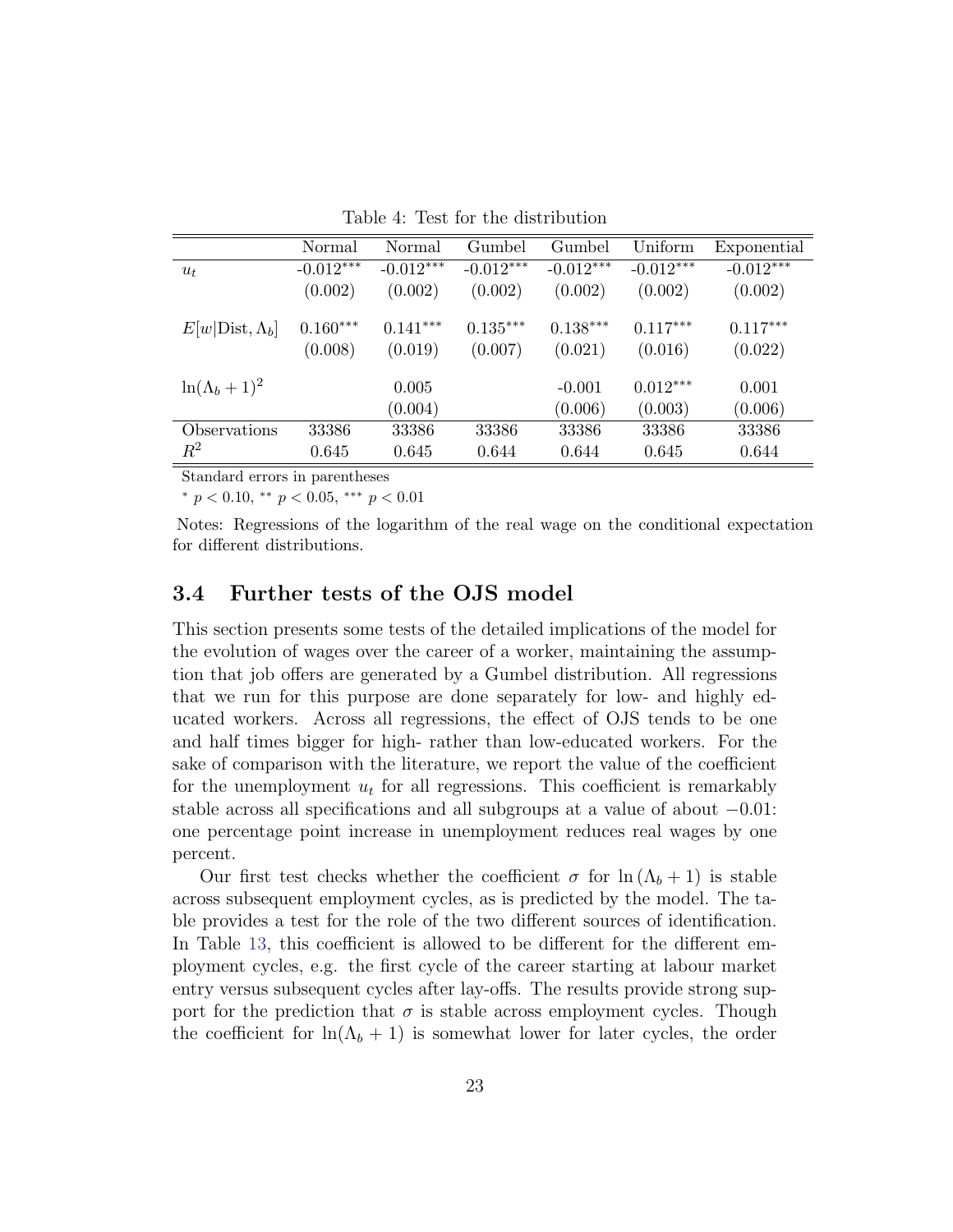|                                                | All Data    | Low-Edu.    | High-Edu.   |
|------------------------------------------------|-------------|-------------|-------------|
| $u_t$                                          | $-0.012***$ | $-0.014***$ | $-0.008***$ |
|                                                | (0.002)     | (0.002)     | (0.003)     |
| $\ln(\Lambda_b + 1)1$ (cycle = 1)              | $0.119***$  | $0.093***$  | $0.150***$  |
|                                                | (0.011)     | (0.013)     | (0.018)     |
| $\ln(\Lambda_b+1)1(1<$ cycle $\leq 4)$         | $0.118***$  | $0.088***$  | $0.149***$  |
|                                                | (0.006)     | (0.007)     | (0.010)     |
| $\ln(\Lambda_b + 1)1(4 < \text{cycle} \leq 7)$ | $0.103***$  | $0.095***$  | $0.115***$  |
|                                                | (0.007)     | (0.009)     | (0.014)     |
| $\ln(\Lambda_b+1)1(7<\text{cycle})$            | $0.066***$  | $0.071***$  | $0.072***$  |
|                                                | (0.009)     | (0.010)     | (0.019)     |
| Quit                                           | $-0.042***$ | $-0.056***$ | $-0.014$    |
|                                                | (0.007)     | (0.008)     | (0.013)     |
| Observations                                   | 33386       | 20885       | 11722       |
| $R^2$                                          | 0.645       | 0.565       | 0.676       |

Table 5: Estimation for the different employment cycles

\*  $p < 0.10$ , \*\*  $p < 0.05$ , \*\*\*  $p < 0.01$ 

of magnitude is the same and the coefficient is highly significant for each cycle. This is a strong confirmation of our model. In Appendix [D](#page-43-0) we present separate estimates for each of the first eight cycles. These results yield the same conclusion.

Table [13](#page-44-0) provides a further test of the model. Jobs ending by a quit should pay less than jobs ending by a lay-off, since the arrival of a better offer (which is required for a worker willing to quit) signals that —other things equal— the current job has a relatively low wage. Our theoretical derivation shows that this affect is of order  $\sigma$ . Our results show indeed that jobs ending in a quit pay less, though the effect smaller is than  $\sigma$ .

For our next test we check whether the coefficient  $\sigma$  for  $\ln(\Lambda_b + 1)$  is stable across experience, as is predicted by our model. We interact the measure of match quality with the level of experience to test if the scale parameter is stable across the career. The test does not reject the null when we combine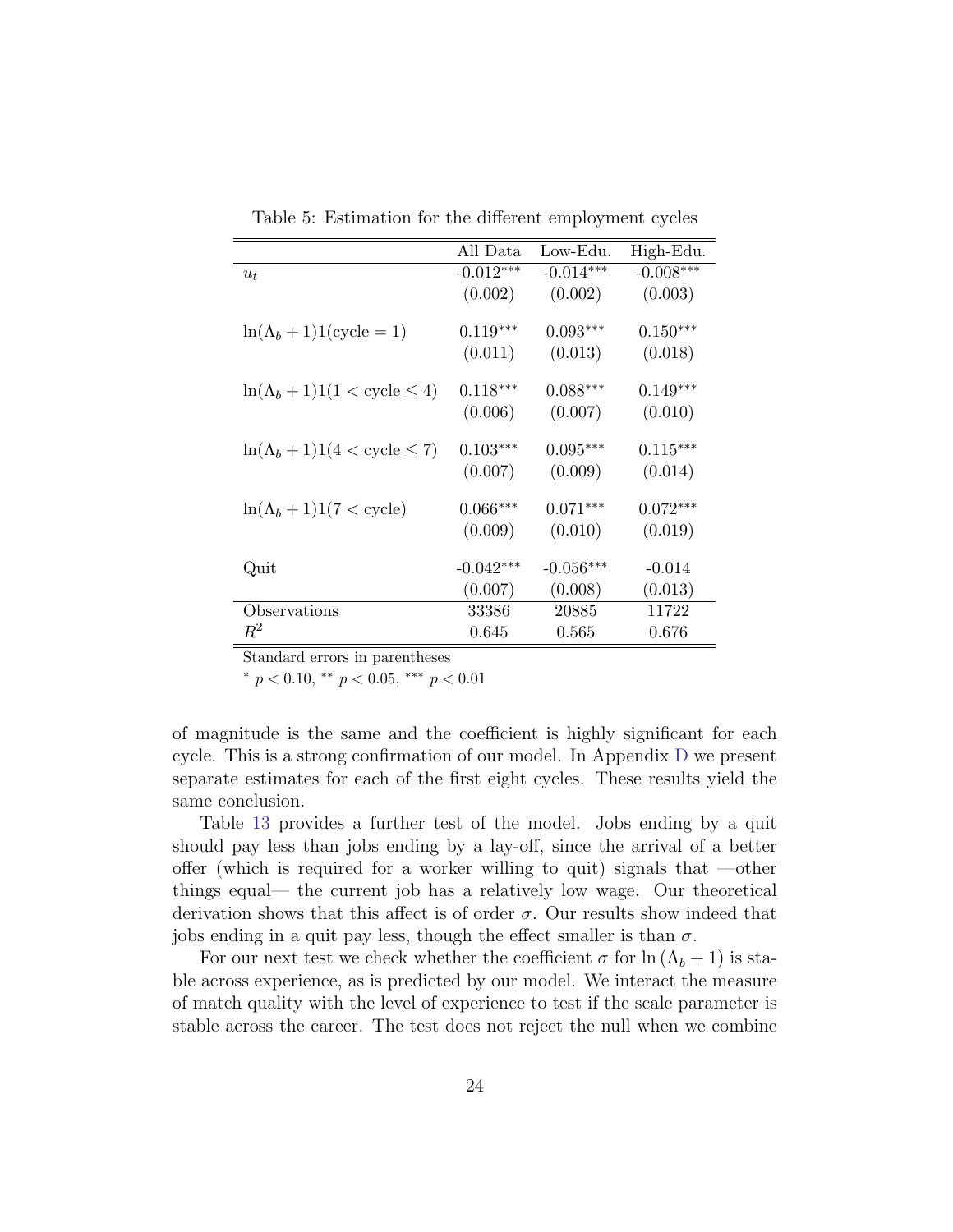Table 6: Estimation by level of experience

|                         | All Data    | Low-Edu.    | High-Edu.   |
|-------------------------|-------------|-------------|-------------|
| $u_t$                   | $-0.011***$ | $-0.014***$ | $-0.008***$ |
|                         | (0.002)     | (0.002)     | (0.003)     |
| $\ln(\Lambda_b+1)$      | $0.094***$  | $0.100***$  | $0.105***$  |
|                         | (0.008)     | (0.010)     | (0.014)     |
| $\exp \ln(\Lambda_b+1)$ | 0.001       | $-0.002$    | $0.004***$  |
|                         | (0.001)     | (0.001)     | (0.001)     |
| Observations            | 33386       | 20885       | 11722       |
| $\,R^2$                 | 0.645       | 0.565       | 0.675       |

\*  $p < 0.10$ , \*\*  $p < 0.05$ , \*\*\*  $p < 0.01$ 

low and highly educated workers, but it rejects it when the high skilled are analyzed separately. The regression results suggests that the scale parameter decreases with experience and age for the low-educated workers whereas it increases for the highly educated. A one standard deviation increase in experience (about 6.5 years) raises  $\sigma$  by about 25% for the high educated.

Our model assigns a clear role to lay-offs. After a lay-off, the job search process has to start all over again from the lowest rung of the job ladder. Suppose that this were not true, but that the returns to search accumulate during the career, irrespective of the lay-off of a worker. Then, the estimated effects of the log number of offers during this employment cycle,  $\ln(\Lambda_b + 1)$ , is just a proxy for the omitted variable, the log number of offers accumulated during the whole career,  $\ln(\Lambda_{Tb} + 1)$ . The latter is correlated to  $\ln(\Lambda_b + 1)$ by construction, since both variables are equal during the first cycle. To test this, we run a regression including both variables, see Table [7.](#page-26-0) For both lowand high-educated workers, the number of offers during the current cycle turns out to be the most important and highly significant, although for the low-educated the number of offers during the whole career matters, as well. This might be explained by misclassification of the reason for separation. If some quits are classified as lay-offs, we would expect  $\ln(\Lambda_{Tb} + 1)$  to be positive, even if the OJS model was correct.

In Table [8](#page-27-0) we include —next to  $\ln(\Lambda_b+1)$ — the variable  $\ln(\lambda_b+1)$ , where  $\lambda$  measures the average number of offers per unit of calendar time and where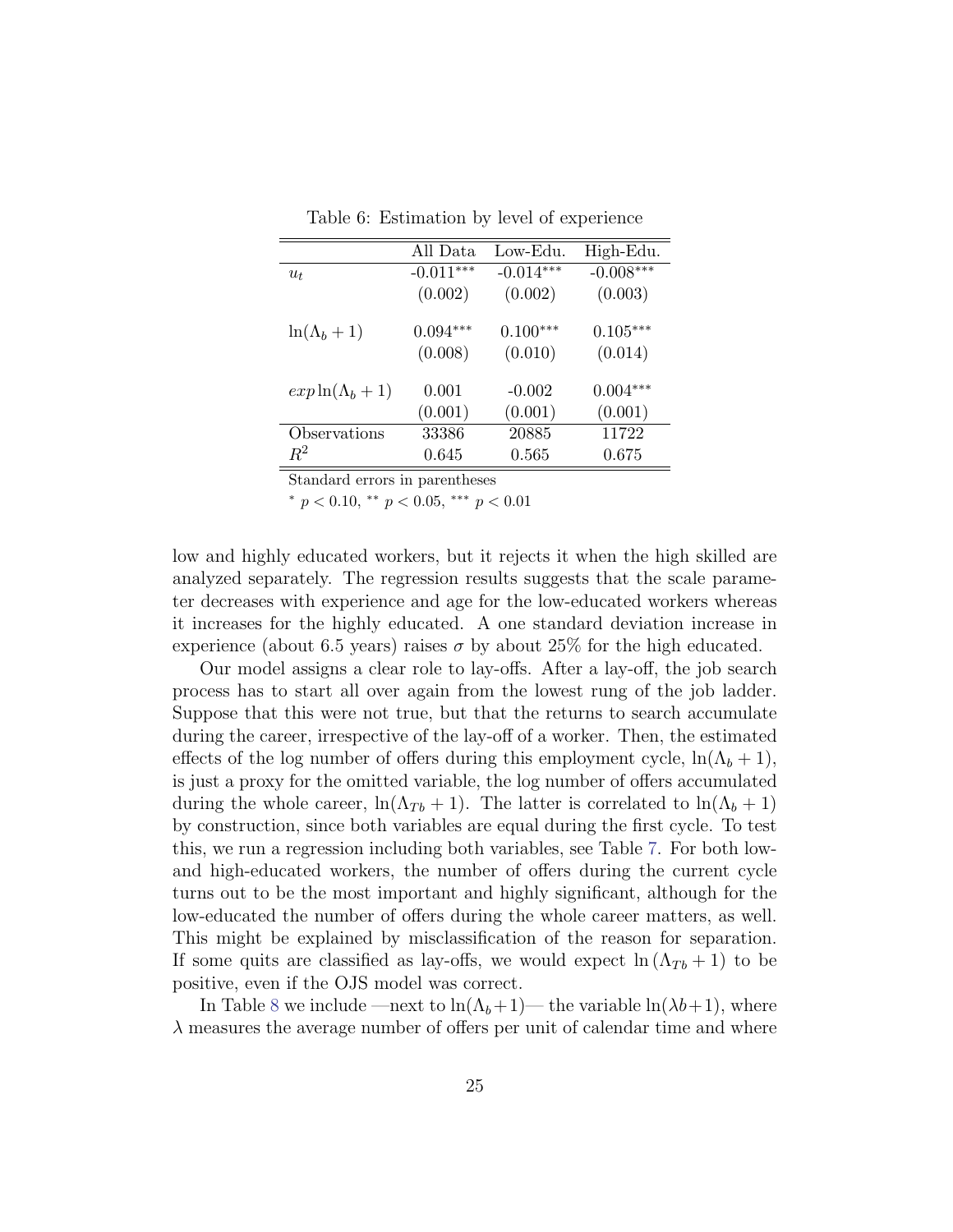|                      | All Data    | Low-Edu.    | High-Edu.   |
|----------------------|-------------|-------------|-------------|
| $u_t$                | $-0.012***$ | $-0.015***$ | $-0.008***$ |
|                      | (0.002)     | (0.002)     | (0.003)     |
| $\ln(\Lambda_b+1)$   | $0.094***$  | $0.065***$  | $0.144***$  |
|                      | (0.008)     | (0.010)     | (0.015)     |
| $ln(\Lambda_{Tb}+1)$ | $0.024*$    | $0.050***$  | $-0.020$    |
|                      | (0.013)     | (0.016)     | (0.023)     |
| Observations         | 33386       | 20885       | 11722       |
| $\,R^2$              | 0.645       | 0.565       | 0.675       |

<span id="page-26-0"></span>Table 7: Robustness test for OJS

 $*$  p < 0.10,  $*$  p < 0.05,  $**$  p < 0.01

b measures calendar time in the current employment cycle. Hence,  $\Lambda_b$  and  $\lambda b$  measure the time elapsed during the same interval, but using different clocks, labour market time in the case of  $\Lambda_b$  and calendar time in the case of λb. By entering  $ln(Λ<sub>b</sub>+1)$  and  $ln(λb+1)$  simultaneously, we can test whether labour market time is indeed the relevant variable, as our model predicts. In the same spirit, we run regressions where we only include the calendar time of an employment run,  $\ln(\lambda b + 1)$ , to test whether the variation in the length of employment cycles due to the random arrival of lay-offs alone can identify the effect of OJS on wages.

Columns 1-3 report the results with both calendar- and labour market time. Labour market time outperforms calendar time. The coefficients on calendar time have a negative sign, though it is only significant when combining low- and highly educated workers and the standard errors are very large. Columns 4-6 report the results with only calendar time. This yields similar estimates for  $\sigma$  as when one only includes labour market time; the coefficient on  $\ln(\lambda b + 1)$  varies between 0.10 and 0.15. Hence, both sources of variation, the random arrival of lay-offs and the business cycle fluctuations in the job-offer arrival rate, can separately identify the effect of OJS - and they both yield estimates for  $\sigma$  of similar magnitude.

In Table [9](#page-27-1) we estimate the variance of match quality separately for the rural and urban samples. The variance is greater for those working in the city, in particular for highly educated workers. This is consistent with models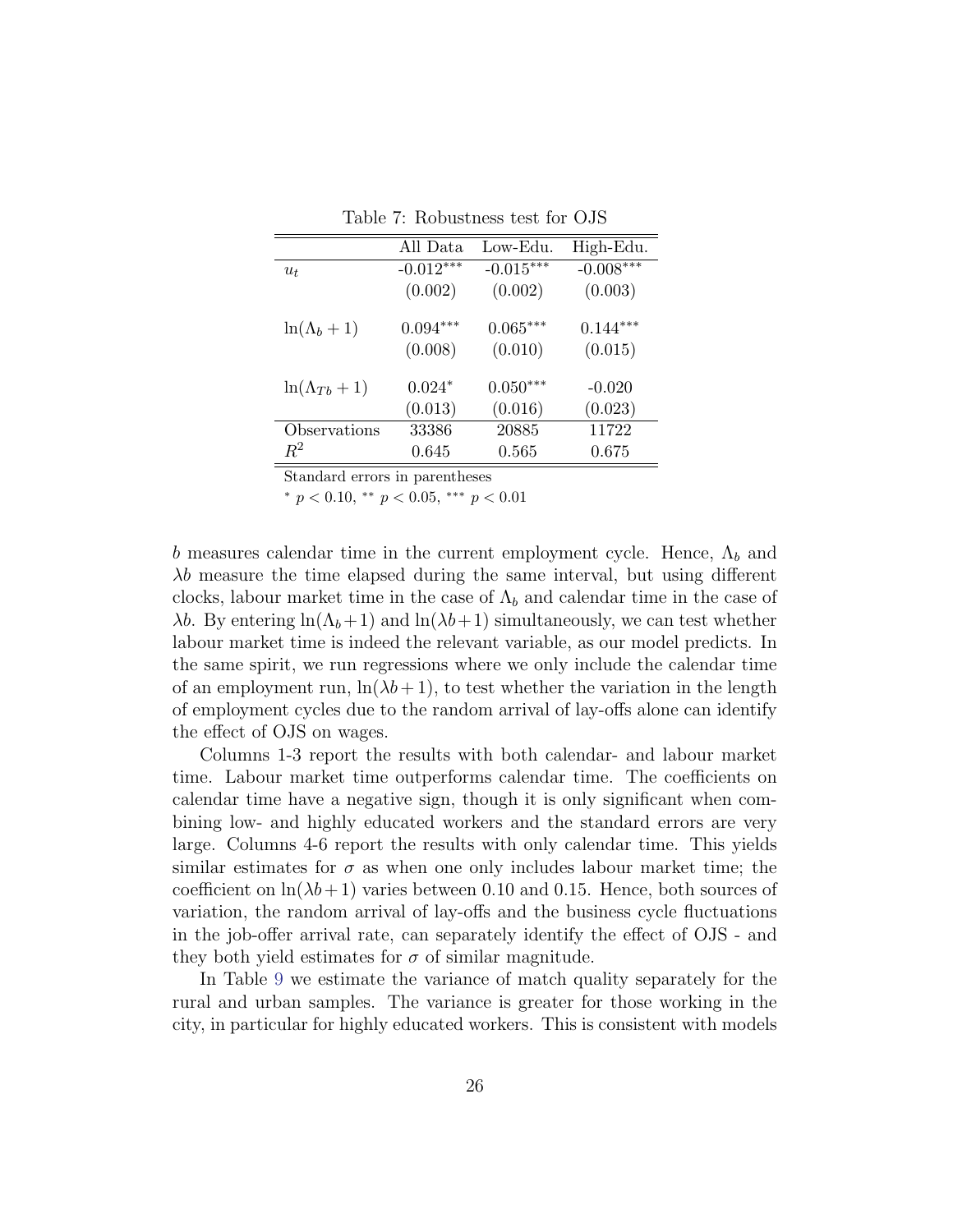|                     | Calendar and labour market time |             | Only calendar time |             |             |             |
|---------------------|---------------------------------|-------------|--------------------|-------------|-------------|-------------|
|                     | All Data                        | Low-Edu.    | High-Edu.          | All Data    | Low-Edu.    | High-Edu.   |
| $u_t$               | $-0.010***$                     | $-0.013***$ | $-0.007***$        | $-0.013***$ | $-0.015***$ | $-0.010***$ |
|                     | (0.002)                         | (0.002)     | (0.003)            | (0.002)     | (0.002)     | (0.003)     |
| $ln(\Lambda_b+1)$   | $0.265***$                      | $0.203*$    | 0.254              |             |             |             |
|                     | (0.092)                         | (0.111)     | (0.172)            |             |             |             |
| $ln(\lambda b + 1)$ | $-0.161*$                       | $-0.117$    | $-0.120$           | $0.104***$  | $0.086***$  | $0.134***$  |
|                     | (0.092)                         | (0.111)     | (0.173)            | (0.005)     | (0.006)     | (0.010)     |
| Observations        | 33386                           | 20885       | 11722              | 33386       | 20885       | 11722       |
| $R^2$               | 0.645                           | 0.564       | 0.675              | 0.644       | 0.564       | 0.675       |

<span id="page-27-0"></span>Table 8: Robustness test for OJS

\*  $p < 0.10,$  \*\*  $p < 0.05,$  \*\*\*  $p < 0.01$ 

<span id="page-27-1"></span>Table 9: Estimation for subgroups

|                   |            | Low-Edu.    |         | High-Edu.   |
|-------------------|------------|-------------|---------|-------------|
|                   | Rural      | Urban       | Rural   | Urban       |
| $u_t$             | $-0.010**$ | $-0.015***$ | 0.003   | $-0.010***$ |
|                   | (0.004)    | (0.002)     | (0.009) | (0.004)     |
| $ln(\Lambda_b+1)$ | $0.073***$ | $0.074***$  | 0.020   | $0.138***$  |
|                   | (0.016)    | (0.008)     | (0.039) | (0.013)     |
| Observations      | 3786       | 13589       | 1124    | 8036        |
| $R^2$             | 0.584      | 0.571       | 0.705   | 0.666       |

Standard errors in parentheses

\*  $p < 0.10$ , \*\*  $p < 0.05$ , \*\*\*  $p < 0.01$ 

with returns to scale in job search where search intensive activities are located in cities (see [Gautier and Teulings](#page-37-10) [\(2009\)](#page-37-10) and [Elliott](#page-36-9) [\(2014\)](#page-36-9)).

As discussed in Section [2.1](#page-5-1) (see statement [\(3\)](#page-7-0) and [\(4\)](#page-8-0)), the expected productivity of a match depends on whether it ends with a quit or a layoff. The difference in intercept should be equal to  $\sigma$ . As a further test we run the regressions of wages on labour market history for both groups separately. Table [10](#page-28-0) reports the results, allowing the intercept and slope to be different for workers subsequently moving into unemployment compared to those that move to another job. As suggested by the theory, the difference in the coefficient for  $\ln(\Lambda_b + 1)$  is small. The difference in means captured by the dummy for quits is close to the estimate of  $\sigma$ .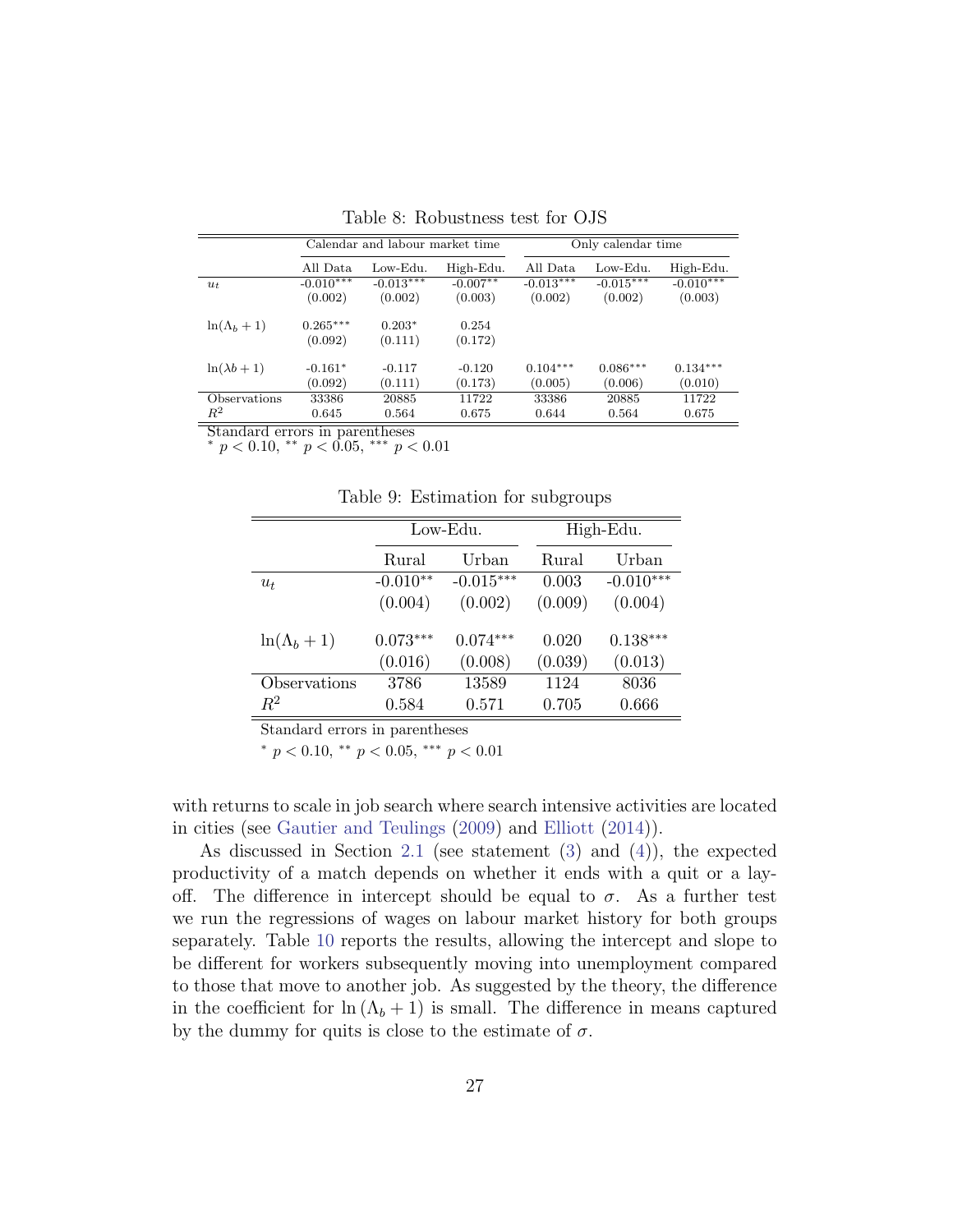|                             | All Data    | Low-Edu.    | High-Edu.   |
|-----------------------------|-------------|-------------|-------------|
| $u_t$                       | $-0.011***$ | $-0.015***$ | $-0.008**$  |
|                             | (0.002)     | (0.003)     | (0.004)     |
| $ln(\Lambda_b + 1)1(Fired)$ | $0.079***$  | $0.075***$  | $0.097***$  |
|                             | (0.009)     | (0.010)     | (0.019)     |
| $ln(\Lambda_b + 1)1(Quit)$  | $0.104***$  | $0.080***$  | $0.121***$  |
|                             | (0.009)     | (0.012)     | (0.016)     |
| Quit                        | $-0.125***$ | $-0.101***$ | $-0.114***$ |
|                             | (0.015)     | (0.017)     | (0.034)     |
| Observations                | 18990       | 11840       | 6730        |
| $R^2$                       | 0.707       | 0.607       | 0.747       |

<span id="page-28-0"></span>Table 10: Regressions using the reason for separation

 $*$  p < 0.10,  $*$  p < 0.05,  $**$  p < 0.01

Conditional on the number of offers, the variance of wages is constant for the Gumbel distribution. However, the actual number of offers conditional on its expectation is random, following a log Poisson distribution. The variance of the log number of offers is approximately  $(\Lambda_b + 1)^{-1}$  (this is discussed in relation to equation [\(9\)](#page-29-0)). To test this prediction, we regress the squared residuals of the wage regression on individual controls and  $(\Lambda_b + 1)^{-1}$ . Since this squaring of the residuals yields a heavily right tailed distribution, we exclude the largest 5% of the squared residuals to reduce the impact of outliers. The results appear in Table [11.](#page-29-1) We find a positive coefficient, as suggested by the theory. The variance of wages is highest at the beginning of an employment cycle, since the sensitivity of the worker's wage to an additional wage offer is higher in the beginning of a new employment cycle. If the job offers are Poisson distributed we would expect the coefficient to be equal to  $\sigma^2 \approx 0.01 - 0.02$ . The estimated coefficient is about twice as large. This indicates that the distribution might be thinner tailed than the Gumbel distribution, since then the variance of wages conditional on the number of offers *n* is decreasing in *n* (see equation [4\)](#page-12-0).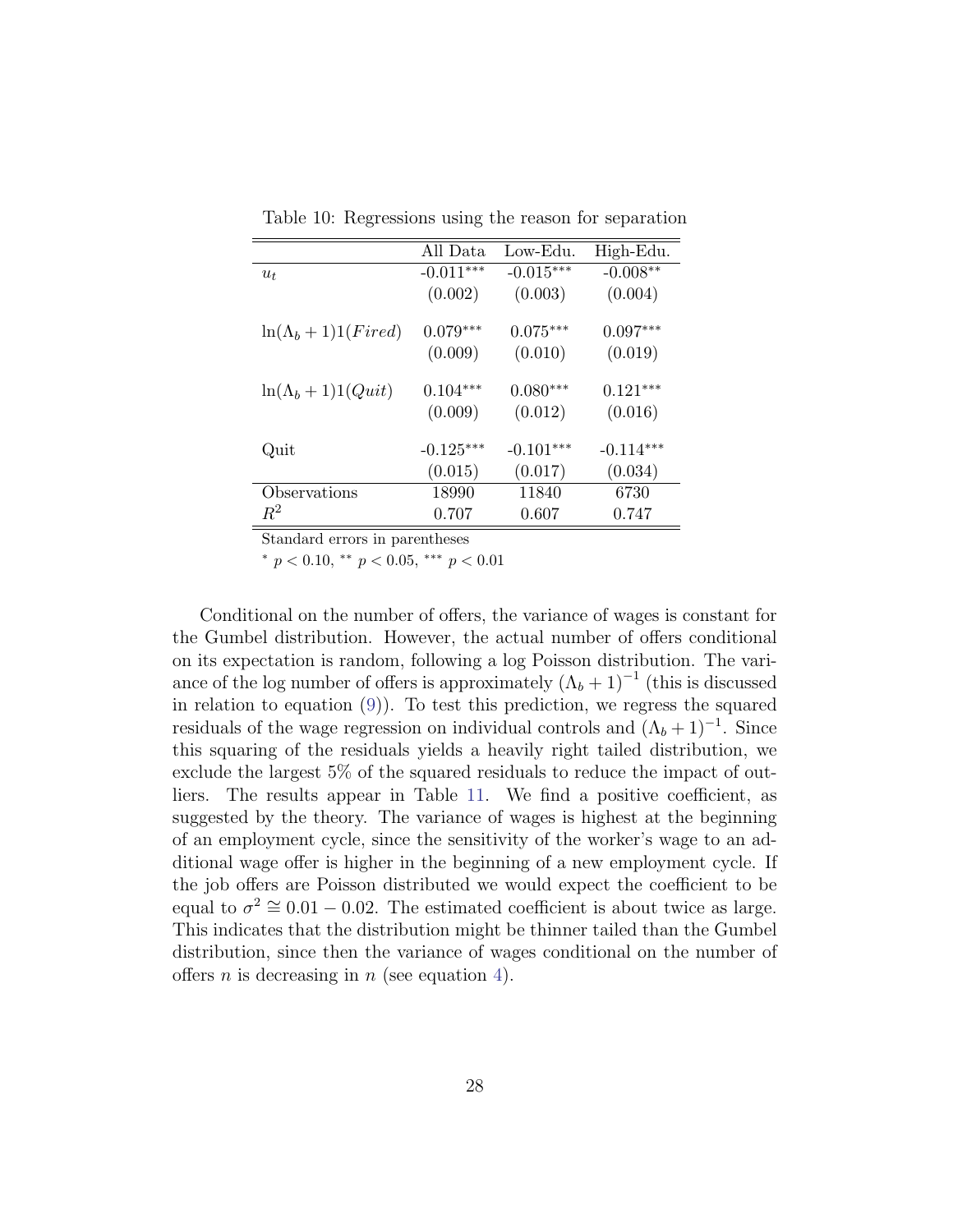<span id="page-29-1"></span>Table 11: Regressions for the variance of wages

|                        | All Data   | Low-Edu.   | High-Edu.  |
|------------------------|------------|------------|------------|
| $({\Lambda}_b+1)^{-1}$ | $0.027***$ | $0.017***$ | $0.043***$ |
|                        | (0.003)    | (0.003)    | (0.005)    |
| Observations           | 31717      | 19841      | 11136      |
| $R^2$                  | 0.026      | 0.021      | 0.043      |

 $*$  p < 0.10,  $*$  p < 0.05,  $**$  p < 0.01

### 3.5 Applications of the OJS model

We can use this framework to analyse the contribution of job search to wage dispersion. The variance of log wages can be decomposed into three orthogonal components: (i) observed and unobserved general human capital, (ii) random shocks, and (ii) match quality:

$$
Var\left[\bar{w}_{it}\right] = Var\left[\beta_i + \beta'X_{it} + \varepsilon_{it} + w_{ia}\right].
$$

The latter term can be further decomposed in three orthogonal terms: (i) the length of the current employment cycle until the end of the current job  $\Lambda_b$ (i.e. variation due to the random arrival of lay-off shocks), (ii) the number of job offers received, conditional on  $\Lambda_b$ , and (iii) conditional on the number of offers received, the distribution the maximum wage offer. For the case of the Gumbel distribution, we obtain a particularly simple formula:

<span id="page-29-0"></span>
$$
\text{Var}\left[w_{ia}\right] = \text{Var}\left[E\left[w_{ia}|\Lambda_b\right]\right] + \text{E}\left[\text{Var}\left[\ln n|\Lambda_b\right]\right]\sigma^2 + \text{Var}\left[w_{ia}|n\right] \quad (9)
$$
\n
$$
\cong \left(\text{Var}\left[\ln(\Lambda_b + 1)\right] + \text{E}\left[\Lambda_b^{-1}\right] + \frac{\pi^2}{6}\right)\sigma^2,
$$

where  $\pi = 3.14$ . We apply the first-order approximation for the variance of the log Poisson distribution.<sup>[17](#page-29-2)</sup> Furthermore, we use  $Var[w_{ia}|n] = \frac{\pi^2}{6}$  $\frac{\sigma^2}{6}\sigma^2$ ; this expression does not depend on  $n$  for the Gumbel distribution (see equation [\(4\)](#page-12-0)). Estimates for the first two terms can be obtained from the data. The

<span id="page-29-2"></span>
$$
-17\,
$$

$$
\text{Var}\left[\ln n|\Lambda_b+1\right] \cong \left(\frac{d\ln E\left[n\right]}{dE\left[n\right]}\right)^2 \text{Var}\left[n|\Lambda_b+1\right] = \frac{\Lambda_b}{(\Lambda_b+1)^2} = \Lambda_b^{-1} + O\left(\Lambda_b^{-2}\right),
$$
\n
$$
\text{since } \text{Var}\left[n|\Lambda_b+1\right] = \Lambda_b \text{ and } \text{E}[n] = \Lambda_b + 1.
$$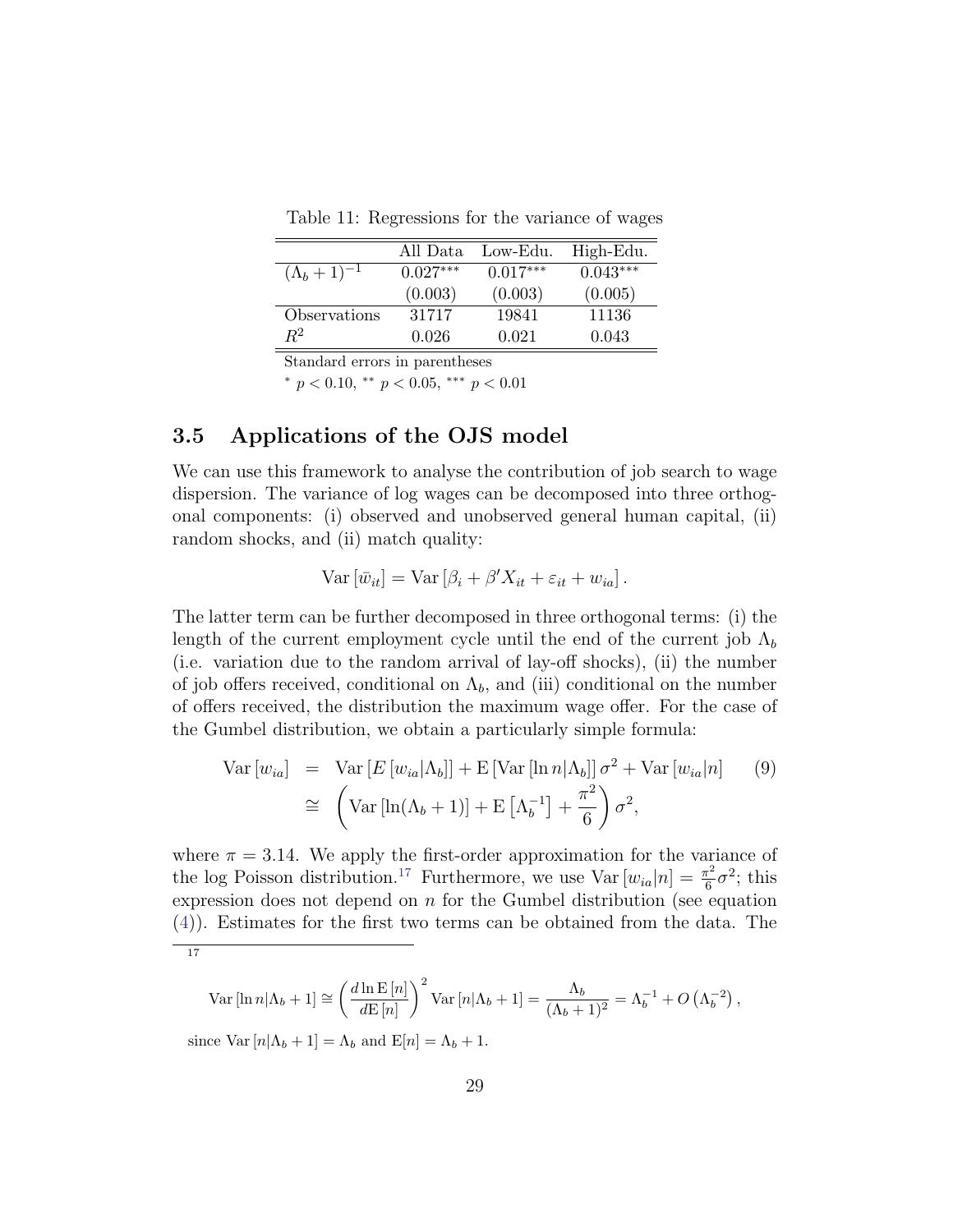value of  $\sigma$  is derived from the estimation of equation [\(5\)](#page-13-2). We can use our estimate of  $\sigma$  to calculate the contribution of OJS to the wage dispersion (see equation [\(9\)](#page-29-0)). We apply a benchmark estimate of the coefficient  $\sigma$  of 0.10 and use the variance of  $\ln(\Lambda_b + 1)$  from Table [1.](#page-18-0) We obtain the following result:

Table 12: Variance decomposition

| $Var[E[\ln n]]$          | Var $\left[\ln(\Lambda_b+1)\right]\sigma^2$                                                                        | 0.0075 |
|--------------------------|--------------------------------------------------------------------------------------------------------------------|--------|
| $Var[\ln nE[\ln n]]$     | $\mathrm{E}\left[ \Lambda _{b}^{-1}\right] \sigma ^{2}$                                                            | 0.0016 |
| $Var[w_{ia} n]$          | $\frac{\pi^2}{6}\sigma^2$                                                                                          | 0.0176 |
| $Var[w_{ia}]$            | $\left(\text{Var}\left[\ln(\Lambda_b+1)\right]+\text{E}\left[\Lambda_b^{-1}\right]+\frac{\pi^2}{6}\right)\sigma^2$ | 0.0266 |
| $Var[\overline{w}_{it}]$ |                                                                                                                    | 0.2970 |
| Share                    | $Var[w_{ia}]/Var[\overline{w}_{it}]$                                                                               | $9\%$  |

The model can also be applied for the calculation of the expected wage loss after lay-off by comparing the wage in the job from which the worker is fired and in the first job after the lay-off. This is equivalent to comparing the expected wage in the last job of the current employment cycle (for which  $E[n] = \Lambda_b + 1$ ) with the expected log wage in the first job of the new employment cycle (for which  $n = 1$ ). Using the average value of  $\delta_t$  and  $\lambda_t$  the expected loss in log wages can be calculated as

<span id="page-30-0"></span>
$$
\mathbf{E}\left[w_{ia}|\Lambda_b\right] - \mathbf{E}\left[w_{ia}|\Lambda_b = 0\right]
$$
\n
$$
= \int_0^\infty \Pr\left(t\right)\sigma\ln\left(\lambda t + 1\right)dt = -\sigma\exp\left(\delta/\lambda\right)\mathrm{Ei}(-\delta/\lambda) \tag{10}
$$

since  $Pr(t) = \delta exp[-\delta t]$ . The result from Table [10](#page-28-0) provides an estimate for the relation between the experience level of the worker and the wage loss associated with separation. The result suggests that doubling the labour market history increases this wage loss by 8%. Using the steady-state distribution of experience, we derived a simple expression (equation [\(10\)](#page-30-0)) for the average wage loss in terms of just two parameters,  $\lambda/\delta$  and  $\sigma$ .  $\lambda/\delta$  measures the job-offer arrival rate relative to the rate of separation. If this ratio is high, workers receive more offers on average before they exogenously separate. The higher is  $\lambda/\delta$ , the better are the outstanding matches compared to the average match of a worker coming out of unemployment.  $\sigma$  measures the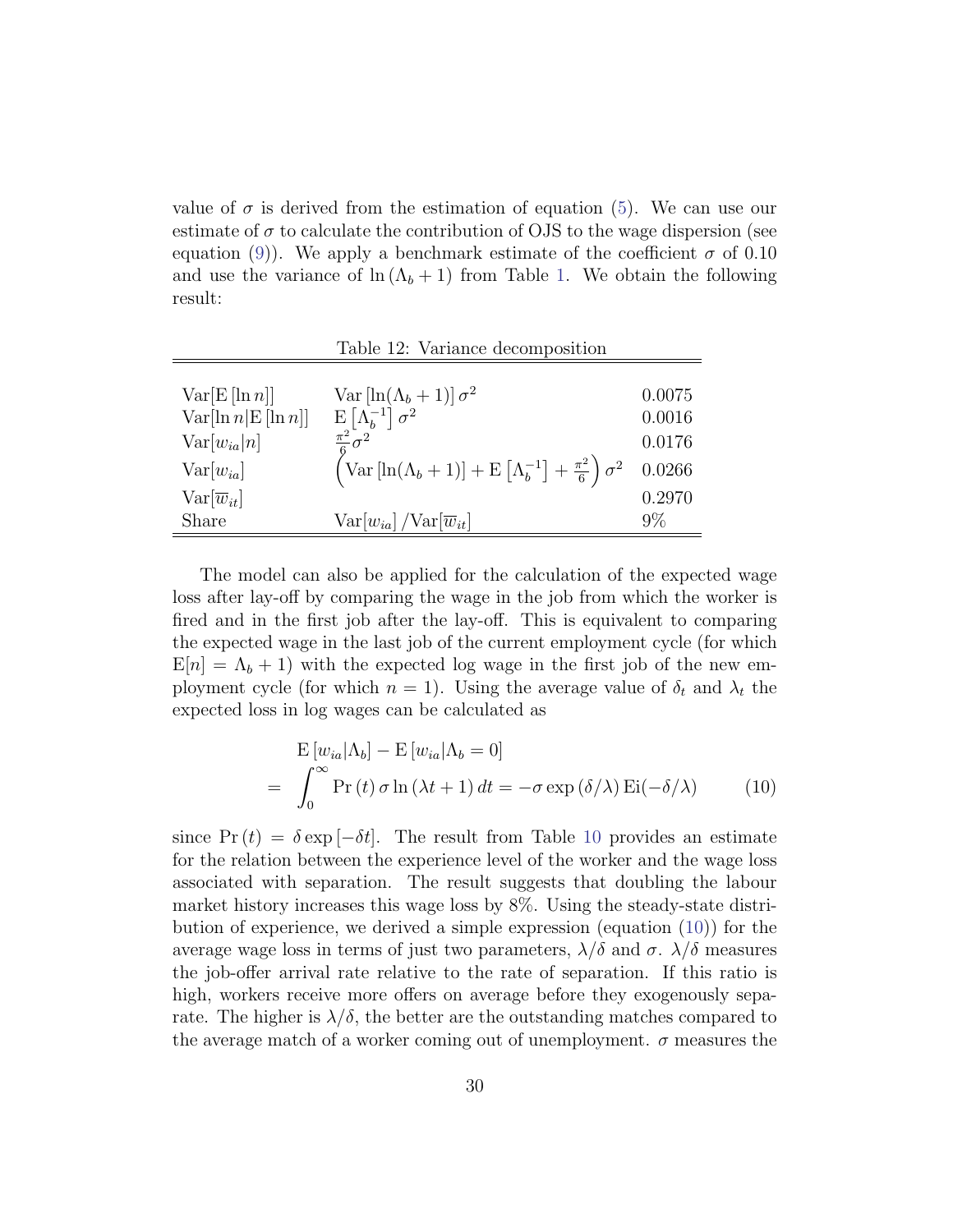scale of the distribution. For a given drop in match quality, the loss in wages increases in  $\sigma$ . Using  $\sigma = 8\%$  and our estimate of  $\lambda/\delta \approx 4$ , yields an average wage loss of about 11%. In addition, our estimates suggest that the offer distribution is fat-tailed, which means that the earnings losses are persistent. Our estimate of 11% is smaller than the empirical estimates of earnings losses following mass displacement [\(Jacobson et al.](#page-37-0) [\(1993\)](#page-37-0) and [Davis and Wachter](#page-36-2) [\(2011\)](#page-36-2)), but these studies restrict analysis to high tenured workers who on average have a higher match quality. [Davis and Wachter](#page-36-2) [\(2011\)](#page-36-2) emphasize the importance of the labour market conditions at the time of separation.The job-arrival rates vary roughly by a factor of two: the simple model with OJS therefore results in an earnings loss that is twice as persistent in recessions.

The increase in workers wages over the life cycle has several potential explanations. We seek to decompose the increase into three components: (i) the accumulation of general human capital; (ii) a pure tenure profile in wages; and (iii) the selection into better matches due to OJS. We do this by (i) calculating an "total" increase in wages with experience without controlling for tenure or match quality (ii) estimate increase in wages with experience controlling for the returns to tenure (iii) estimate increase in wages with experience controlling for the returns to tenure and OJS. If we change the order of the decomposition the result remains the same. We use our methodology for estimating the return to OJS and making this decomposition. First, we obtain the total experience profile by running a wage regression with a fourth-order polynomial in experience with the same controls as in all of our previous regressions, but omitting  $\ln(\Lambda_b + 1)$  and the polynomial in tenure. We use the estimated coefficient on the polynomial in experience to generate a predicted experience profile. This gives the total return to experience. The estimated tenure profile would be upward biased if we do not control for match quality due to survival bias. In order to quantify the contribution of tenure to the experience profile, we need an unbiased estimate of the tenure profile. First we derive an unbiased tenure profile, which we then use to correct for the effect of tenure on the experience profile. Regressing wages on match quality  $ln(\Lambda_b+1)$ , controls, and correcting for tenure and experience up to a fourth-order polynomial yields us an estimate of the pure tenure profile. For each observation we subtract from the wage the predicted contribution of tenure. We regress the tenure-corrected wage on a fourth-order polynomial in experience and controls. The predicted experience profile includes the returns to OJS and the pure returns to experience. The gap between this experience profile and the total experience profile is the contribution of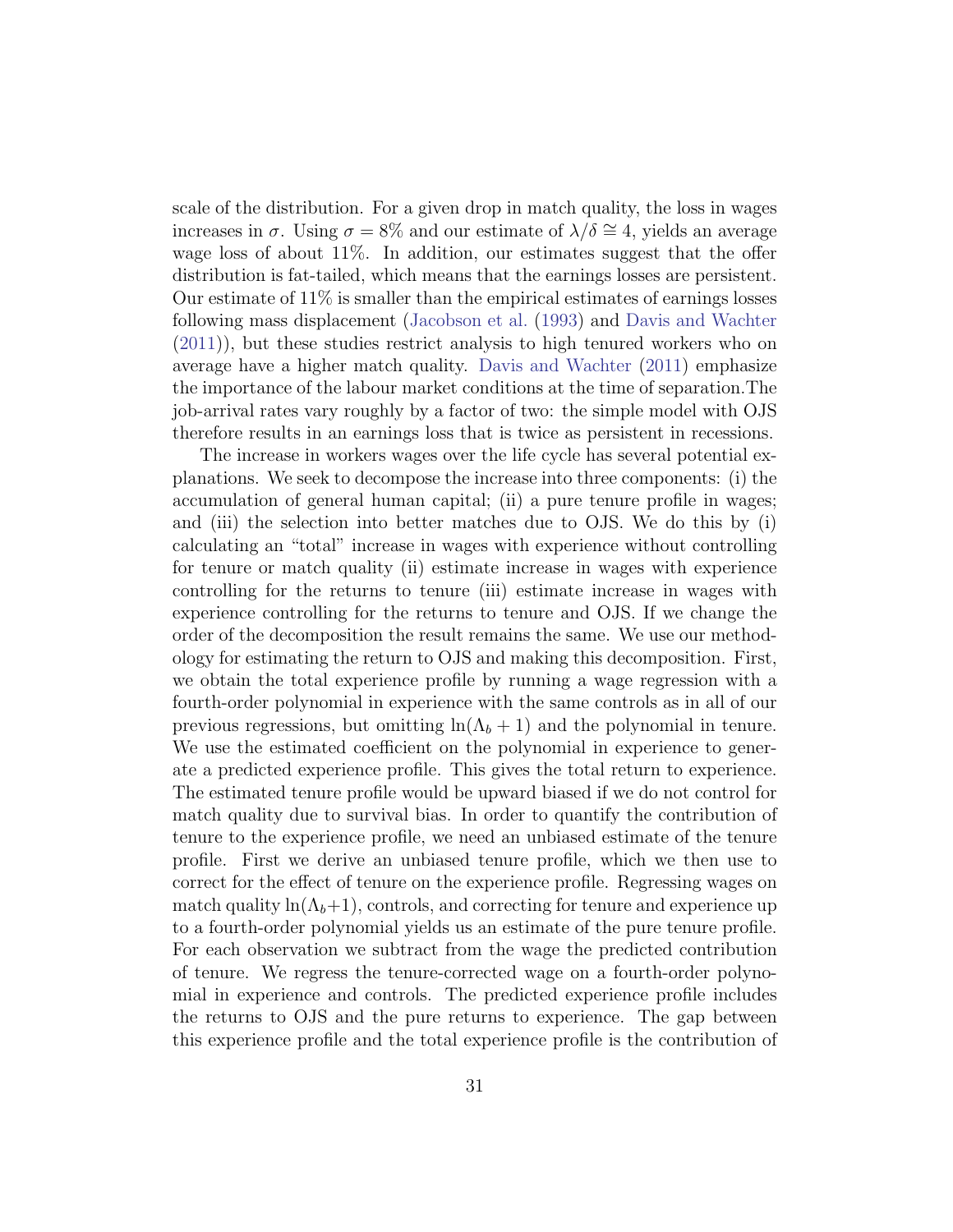tenure to the experience profile. Finally, we get the pure experience profile by regressing wages on fourth-order polynomials in experience and tenure including  $\ln(\Lambda_b + 1)$ . The estimated coefficients on the polynomial yields the pure experience profile. These estimates appear in Figure [5.](#page-32-0) The return to OJS explains a large part of the total return to experience, (some 30%), and results in a much flatter experience profile. The contribution of tenure to the total return to experience is small.



<span id="page-32-0"></span>Figure 5: Experience Profile with and without controlling for OJS

We perform a similar decomposition for the tenure profile. First, we obtain the total return to tenure by running a wage regression with the standard controls and fourth-order polynomials in experience and tenure but omitting ln( $\Lambda_b+1$ ). Next, we run the same regression, but include ln( $\Lambda_b+1$ ). The tenure profiles derived from both regressions appear in Figure [6.](#page-33-0) The results suggest that most of the raw tenure profile is due to survival bias. This result explains why we find that  $\Lambda_a/\Lambda_b$  is uniformly distributed. The return to job-specific experience and the true tenure profile in wages are apparently not that important.

Job-offer arrival rates differ between individuals. Some job seekers receive offers frequently, while others have to wait a long time. As a robustness check, we investigate how our analysis should be adapted when the job-offer arrival rate depends on time-invariant observable human capital of the job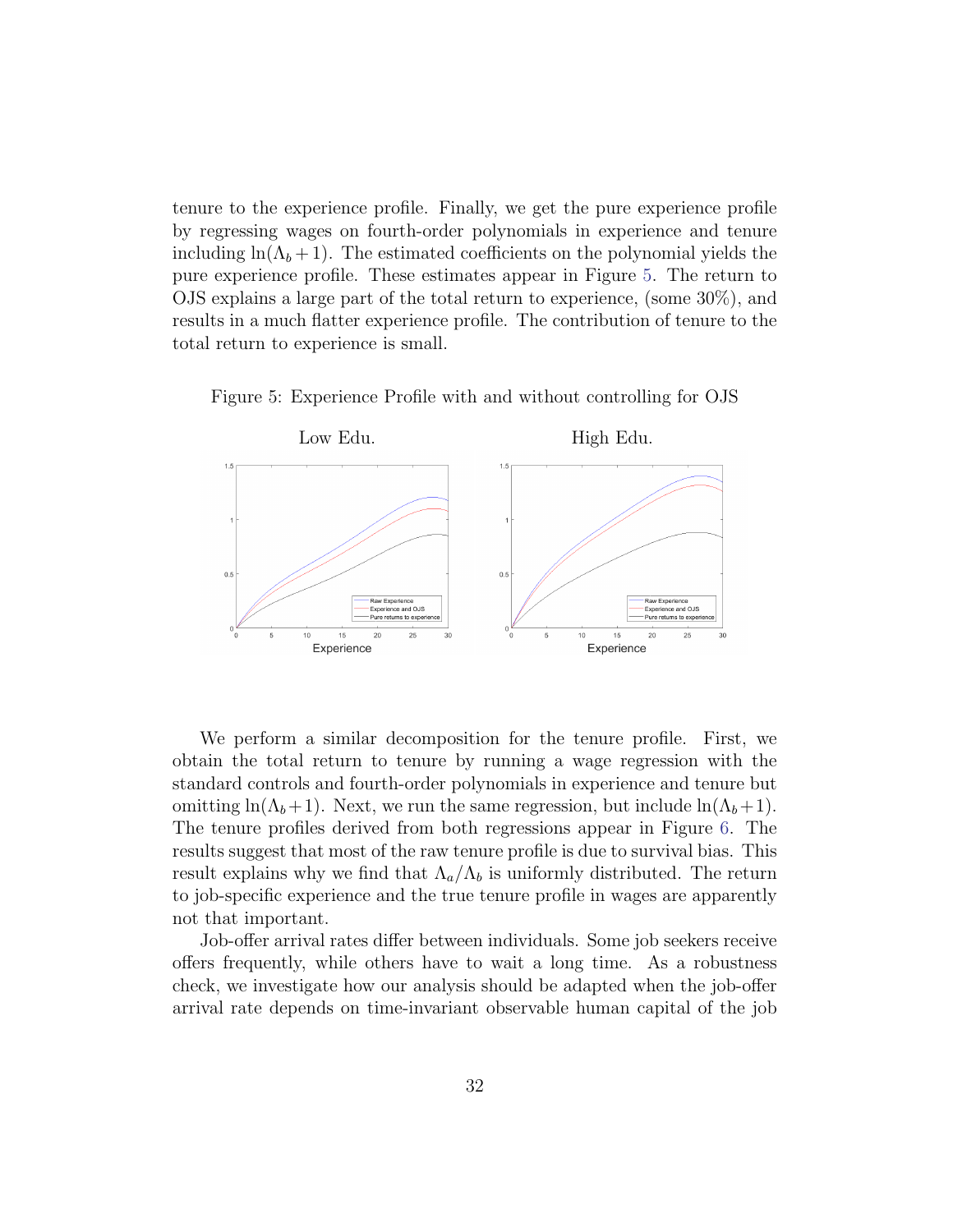<span id="page-33-0"></span>Figure 6: Tenure Profile with and without controlling for OJS



seeker, denoted  $X_i$ <sup>[18](#page-33-1)</sup> We assume that the arrival rate follows the well-known proportional hazard model:  $\lambda_t \exp\left(\theta' \widetilde{X}_i\right)$ ,  $\widetilde{X}_i$  is the deviation of  $X_i$  from its mean;  $\exp\left(\theta' \widetilde{X}_i\right)$  is the baseline hazard rate, and  $\theta$  is a parameter vector. Compared to equation [\(5\)](#page-13-2), we should replace  $\Lambda_b$  by  $\Lambda_b$  exp  $(\theta' \widetilde{X}_i)$ . Again, focusing on the Gumbel distribution for the sake of convenience, we obtain

$$
\begin{aligned} \mathcal{E}[w_{ia}|\Lambda_b] &\cong \mathcal{E}[w_{ia}|\mathcal{E}[n|\Lambda_b]] = \mu + \sigma\gamma + \sigma \ln\left[\Lambda_b \exp\left(\theta' \widetilde{X}_i\right) + 1\right] \\ &= \mu + \sigma\gamma + \sigma \ln\left[\Lambda_b + \exp\left(-\theta' \widetilde{X}_i\right)\right] + \sigma\theta' \widetilde{X}_i \\ &\cong \mu + \sigma\gamma + \sigma \ln\left(\Lambda_b + 1\right) + \sigma\theta' \widetilde{X}_i + O\left(\text{Var}\left[X_i\right]\right). \end{aligned}
$$

Differences in the job-offer arrival rate between individuals are therefore absorbed in the fixed effects up to a term of order  $\text{Var}[X_i]$ . As long as the coefficient of variation of  $X_i$  is small relative to  $\Lambda_b$ , variation in the hazard rate is absorbed in the term  $\beta_i$  in equation [\(8\)](#page-20-0).

<span id="page-33-1"></span><sup>&</sup>lt;sup>18</sup>In the current specification,  $X_i$  can include the fixed worker effect  $\beta_i$ ; it cannot include experience, since then  $\lambda_t$  would depend on time not only due to the business cycle but also due to the return to experience.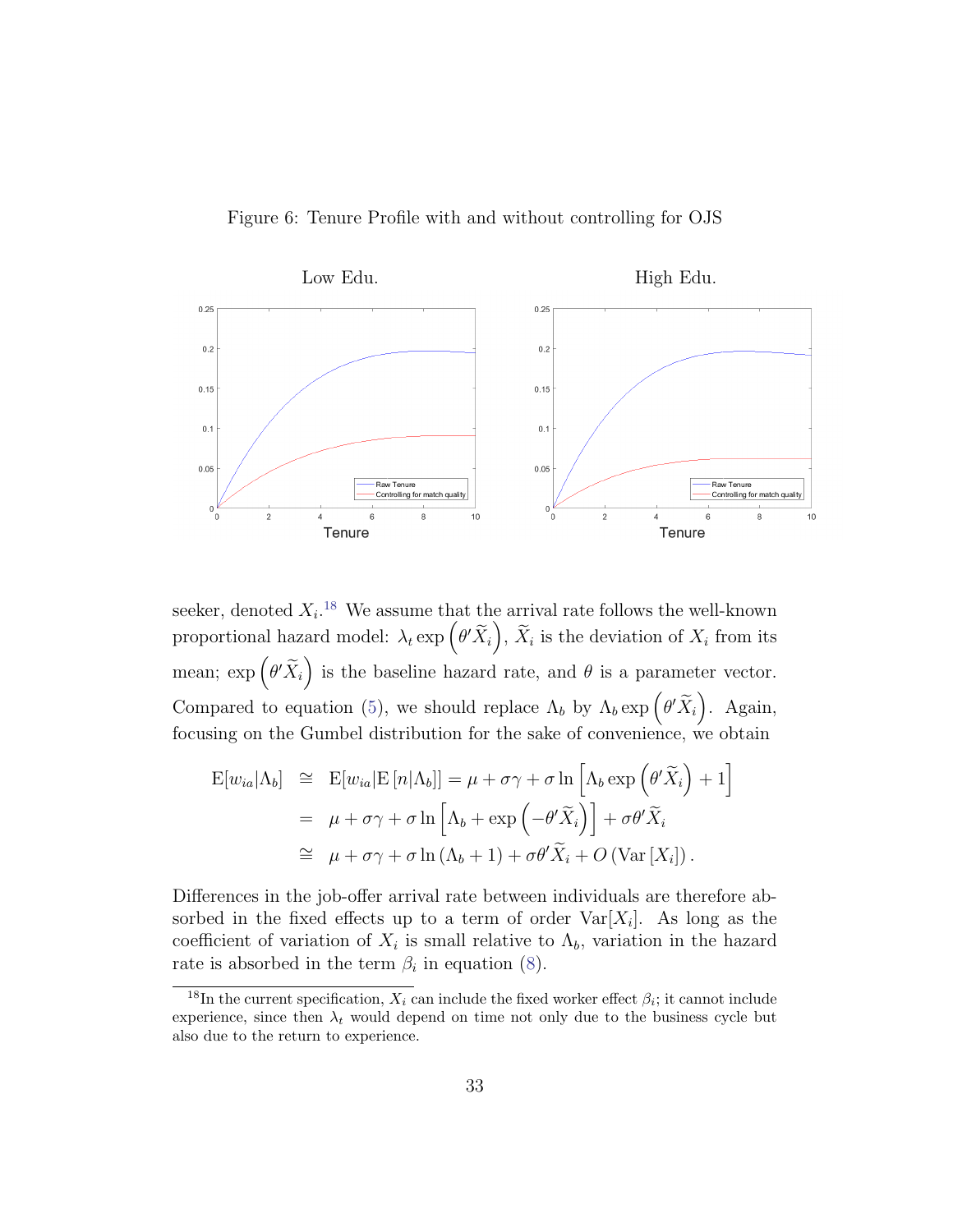## <span id="page-34-0"></span>4 Conclusion

No single structural model will be able to fully explain the empirical pattern of job-to-job transitions and wage-dynamics. Too many mechanisms play a role for all of them to be captured in a single structural framework. From that perspective, the results presented in this paper are surprising. We posited the simple common framework used in [Burdett and Mortensen](#page-36-0) [\(1998\)](#page-36-0), [Bontemps](#page-36-1) [et al.](#page-36-1) [\(2000\)](#page-36-1), and [Shimer](#page-38-5) [\(2006\)](#page-38-5), with common job offer arrival and job destruction rates where workers accept any offer that pays more than their current job. This simple structure has many testable implications both for wages and job durations. Reiterating the main implications: the selection process proceeds at the same speed during subsequent employment cycles, a lay-off restarts the selection process, jobs pay lower wages when ending in a quit rather than a lay-off, and the duration of the current job is uniformly distributed over the length current employment cycle. Apart from some minor deviations, these implications have all been confirmed by the data. In particular the confirmation of the final implication -the uniform distribution of the job duration over the current employment cycle- came as a surprise. One would expect the quit rate to go down over the duration of a job by workers acquiring firm specific human capital or by tenure premiums paid by firms as a retention bonus, see [Burdett and Coles](#page-36-4) [\(2003\)](#page-36-4), implying that the current job is more likely to have started in the beginning rather than the end of the current employment cycle.

Our empirical inference is based on a rigorous derivation of the model's implications for the distribution of job durations over the course of an employment cycle and the implications for the expected quality of a job at different points during the employment cycle. We have shown that the length of the employment cycle at the moment that a job ends is a sufficient statistic for the expected quality of a job. Surprisingly, the starting date of a job does not provide any additional information. We show that one has to correct for the difference between jobs ending by a quit rather than a lay-off, since an ending by a quit reveals that still better jobs were available, which is a negative sign on the quality of the current job. Our methodology allow us to estimate the contribution of OJS to the dispersion of wages. Search frictions explain 9% of wage dispersion.

Our method allows inference about the shape of the wage offer distribution. Though many distribution are consistent with the data, our results rule out the uniform distribution, and a fortiori distributions where the density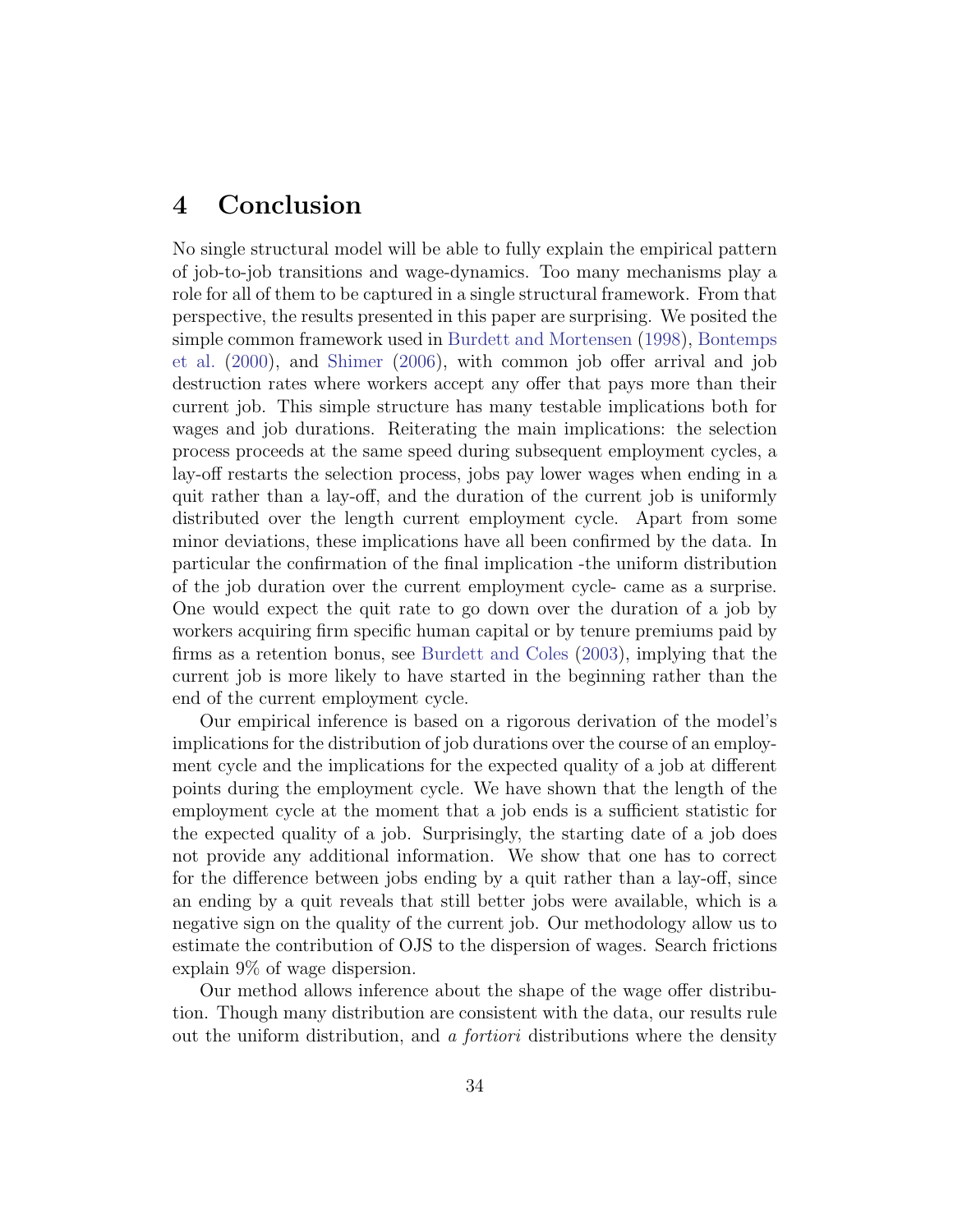reaches a maximum at its upper support. This is important as it implies that search frictions cannot be fully ascribed to sorting models in which the optimal assignment is an interior point of the matching set, as [Shimer and](#page-38-4) [Smith](#page-38-4) [\(2000\)](#page-38-4) and [Gautier et al.](#page-37-5) [\(2010\)](#page-37-5), since these models yield a peak in the density at its upper support. Hence, sorting can only offer a partial explanation for the wide dispersion of the wage offer distribution.

The assumptions applied in this paper are consistent with the models by [Burdett and Mortensen](#page-36-0) [\(1998\)](#page-36-0), [Bontemps et al.](#page-36-1) [\(2000\)](#page-36-1), [Pissarides](#page-37-6) [\(1994\)](#page-37-6) and [Shimer](#page-38-5) [\(2006\)](#page-38-5), but not with the sequential auctioning model by [Postel-Vinay](#page-38-1) [and Robin](#page-38-1) [\(2002\)](#page-38-1). We assume that wages within a job increase only due to general human capital, not as a result of receiving outside offers that drive up the wage as in [Postel-Vinay and Robin](#page-38-1) [\(2002\)](#page-38-1). However, since the transition dynamics of both models are the same (workers accept any job offer that is "better" than their current job), our methodology can be easily adapted to encompass this wage determination mechanism and to test its implication, as we do in accompanying paper, see [Gottfries and Teulings](#page-37-7) [\(2017a\)](#page-37-7). Similarly, our methodology can be adapted to investigate how wages respond to cyclical fluctuations in the job offer arrival rate, as we do in another paper, see [Gottfries and Teulings](#page-37-8) [\(2017b\)](#page-37-8).

Given the robustness of the support for the basic framework, OJS is of first order importance for any model of the labour market. There might be learning as in [Moscarini](#page-37-11) [\(2005\)](#page-37-11), there might be adverse selection as in [Gibbons and Katz](#page-37-12) [\(1991\)](#page-37-12), but as a first order approximation one does not make a big mistake by focusing on the process of gradual selection into better matches over the course of an employment cycle and the restart of this process after a lay-off. A macro model for the labour market that accounts for this process is likely to have the first order phenomena right.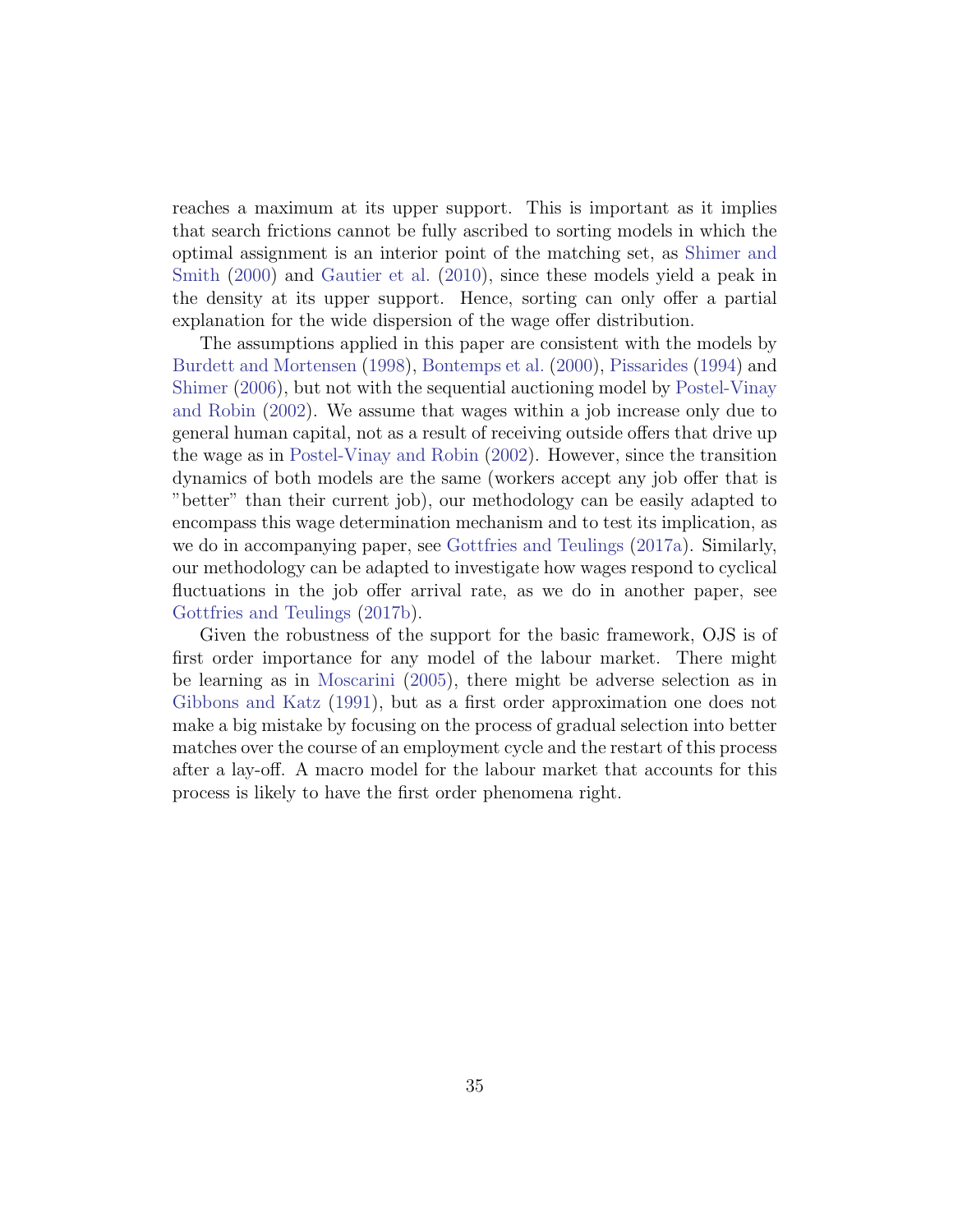## References

- <span id="page-36-10"></span>Arnold, B. C., N. Balakrishnan, and H. Nagaraja (2008): "A First Course in Order Statistics (Classics in Applied Mathematics)," .
- <span id="page-36-5"></span>Bagger, J., F. Fontaine, F. Postel-Vinay, and J.-M. Robin (2014): "Tenure, Experience, Human Capital, and Wages: A Tractable Equilibrium Search Model of Wage Dynamics," American Economic Review, 104, 1551–96.
- <span id="page-36-3"></span>Barlevy, G. (2008): "Identification of Search Models using Record Statistics," The Review of Economic Studies, 75, 29–64.
- <span id="page-36-1"></span>Bontemps, C., J.-M. Robin, and G. V. den Berg (2000): "Equilibrium Search with Continuous Productivity Dispersion: Theory and Nonparametric Estimation," International Economic Review, 41, pp. 305–358.
- <span id="page-36-4"></span>BURDETT, K. AND M. COLES (2003): "Equilibrium Wage-Tenure Contracts," Econometrica, 71, 1377–1404.
- <span id="page-36-0"></span>BURDETT, K. AND D. T. MORTENSEN (1998): "Wage differentials, employer size, and unemployment," International Economic Review, 257–273.
- <span id="page-36-2"></span>DAVIS, S. J. AND T. V. WACHTER (2011): "Recessions and the Costs of Job Loss," Brookings Papers on Economic Activity, 43, 1–72.
- <span id="page-36-7"></span>DE HAAN, L. AND A. FERREIRA (2007): *Extreme value theory: an intro*duction, Springer Science & Business Media.
- <span id="page-36-8"></span>Drew, Julia A. Rivera, S. F. and J. R. Warren (2014): "Making full use of the longitudinal design of the Current Population Survey: Methods for linking records across 16 months," Journal of Economic and Social Measurement, 39, 121 –144.
- <span id="page-36-6"></span>Dustmann, C. and C. Meghir (2005): "Wages, Experience and Seniority," The Review of Economic Studies, 72, 77.
- <span id="page-36-9"></span>ELLIOTT, M. (2014): "Heterogeneities and the Fragility of Labor Markets," Available at SSRN 2445753.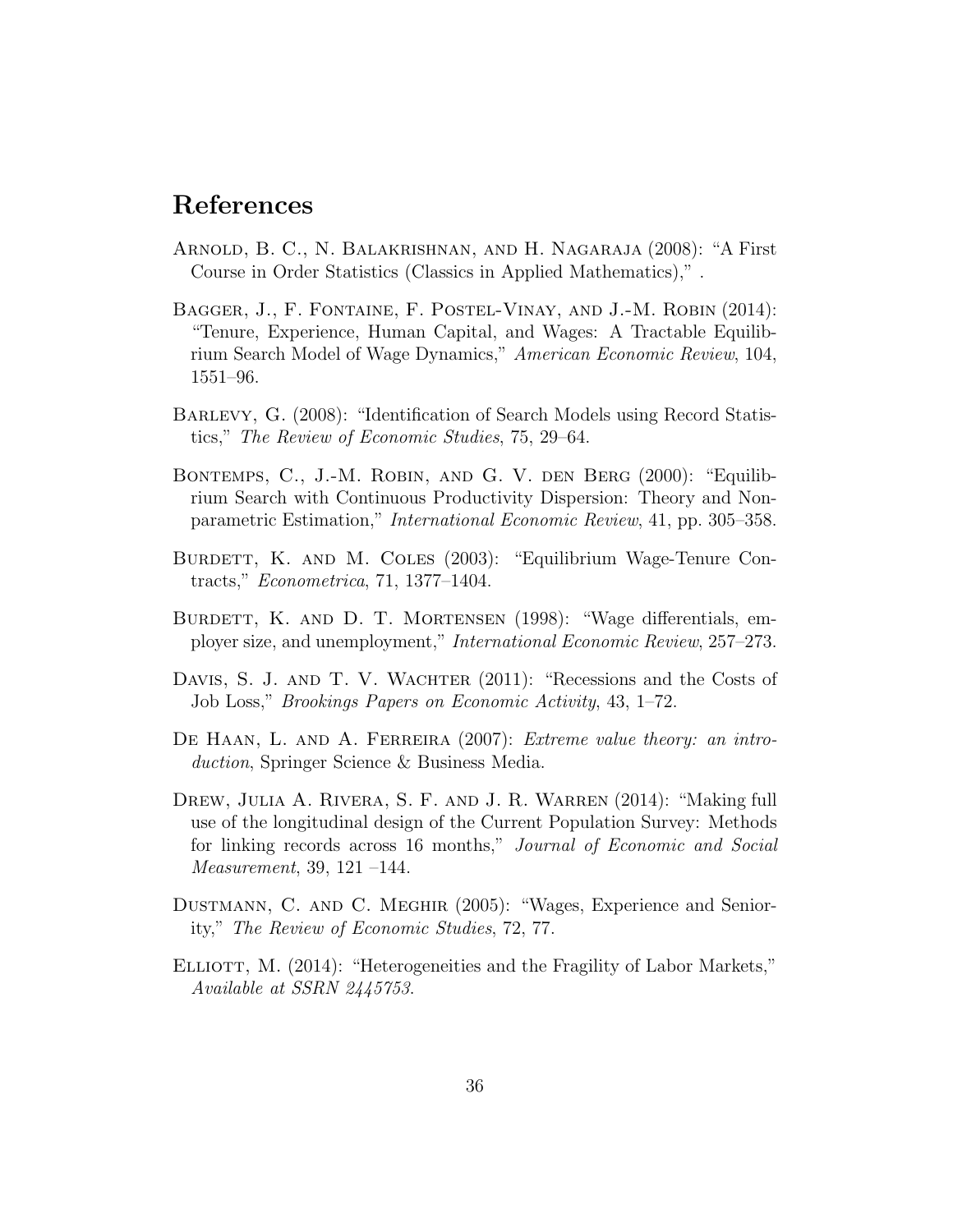- <span id="page-37-3"></span>Fredriksson, P., L. Hensvik, and O. Nordstrom Skans (2015): "Mismatch of Talent: Evidence on Match Quality, Entry Wages, and Job Mobility," IZA Discussion Paper No. 9585.
- <span id="page-37-10"></span>Gautier, P. A. and C. N. Teulings (2009): "Search and the city," Regional Science and Urban Economics, 39, 251–265.
- <span id="page-37-9"></span> $(2015)$ : "Sorting and the output loss due to search frictions," *Journal* of the European Economic Association.
- <span id="page-37-5"></span>Gautier, P. A., C. N. Teulings, and A. Van Vuuren (2010): "Onthe-Job Search, Mismatch and Efficiency," The Review of Economic Studies, 77, 245–272.
- <span id="page-37-12"></span>GIBBONS, R. AND L. F. KATZ (1991): "Layoffs and lemons," *Journal of* labor Economics, 9, 351–380.
- <span id="page-37-8"></span><span id="page-37-7"></span>GOTTFRIES, A. AND C. N. TEULINGS (2017a): "How are wages set? An empirical test with on-the-job-search," .

 $-(2017b)$ : "Wage posting, nominal rigidity, and cyclical inefficiencies,"

<span id="page-37-4"></span>Guvenen, F., B. Kuruscu, S. Tanaka, and D. Wiczer (2015): "Multidimensional Skill Mismatch," NBER Working Papers 21376, National Bureau of Economic Research, Inc.

.

- <span id="page-37-1"></span>HAGEDORN, M. AND I. MANOVSKII (2013): "Job Selection and Wages over the Business Cycle," The American Economic Review, 103, pp. 771–803.
- <span id="page-37-0"></span>JACOBSON, L. S., R. J. LALONDE, AND D. G. SULLIVAN (1993): "Earnings Losses of Displaced Workers," American Economic Review, 83, 685– 709.
- <span id="page-37-2"></span>MANOVSKII, I. AND M. HAGEDORN (2010): "Search Frictions and Wage Dispersion," 2011 Meeting Papers 1195, Mineo.
- <span id="page-37-11"></span>MOSCARINI, G. (2005): "Job Matching and the Wage Distribution," *Econo*metrica, 73, 481–516.
- <span id="page-37-6"></span>PISSARIDES, C. A. (1994): "Search Unemployment with On-the-job Search," The Review of Economic Studies, 61, 457–475.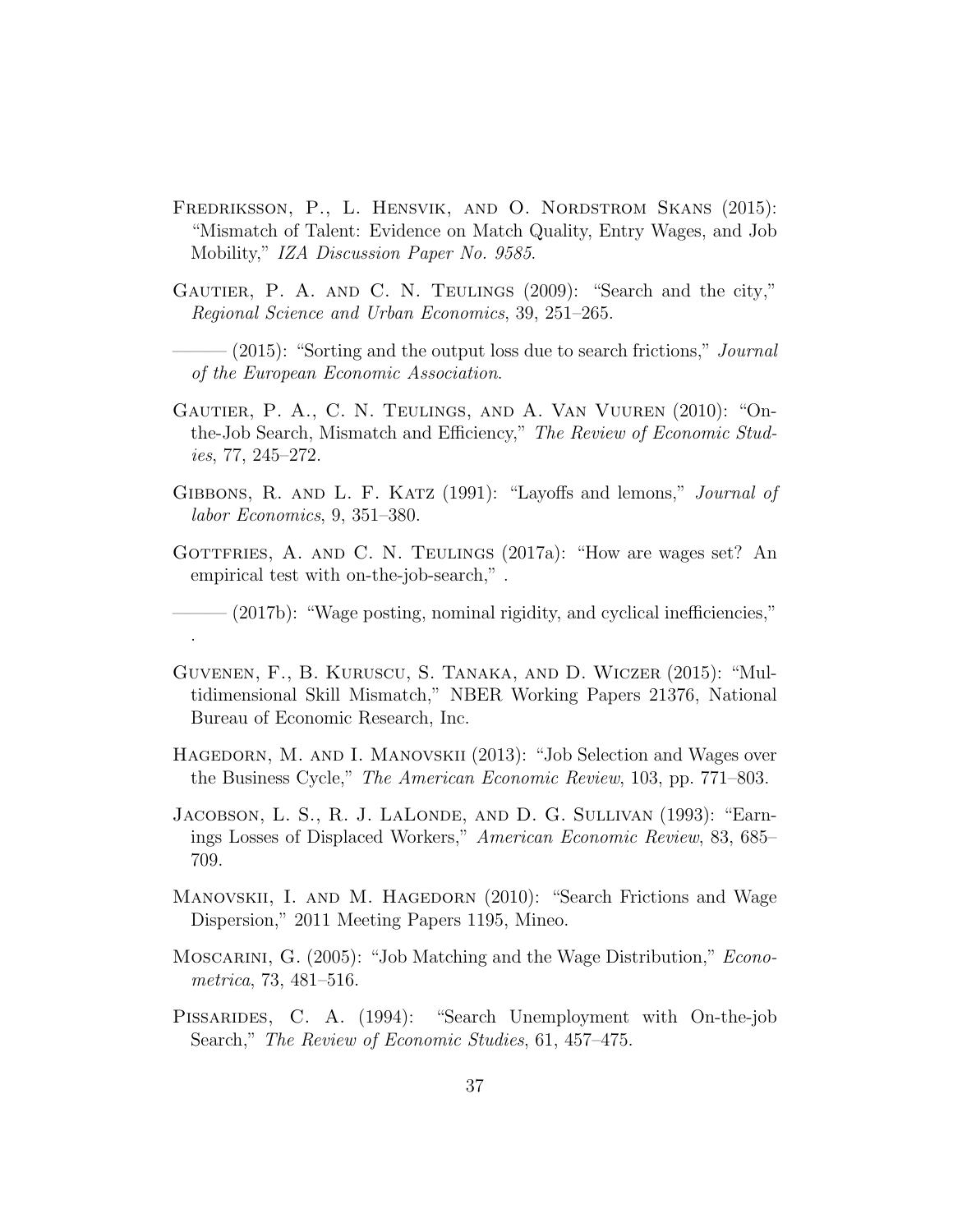- <span id="page-38-3"></span>Postel-Vinay, F. and J. Lise (2015): "Multidimensional Skills, Sorting, and Human Capital Accumulation," 2015 Meeting Papers 386, Society for Economic Dynamics.
- <span id="page-38-1"></span>POSTEL-VINAY, F. AND J.-M. ROBIN (2002): "Equilibrium Wage Dispersion with Worker and Employer Heterogeneity," *Econometrica*, 70, pp. 2295–2350.
- <span id="page-38-5"></span>SHIMER, R. (2006): "On-the-job search and strategic bargaining," *European* Economic Review, 50, 811–830.
- <span id="page-38-4"></span>SHIMER, R. AND L. SMITH (2000): "Assortative Matching and Search," Econometrica, 68, pp. 343–369.
- <span id="page-38-2"></span>Tjaden, V. and F. Wellschmied (2014): "Quantifying the Contribution of Search to Wage Inequality," American Economic Journal: Macroeconomics, 6, 134–161.
- <span id="page-38-0"></span>Wolpin, K. I. (1992): "The Determinants of Black-White Differences in Early Employment Careers: Search, Layoffs, Quits, and Endogenous Wage Growth," Journal of Political Economy, 100, pp. 535–560.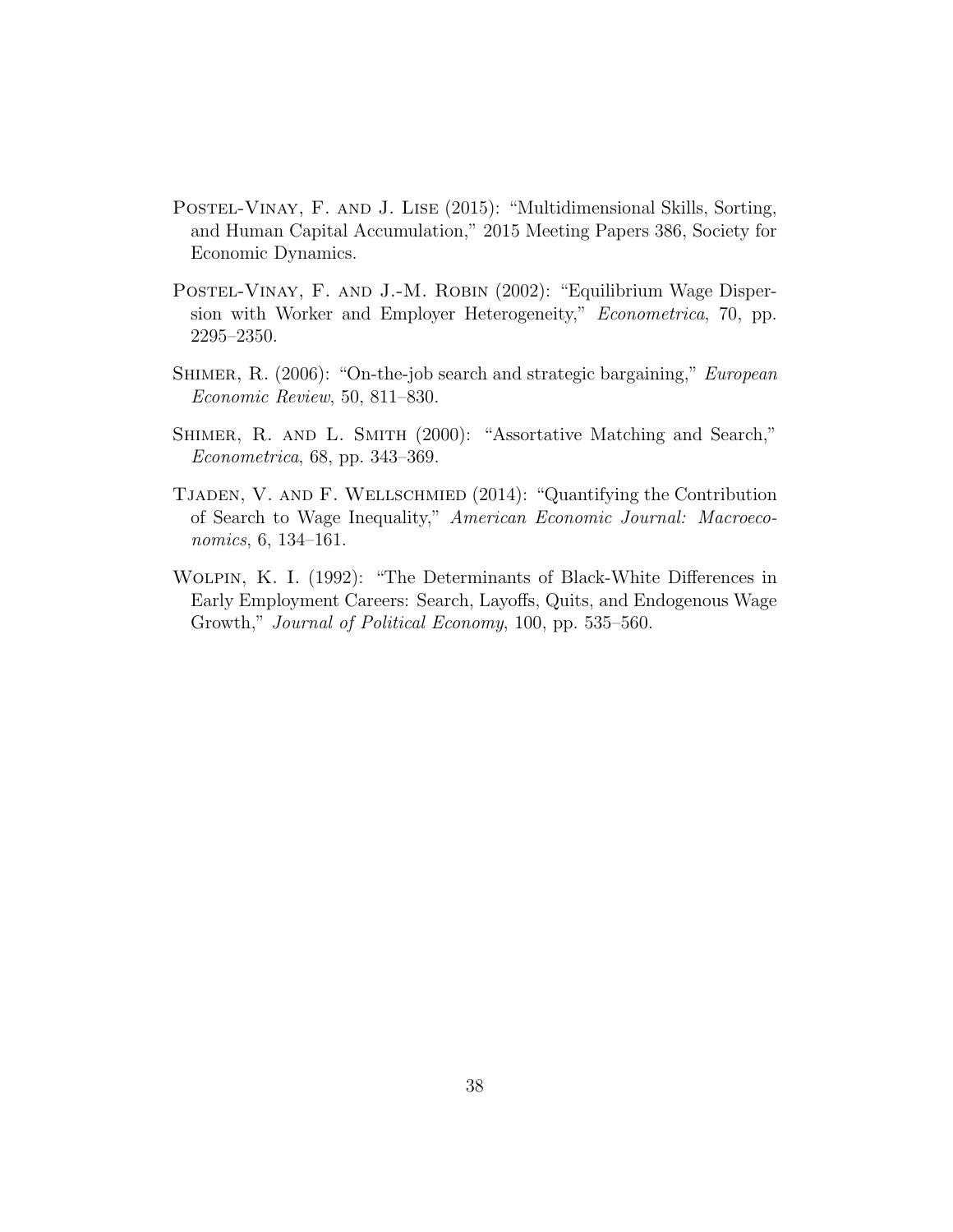## <span id="page-39-0"></span>A Proof of Proposition [1](#page-7-2)

1. The expected number of job offers n in the time interval  $[0, b]$ :

Define k to be the number of job offers in the time interval  $(0, b)$ .

(a) Consider the case of a job ending by a lay-off. By definition, the worker receives one offer at time 0, since at that time he transits from unemployment to employment. The probability of an offer exactly at time b has measure zero. Hence,  $k = n - 1$ . The distribution of  $k$  conditional termination via a lay-off at time  $b$ and  $\Lambda_b$  is

$$
Pr(k|\Lambda_b, \text{lay-off at } b) = \frac{Pr(k, \text{lay-off at } b|\Lambda_b)}{Pr(\text{lay-off at } b|\Lambda_b)}
$$
  
= 
$$
Pr(k|\Lambda_b) \frac{Pr(\text{lay-off at } b|k, \Lambda_b)}{Pr(\text{lay-off at } b|\Lambda_b)} = Pr(k|\Lambda_b).
$$

where the final equality uses that the separation shock is independent of the number of previous offers. k follows a Poisson distribution with parameter  $\Lambda_b$ . Since the expectation of this distribution is  $\Lambda_b$ , we have

$$
E[n] = 1 + \Lambda_b.
$$

(b) Consider the case of a job ending by a quit. Again, by definition, the worker must have receive an offer at time 0. However, in this case the worker must also have received an offer at time b, for otherwise he could not have quited for a better job. Hence,  $k = n - 2$ . Conditional on the arrival of an offer at time b, the probability that this offer leads to a quit is  $n^{-1}$ , since for this offer to lead to a quit, it must be the highest of  $n$  offers and since all i.i.d. draws in a sequence of  $n$  are equally likely to be the maximum. The distribution of k conditional termination via a lay-off at time b and  $\Lambda_b$  is

$$
\begin{aligned} \Pr(k|\Lambda_b, \text{quit at } b) &= \frac{\Pr(k, \text{quit at } b|\Lambda_b, \text{offer at } b)}{\Pr(\text{quit at } b|\Lambda_b, \text{offer at } b)} \\ &= \Pr(k|\Lambda_b) \frac{\Pr(\text{quit at } b|k, \Lambda_b, \text{offer at } b)}{\Pr(\text{quit at } b|\Lambda_b, \text{offer at } b)} \\ &= \frac{\Lambda_b^k e^{-\Lambda_b}}{k!(k+2)} \Pr(\text{quit at } b|\Lambda_b, \text{offer at } b)^{-1} .\end{aligned}
$$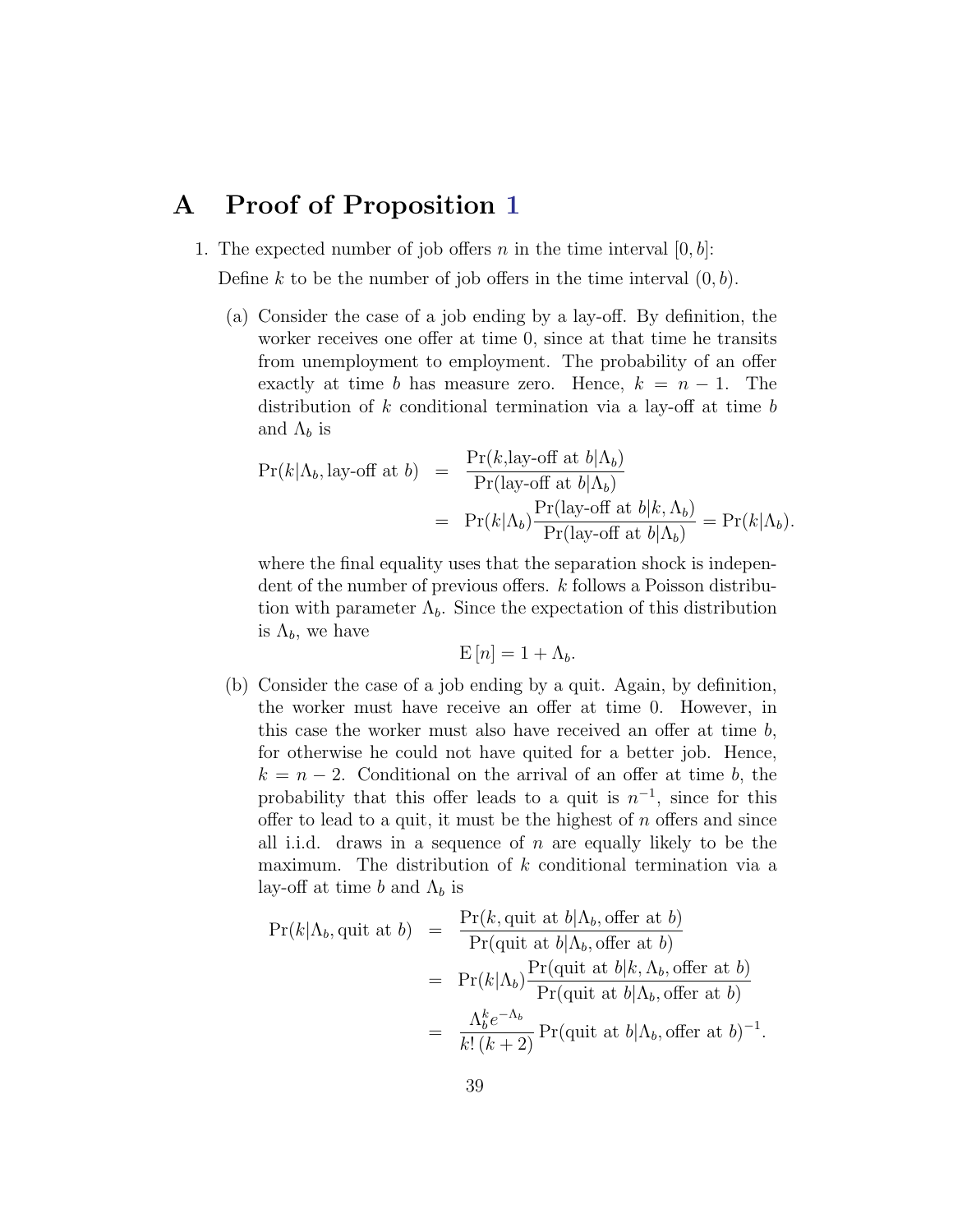using  $Pr(k|\Lambda_b, \text{offer at } b) = Pr(k|\Lambda_b)$ . Hence

$$
E[k+2|\Lambda_b, \text{quit at } b] = \left(\sum_{k=0}^{\infty} \frac{\Lambda_b^k}{k! (k+2)}\right)^{-1} \sum_{k=0}^{\infty} \frac{\Lambda_b^k}{k!} = \frac{\Lambda_b^2}{\Lambda_b - (1 - e^{-\Lambda_b})}
$$
  
=  $\Lambda_b + 1 + O(\Lambda_b^{-1}).$ 

2.  $\Lambda_a/\Lambda_b$  is uniformly distributed on the unit interval [0, 1]:

The probability that the length b of a worker's employment cycle exceeds t and that his job has a rank less than  $F$  satisfies

<span id="page-40-0"></span>
$$
\Pr\left(\underline{F}\leq F,b>t|t\right)=F\times\exp\left[-\Lambda_t\left(1-F\right)-\Delta_t\right],\tag{11}
$$

The first factor  $F$  is the probability that the first offer of the employment cycle at time 0 is less than  $F$ , while the second factor is the probability that now offer higher than  $F$  has come in during the time interval  $(0, t)$ . Conditional on the starting date of the job a and its rank  $F$ , the end date  $b$  satisfies

<span id="page-40-1"></span>
$$
Pr(b|F, a) = [\lambda_b (1 - F) + \delta_b] \times
$$
  
\n
$$
exp[-(\Lambda_b - \Lambda_a) (1 - F) - (\Delta_b - \Delta_a)].
$$
\n(12)

The joint density of  $a, b, F$  is the product of four probabilities: (i) the probability that there is an offer at a, which is  $\lambda_a$ ; (ii) the probability that this offer has rank  $F$ , which is unity since  $F$  is uniformly distributed; (iii) the probability that there has been no prior offer greater than  $F$  conditional on  $\alpha$ ; and (iv) the probability that this job ends at b conditional on F and a. Equation [\(11\)](#page-40-0) for  $t = a$  gives the probability (iii). Equation [\(12\)](#page-40-1) gives probability (iv). Hence

$$
Pr(F, b, a) = Pr(offer at a) Pr(F|offer at a) Pr(\underline{F} < F, b > a|a) Pr(b|F, a)
$$
\n
$$
= \lambda_a F \exp\left[-\Lambda_b (1 - F) - \Delta_b\right] \left[\delta_b + \lambda_b (1 - F)\right].
$$

Integrating over  $F$  and dividing by the probability of  $b$  gives

$$
Pr(a|b) = \lambda_a C_3(b)^{-1}.
$$

Since  $a \in [0, b]$ ,  $C_3(b) = \int_0^b \lambda_a da = \Lambda_b$ . The distribution of a is therefore

$$
\Pr(\underline{a} \le a | b) = \frac{\Lambda_a}{\Lambda_b}.
$$

 $\Lambda_a/\Lambda_b$  is therefore uniformly distributed.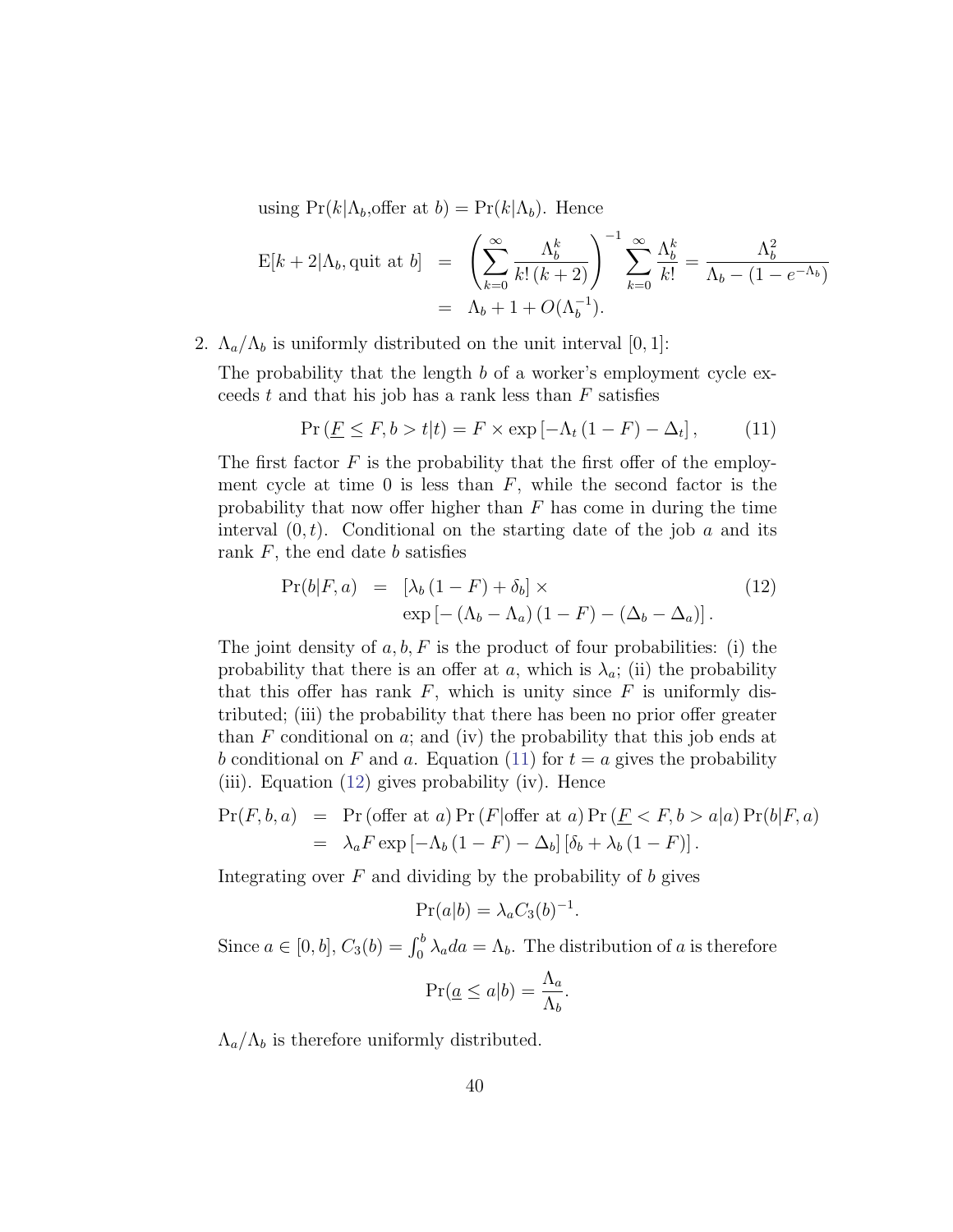3. Expected rank for jobs ending in a lay-off:

$$
\begin{array}{rcl}\n\Pr\left(F|\Lambda_b, \text{lay-off at }b\right) & = & \frac{\Pr\left(F, \text{lay-off at }b|\Lambda_b\right)}{\Pr\left(\text{lay-off at }b|\Lambda_b\right)} \\
& = & \Pr\left(F|\Lambda_b\right) \frac{\Pr\left(\text{lay-off at }b|\Lambda_b, F\right)}{\Pr\left(\text{lay-off at }b|\Lambda_b\right)} = \Pr\left(F|\Lambda_b\right),\n\end{array}
$$

where we use the fact that the probability of a lay-off at  $b$  is independent of the value of  $F$  in the last equality. The cumulative distribution function of F conditional on the initial offer at time 0 and  $\Lambda_b$  is

$$
\Pr\left(\underline{F} \geq F | \Lambda_b\right) = F \exp\left[-\Lambda_b (1 - F)\right].
$$

Hence

<span id="page-41-0"></span>
$$
Pr(F|\Lambda_b) = (\Lambda_b F + 1) \exp[-\Lambda_b (1 - F)].
$$
 (13)

Using this, the expectation of  $F$  can be written as

$$
E(F|\Lambda_b) = \int_0^1 F(\Lambda_b F + 1) \exp[-\Lambda_b (1 - F)] dF
$$
  
=  $1 - \Lambda_b^{-1} + \Lambda_b^{-2} [1 - \exp(-\Lambda_b)] = 1 - \Lambda_b^{-1} + O(\Lambda_b^{-2}).$ 

4. Expected rank for jobs ending in a quit:

$$
\Pr(F|\Lambda_b, \text{quit at } b) = \frac{\Pr(F, \text{ quit at } b|\Lambda_b)}{\Pr(\text{quit at } b|\Lambda_b)} \\
= \frac{\Pr(F|\Lambda_b) \Pr(\text{quit at } b|\Lambda_b, F)}{\Pr(\text{quit at } b|\Lambda_b)}
$$

By equation [\(13\)](#page-41-0) and since Pr (quit at  $b|\Lambda_b, F) = \lambda_b (1 - F)$ , the conditional distribution is therefore

$$
Pr(F|\Lambda_b, \text{quit at } b) = C_4^{-1} (1 - F)(\Lambda_b F + 1) \exp[-\Lambda_b (1 - F)],
$$

where

$$
C_4 = \left[ \int_0^1 (1 - F) (\Lambda_b F + 1) \exp[-\Lambda_b (1 - F)] dF \right]^{-1}
$$
  
=  $\Lambda_b^{-1} (1 - \Lambda_b^{-1} [1 - \exp(-\Lambda_b)] ).$ 

The expected match quality is

$$
E(F|\Lambda_b, \text{quit at } b) = C_4^{-1} \int_0^1 F(1 - F)(\Lambda_b F + 1) \exp[-\Lambda_b (1 - F)] dF
$$
  
=  $1 - 2\Lambda_b^{-1} + O(\Lambda_b^{-2}).$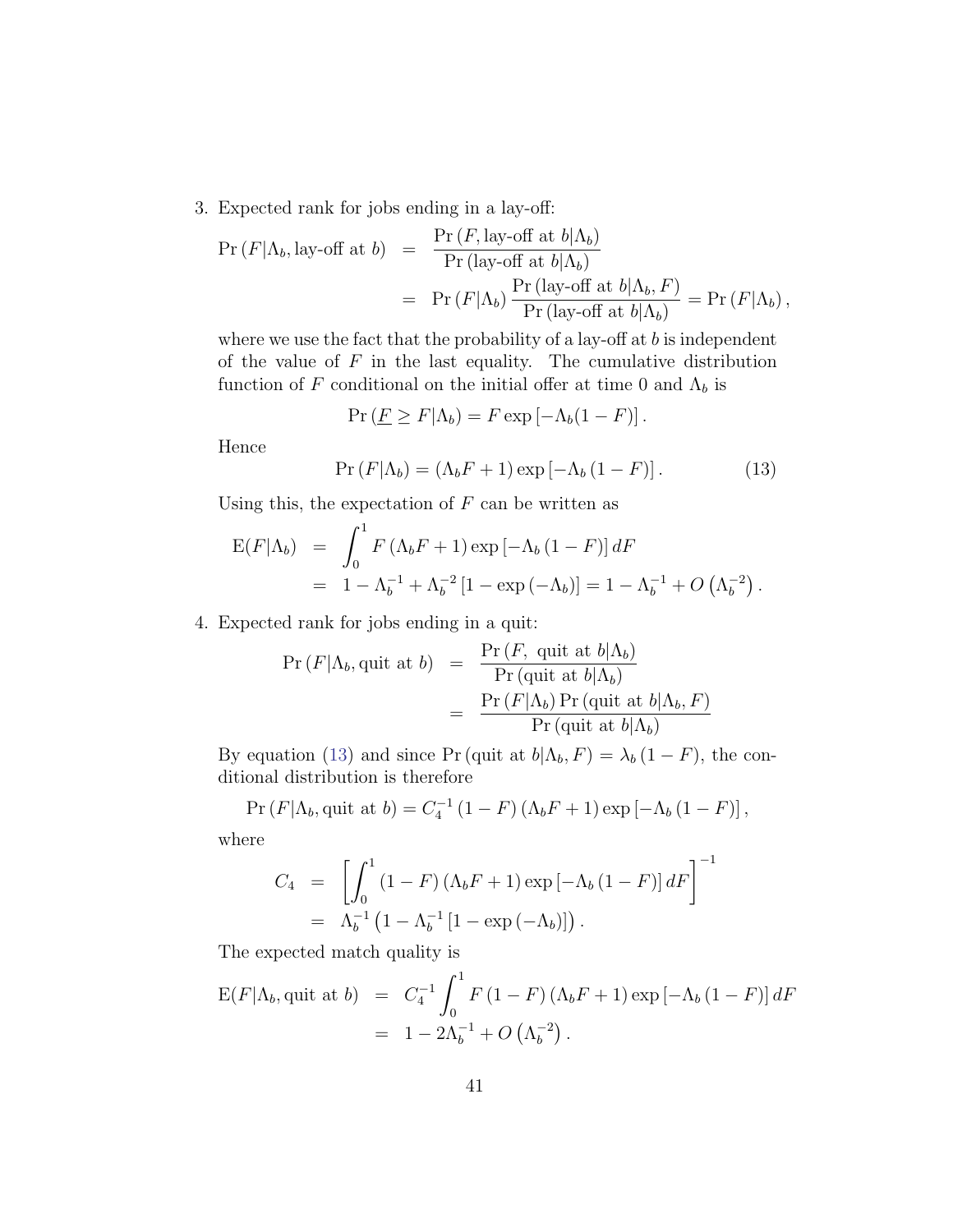## <span id="page-42-0"></span>B Proof of proposition [2](#page-11-0)

The distribution of the number of offers given a lay off is

$$
Pr(n|\Lambda_b, \text{Lay-off}) = \frac{\Lambda_b^{n-1} e^{-\Lambda_b}}{(n-1)!}.
$$

The expectation given  $\Lambda_b$  can therefore be written as

$$
E[w|\Lambda_b, \text{Lay-off}] = \sum_{n=1}^{\infty} \frac{\Lambda_b^{n-1} e^{-\Lambda_b}}{(n-1)!} w_n.
$$

where  $w_n$  the expected maximum from n draws. First we prove that the function  $E[w|\Lambda_b]$ , Lay-off] characterises the sequence  $w_n$ . This equation holds identically for all  $\Lambda_b$ . Hence, its derivative with respect to  $\Lambda_b$  should also apply. Multiplying both sides by  $e^{\Lambda_b}$  and taking the  $k^{th}$  derivative yields

$$
e^{\Lambda_b} \left[ \sum_{i=0}^k \frac{k!}{(k-i)!i!} \frac{\partial^i \mathcal{E} \left[ w | \Lambda_b, \text{Lay-off} \right]}{\partial \Lambda_b^i} \right] = \sum_{n=k+1}^\infty \frac{\Lambda_b^{n-k-1}}{(n-k-1)!} w_n,
$$

where we adopt the convention that the  $(i = 0)$ <sup>th</sup> derivative of a function is the function itself. This expression holds for all  $\Lambda_b$ . Evaluating it for  $\Lambda_b = 0$ yields

$$
w_{k+1} = \sum_{i=0}^{k+1} \frac{k!}{(k-i)!i!} \frac{\partial^i \mathcal{E}[w|\Lambda_b, \text{Lay-off}]}{\partial \Lambda_b^i} |_{\Lambda_b=0}.
$$

The function  $E[w|\Lambda_b]$ , Lay-off] therefore characterises the sequence  $w_n$ . The sequence of expectated maxima  $w_n$  in turn identifies any distribution, see Theorem 6.3.1 in [Arnold, Balakrishnan, and Nagaraja](#page-36-10) [\(2008\)](#page-36-10).

## <span id="page-42-1"></span>C Identification of  $\psi$

For the estimation of  $\psi$ , we rely on a steady-state argument, where labour market time runs at a constant rate. Hence, we drop the suffix t of  $\lambda_t$  and  $\delta_t$ . First, we derive the expected duration of the first job of an employment cycle. The duration of a job of rank  $F$  follows an exponential distribution with parameter  $\delta + \lambda (1 - F)$ . Hence, the expected duration of a job conditional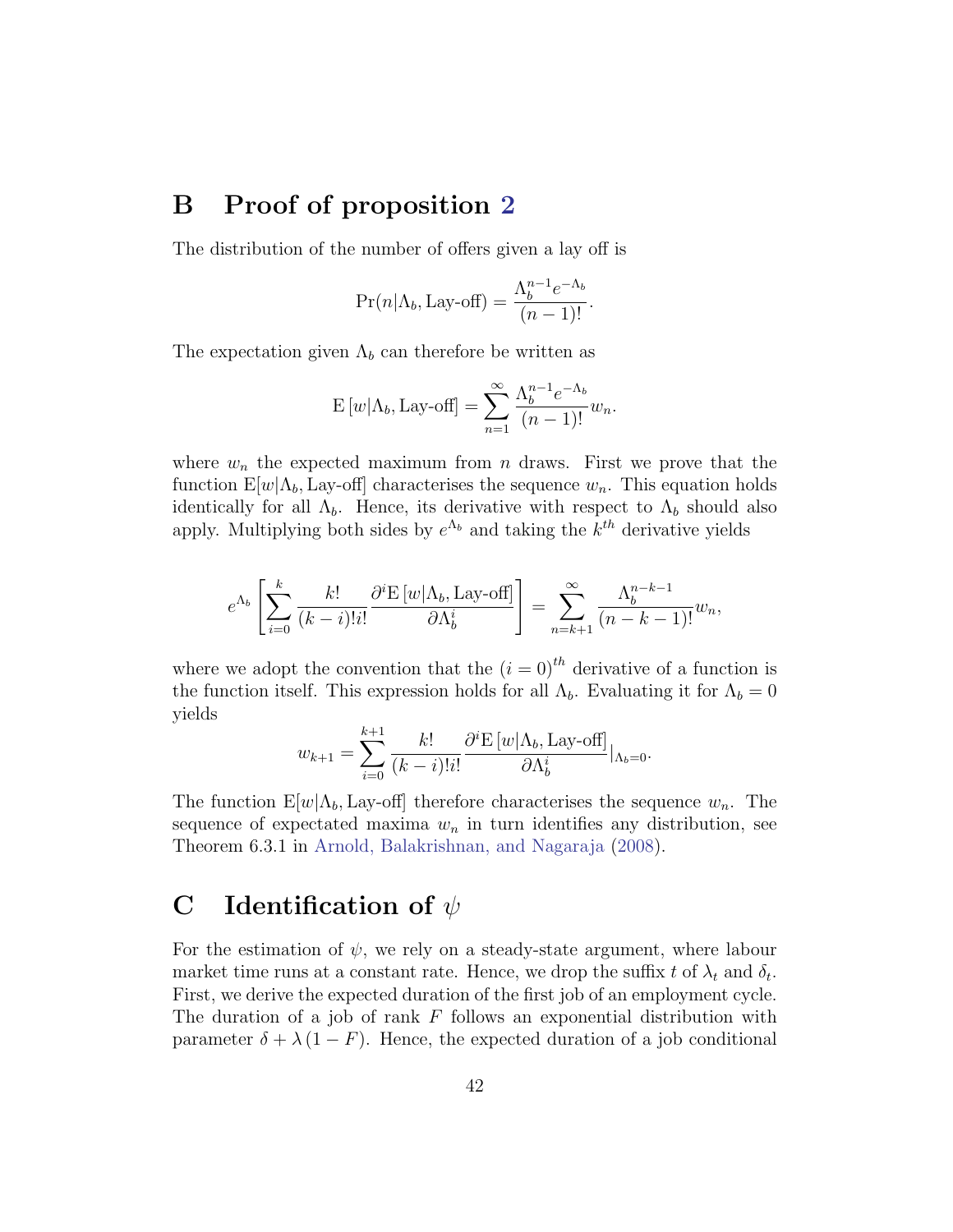on its rank is  $[\delta + \lambda (1 - F)]^{-1}$ . Since the rank of the first job is a random draw from the uniform distribution, its expected duration satisfies

$$
\mathcal{E}\left[b|1^{st}\text{ job in emp.cycle}\right] = \int_0^1 \left[\delta + \lambda(1 - F)\right]^{-1} dF = \lambda^{-1}\ln\left(1 + \lambda/\delta\right). \tag{14}
$$

Next, we derive the expected termination date  $b$  of all subsequent jobs. First, we calculate the joint density among all jobs of the rank  $F$  of the current job, its start date a, and its termination date b. This density is comprised of three parts: (i) the fraction  $F \exp[-(\delta + \lambda(1 - F))a]$  of workers remaining at a with rank less than F, (ii) the arrival rate  $\lambda$  of an offer at a, and (iii) the probability  $[\delta + \lambda (1 - F)] \exp[-(\delta + \lambda (1 - F)) (b - a)]$  that a match ends at  $b$  conditional on it having started at  $a$ . Hence, this density is proportional to

$$
\Pr(F, a, b) \propto F \exp\left[-\left(\delta + \lambda\left(1 - F\right)\right)a\right] \times \lambda \times \left[\delta + \lambda\left(1 - F\right)\right] \exp\left[-\left(\delta + \lambda\left(1 - F\right)\right)\left(b - a\right)\right] \times F \exp\left[-\left(\delta + \lambda\left(1 - F\right)\right)b\right]\left[\delta + \lambda\left(1 - F\right)\right].
$$

In the second line, a drops out. We can ignore the job-offer arrival rate  $\lambda$ , since it depends on neither  $F$ , nor  $a$ , nor  $b$ . We integrate this density over the possible start dates  $a \in (0, b)$  to get the joint density of match quality F and end date b:

$$
\Pr(F, b) = \frac{F \exp\left[-\left(\delta + \lambda\left(1 - F\right)\right) b\right] \left[\delta + \lambda\left(1 - F\right)\right] b}{\frac{\delta + \lambda}{\lambda^2} \ln\left(\frac{\delta + \lambda}{\delta}\right) - \lambda^{-1}},
$$

Hence:

$$
E\left[b|\text{subseq.jobs}\right] = \int_0^1 \int_0^\infty b \Pr(F, b) \, db \, dF = \frac{2}{\lambda} \frac{\lambda/\delta - \ln\left(1 + \lambda/\delta\right)}{\left(1 + \delta/\lambda\right)\ln\left(1 + \lambda/\delta\right) - 1}.
$$
\n(15)

We can derive information on  $E[b]1^{st}$  job in emp.cycle and  $E[b]$ subseq.jobs from the data. This yields a system of two equations, which can be solved for  $\delta$ and  $\lambda$ . The ratio of  $\lambda$  to  $\lambda_u$  provides an estimate for  $\psi$ .

## <span id="page-43-0"></span>D Estimation results by employment cycle